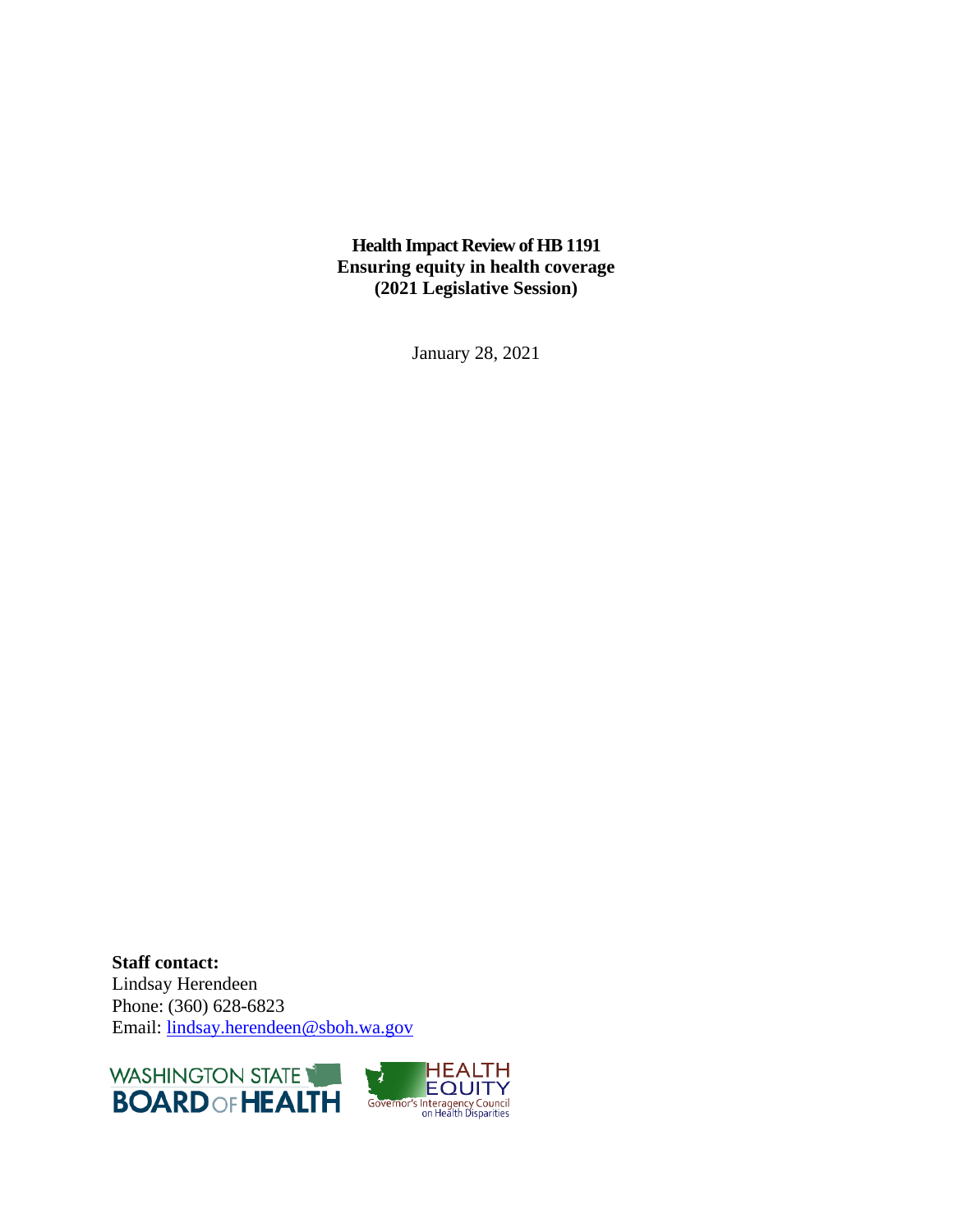#### **Full review**

The full Health Impact Review report is available at: <https://sboh.wa.gov/Portals/7/Doc/HealthImpactReviews/HIR-2021-03-HB1191.pdf>

#### **Acknowledgements**

We would like to thank the key informants who provided consultation and technical support during this Health Impact Review.

# **Contents**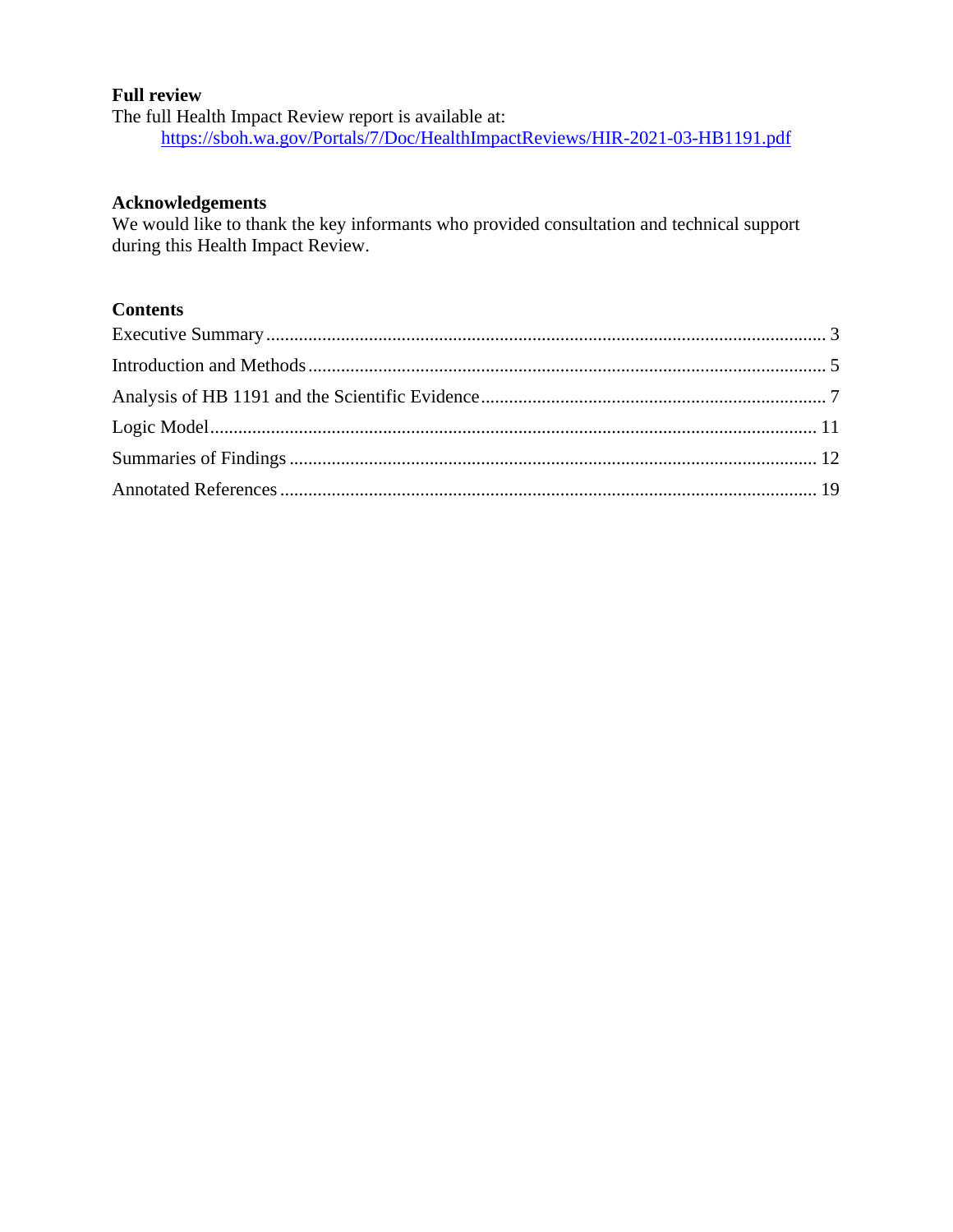#### **Executive Summary HB 1191, Ensuring equity in health coverage (2021 Legislative Session)**

<span id="page-2-0"></span>**Evidence indicates that [HB 1191](http://lawfilesext.leg.wa.gov/biennium/2021-22/Pdf/Bills/House%20Bills/1191.pdf?q=20210118150025) would likely increase access to health insurance for individuals at least 19 years of age who are income-eligible, regardless of immigration status, and that some eligible individuals may enroll in health insurance, which would likely increase access to and use of healthcare services, improve health outcomes, and decrease health inequities by immigration status.**

# **BILL INFORMATION**

**Sponsors:** Thai, Bateman, Ryu, Lovick, Kloba, Simmons, Gregerson, Valdez, Peterson, Santos, Fitzgibbon, Ramel, Goodman, Ortiz-Self, Macri, Slatter, Fey, Davis, Pollet, Callan, Harris-Talley, Frame, Hackney

# **Summary of Bill:**

Full details about the provisions of this bill can be found in the bill text linked above. The Health Impact Review request was scoped to assess only provisions outlined in Section 2 of HB 1191, and only provisions related to Section 2 are included in this bill summary.

- Directs Washington State Health Care Authority (HCA) to extend Apple Health coverage by creating a new state-only funded plan to all individuals, regardless of immigration status, who are at least 19 years of age, have a countable income equal to or below 133% of the federal poverty level, are not incarcerated, and are not eligible for categorically needy medical assistance as defined in the Social Security Title XIX State Plan.
- Specifies that the amount, scope, and duration of healthcare services must be the same as that provided to individuals under categorically needy medical assistance.
- Requires HCA to provide a seamless transition in coverage for individuals aging out of children's health coverage, and to manage application and renewal processes to maximize enrollment of eligible individuals.
- Directs HCA to work with the Washington Health Benefit Exchange (HBE) to develop a transition plan to move individuals with incomes below 138% of the federal poverty level to this plan.
- Requires HCA and HBE, in collaboration with community organizations, to establish and maintain an education and outreach campaign to facilitate participation in this program as well as to appoint an advisory committee to assist in the development, implementation, and operation of a state-only funded Apple Health plan.
- Requires HCA and HBE to submit annual reports to the Legislature and Office of Financial Management regarding implementation of this program and outreach efforts.

# **HEALTH IMPACT REVIEW**

# **Summary of Findings:**

This Health Impact Review found the following evidence for provisions related to Section 2 of HB 1191: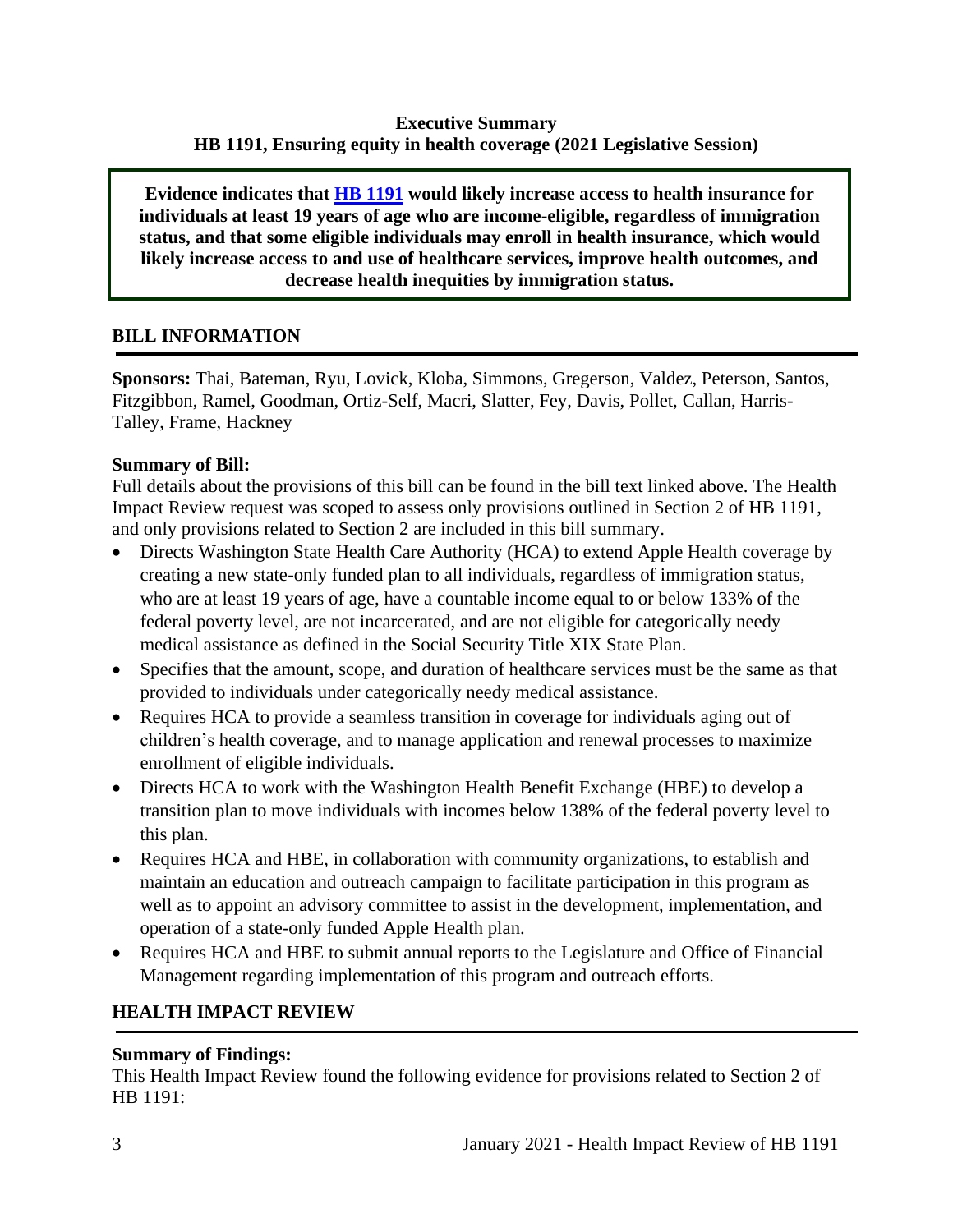- **Very strong evidence** that HCA extending Apple Health coverage to individuals at least 19 years of age who are income-eligible, regardless of immigration status, would increase access to health insurance for these individuals.
- We made the **informed assumption** that increasing access to health insurance for individuals at least 19 years of age who are income-eligible, regardless of immigration status, would result in some eligible individuals enrolling in a state-funded Apple Health plan. This assumption is based on provisions of the bill and information from key informants.
- **Very strong evidence** that having health insurance would improve health outcomes.
- **Very strong evidence** that having health insurance would increase access to and use of healthcare services.
- **Very strong evidence** that increased access to and use of healthcare services would improve health outcomes.
- **Very strong evidence** that improved health outcomes would decrease health inequities by immigration status.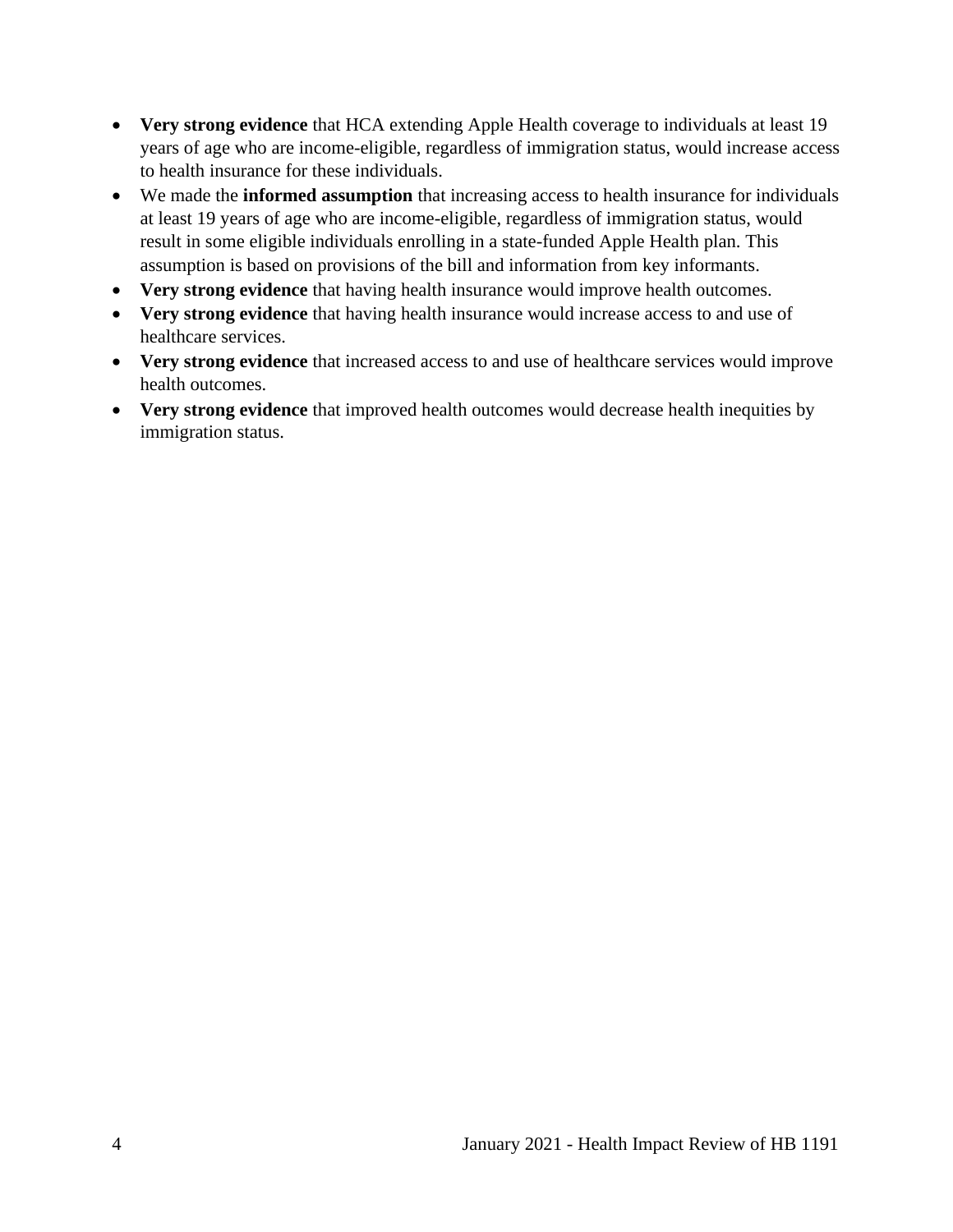#### **Introduction and Methods**

<span id="page-4-0"></span>A Health Impact Review is an analysis of how a proposed legislative or budgetary change will likely impact health and health disparities in Washington State [\(RCW 43.20.285\)](http://apps.leg.wa.gov/rcw/default.aspx?cite=43.20.285). For the purpose of this review 'health disparities' have been defined as differences in disease, death, and other adverse health conditions that exist between populations [\(RCW 43.20.270\)](http://apps.leg.wa.gov/rcw/default.aspx?cite=43.20.270). Differences in health conditions are not intrinsic to a population; rather, inequities are related to social determinants (e.g. access to healthcare, economic stability, racism, etc.). This document provides summaries of the evidence analyzed by State Board of Health staff during the Health Impact Review of [House Bill 1191](https://app.leg.wa.gov/billsummary?BillNumber=1191&Year=2021&Initiative=false) (HB 1191).

Staff analyzed the content of HB 1191 and created a logic model depicting possible pathways leading from the provisions of the bill to health outcomes. We consulted with experts and contacted key informants about the provisions and potential impacts of the bill. We conducted an objective review of published literature for each pathway using databases including PubMed, Google Scholar, and University of Washington Libraries. More information about key informants and detailed methods are available upon request.

The following pages provide a detailed analysis of the bill, including the logic model, summaries of evidence, and annotated references. The logic model is presented both in text and through a flowchart (Figure 1). The logic model includes information on the strength-of-evidence for each pathway. The strength-of-evidence has been defined using the following criteria:

- **Very strong evidence:** There is a very large body of robust, published evidence and some qualitative primary research with all or almost all evidence supporting the association. There is consensus between all data sources and types, indicating that the premise is well accepted by the scientific community.
- **Strong evidence:** There is a large body of published evidence and some qualitative primary research with the majority of evidence supporting the association, though some sources may have less robust study design or execution. There is consensus between data sources and types.
- **A fair amount of evidence:** There is some published evidence and some qualitative primary research with the majority of evidence supporting the association. The body of evidence may include sources with less robust design and execution and there may be some level of disagreement between data sources and types.
- **Expert opinion:** There is limited or no published evidence; however, rigorous qualitative primary research is available supporting the association, with an attempt to include viewpoints from multiple types of informants. There is consensus among the majority of informants.
- **Informed assumption:** There is limited or no published evidence; however, some qualitative primary research is available. Rigorous qualitative primary research was not possible due to time or other constraints. There is consensus among the majority of informants.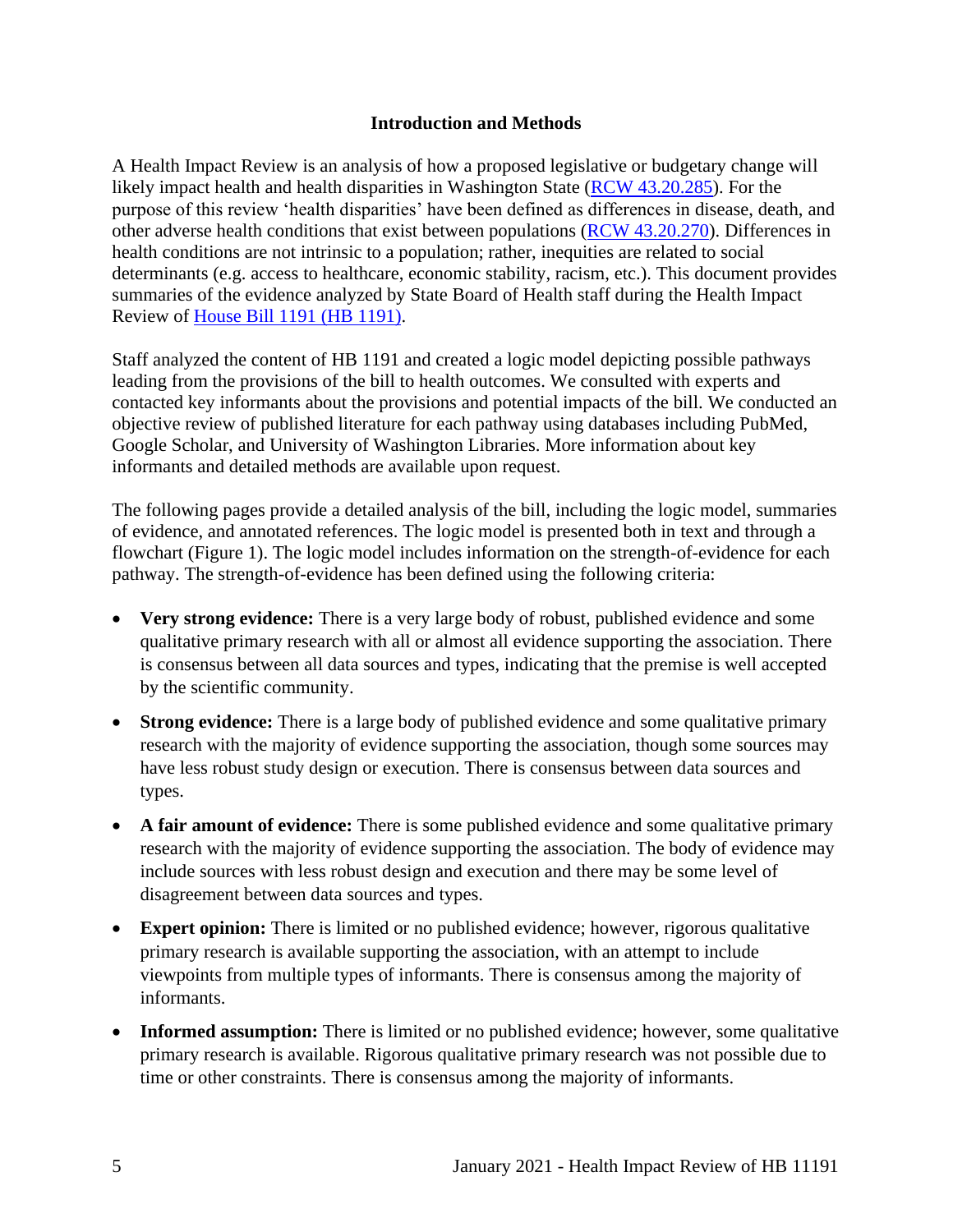- **No association:** There is some published evidence and some qualitative primary research with the majority of evidence supporting no association or no relationship. The body of evidence may include sources with less robust design and execution and there may be some level of disagreement between data sources and types.
- **Not well researched:** There is limited or no published evidence and limited or no qualitative primary research and the body of evidence has inconsistent or mixed findings, with some supporting the association, some disagreeing, and some finding no connection. There is a lack of consensus between data sources and types.
- **Unclear:** There is a lack of consensus between data sources and types, and the directionality of the association is ambiguous due to potential unintended consequences or other variables.

This review was subject to time constraints, which influenced the scope of work for this review. The annotated references are only a representation of the evidence and provide examples of current research. In some cases only a few review articles or meta-analyses are referenced. One article may cite or provide analysis of dozens of other articles. Therefore, the number of references included in the bibliography does not necessarily reflect the strength-of-evidence. In addition, some articles provide evidence for more than one research question, so are referenced multiple times.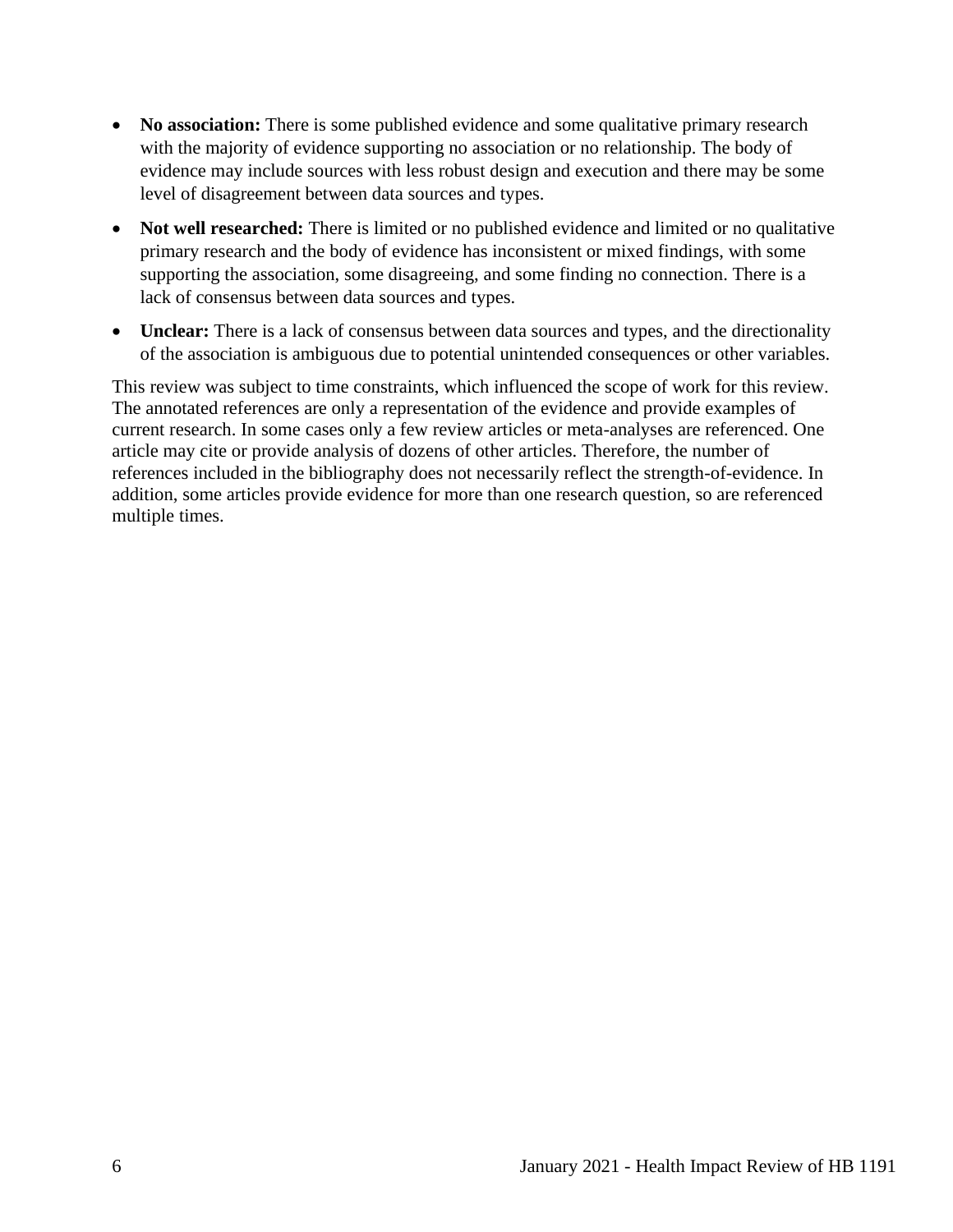#### **Analysis of HB 1191 and the Scientific Evidence**

#### <span id="page-6-0"></span>**Summary of relevant background information**

- The Personal Responsibility and Work Opportunity Act of 1996 restricted legal immigrants' access to federally-funded health insurance for the first five years they have lawful status in the U.S. (known as the five-year-bar). $1-3$
- Federal law prohibits the use of federal Medicaid dollars for the provision of care for Deferred Action for Childhood Arrivals (DACA) recipients, for individuals who are undocumented, and for individuals who are legally-present but have not met the fiveyear-bar. 4-6
- Washington State extended the Apple Health (Medicaid) program using state-only funding to income-eligible children 18 years of age and younger and to individuals who are pregnant or postpartum, regardless of immigration status (personal communication, Health Care Authority [HCA], January 2021).<sup>6</sup> However, currently, only individuals who are citizens and individuals who are lawfully-present and have met or are exempt from the five-year-bar are eligible for coverage on an Apple Health for Adults plan (personal communication, HCA, January 2020).<sup>7</sup>
- HCA has the authority to create a new state-only funded Apple Health plan to provide coverage to adults 19 through 64 years of age that do not meet the citizenship and immigration status requirements to be eligible for plan coverage using federal Medicaid dollars (personal communication, HCA, January 2021).
- The 2010 Patient Protection and Affordable Care Act (ACA) enabled lawfully-present immigrants to purchase and receive subsidies for private health insurance through the Health Exchanges.<sup>1-3,8</sup> However, the ACA continued to exclude immigrants from receiving Medicaid for five years and made individuals who are undocumented and DACA recipients ineligible for public coverage or private insurance through the marketplace.<sup>1-3,8</sup>
- On October 10, 2018, the federal administration "released a proposed rule to change 'public charge' policies that govern how the use of public benefits may affect individuals' ability to obtain legal permanent resident…status. The proposed rule would expand the programs that the federal government would consider in public charge determinations to include previously excluded health, nutrition, and housing programs, including Medicaid."<sup>9</sup>
- On August 14, 2019, the U.S. Department of Homeland Security published the Inadmissibility on Public Charge Grounds Final Rule (i.e., Public Charge Rule).<sup>10</sup> U.S. Citizenship and Immigration Services began implementing the rule on February 24,  $2020$ <sup> $10$ </sup> The intent of the rule was to clarify "the factors considered when determining whether someone is likely at any time in the future to become a public charge."<sup>10</sup> The rule applies to individuals with certain immigration statuses, including individuals seeking admission to the U.S., individuals who are legally-present and seeking to receive lawful permanent resident status, and individuals seeking an extension of stay or change status.<sup>10</sup> It also outlines individuals who are exempt from the rule (refugees, asylees, etc.).<sup>10</sup> The rule requires individuals to "demonstrate, as a condition of approval, that they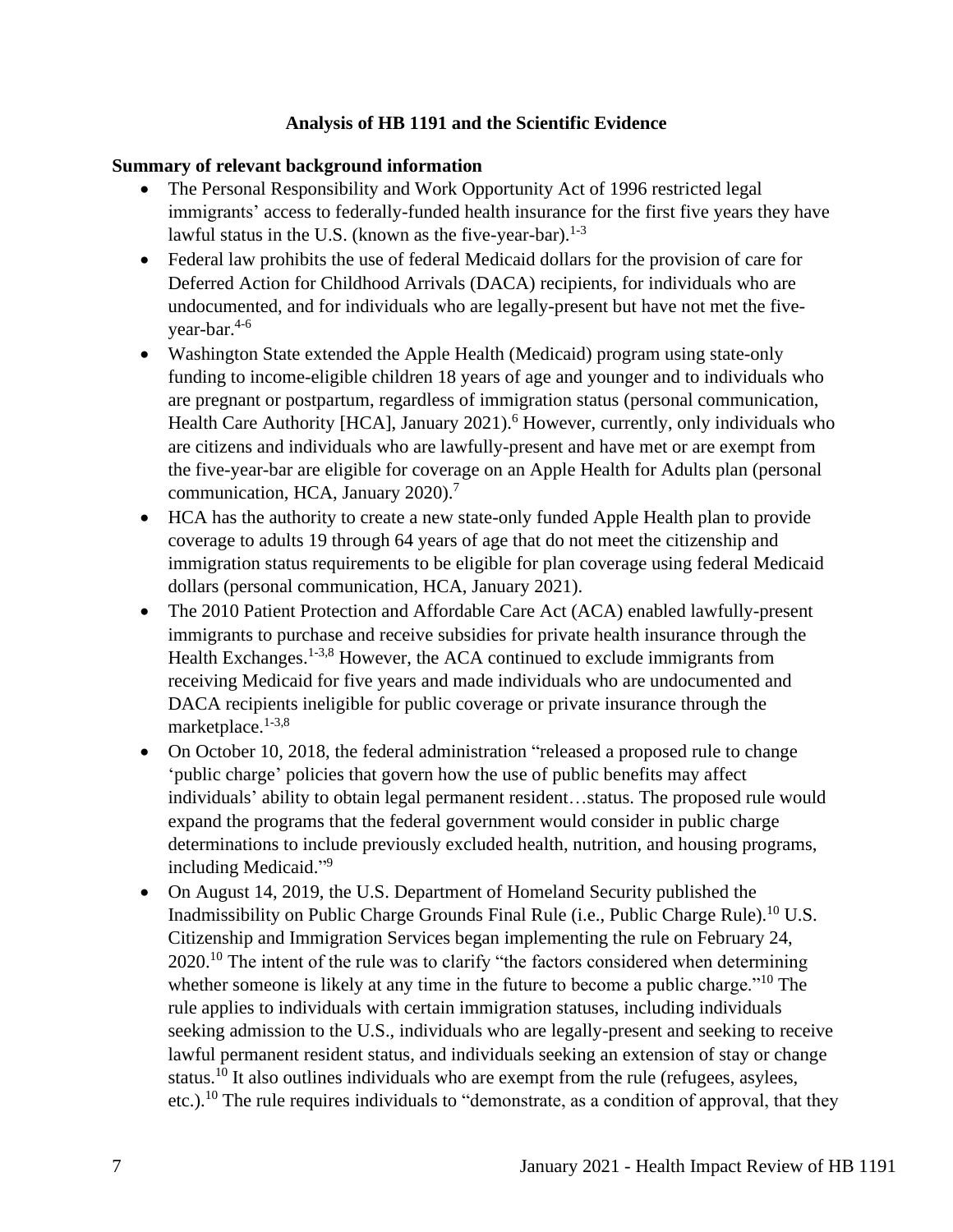have not received…public benefits for more than 12 months, in total, within any 36month period."<sup>10</sup> Certain federally-funded Medicaid benefits are considered public benefits under the final rule.<sup>10</sup>

• The Coronavirus Disease 2019 (COVID-19) pandemic has impacted uninsured rates. Washington State Office of Financial Management (OFM) predicted that the number of uninsured individuals in the state increased in 2020 as a result of the COVID-19 pandemic.<sup>11</sup> The Urban Institute noted that, "the COVID-19 pandemic and ensuing economic crisis...will put even more [individuals] at risk of uninsurance and in need of affordable coverage options."<sup>12</sup> A recent report from the Migration Policy Institute stated that, "immigrants are among the most vulnerable U.S. residents during the COVID-19 pandemic."<sup>13</sup> Immigrants are more likely to live in communities with high rates of COVID-19 disease and death, work in industries at high risk of transmission or closure, lack access to testing and treatment due to a lack of health insurance coverage, and lose health insurance coverage as a result of the pandemic.<sup>13</sup>

# **Summary of HB 1191**

Full details about the provisions of this bill can be found in the bill text linked above. The Health Impact Review request was scoped to assess only provisions outlined in Section 2 of HB 1191, and only provisions related to Section 2 are included in this bill summary.

- Directs HCA to extend Apple Health coverage by creating a new state-only funded plan to all individuals, regardless of immigration status, who are at least 19 years of age, have a countable income equal to or below 133% of the federal poverty level, are not incarcerated, and are not eligible for categorically needy medical assistance as defined in the Social Security Title XIX State Plan.
- Specifies that the amount, scope, and duration of healthcare services must be the same as that provided to individuals under categorically needy medical assistance.
- Requires HCA to provide a seamless transition in coverage for individuals aging out of children's health coverage, and to manage application and renewal processes to maximize enrollment of eligible individuals.
- Directs HCA to work with the Washington Health Benefit Exchange (HBE) to develop a transition plan to move individuals with incomes below 138% of the federal poverty level to this plan.
- Requires HCA and HBE, in collaboration with community organizations, to establish and maintain an education and outreach campaign to facilitate participation in this program as well as to appoint an advisory committee to assist in the development, implementation, and operation of a state-only funded Apple Health plan.
- Requires HCA and HBE to submit annual reports to the Legislature and OFM regarding implementation of this program and outreach efforts.

# **Health impact of HB 1191**

Evidence indicates that HB 1191 would likely increase access to health insurance for individuals at least 19 years of age who are income-eligible, regardless of immigration status, and that some eligible individuals may enroll in health insurance, which would likely increase access to and use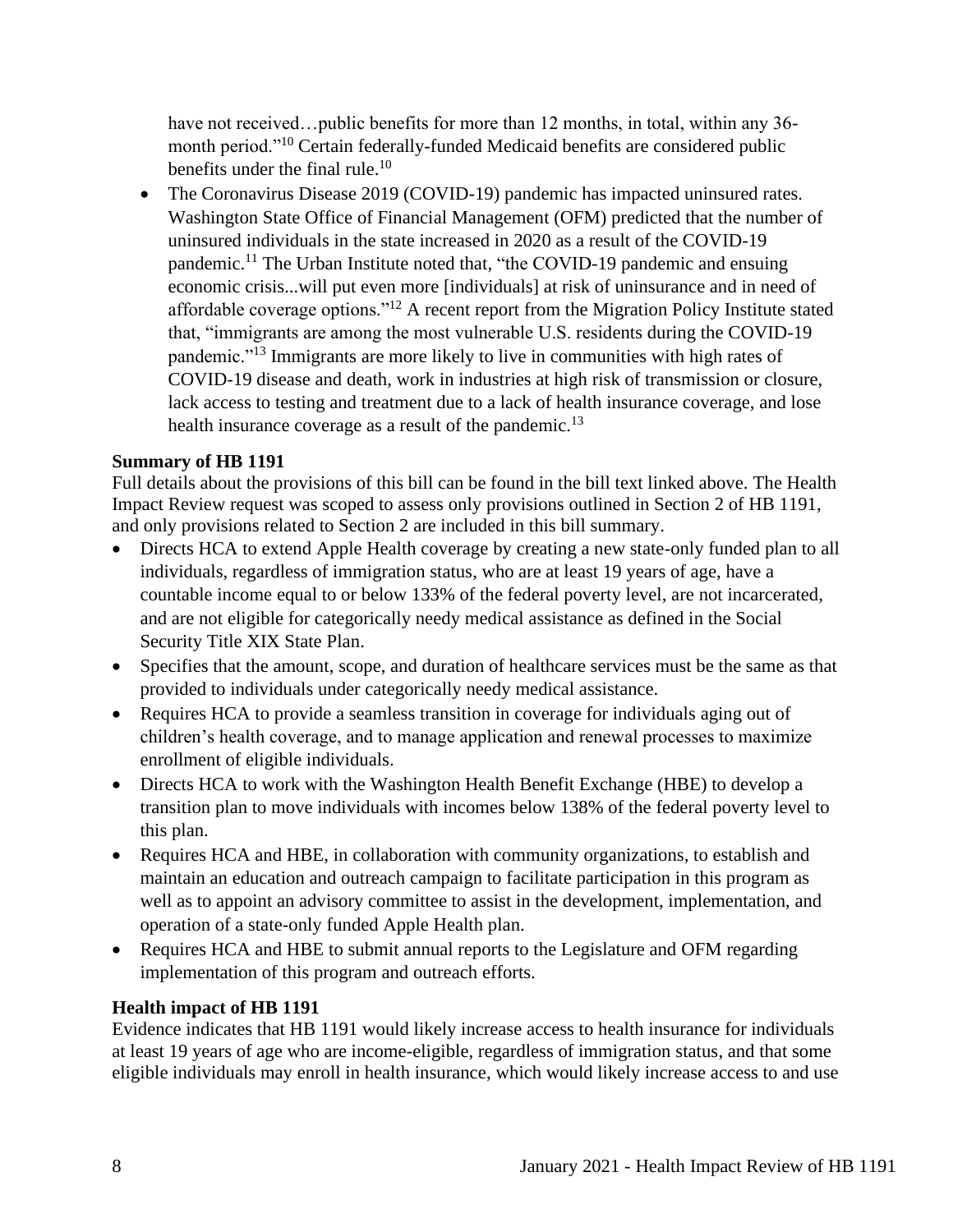of healthcare services, improve health outcomes, and decrease health inequities by immigration status.

# **Pathway to health impacts**

The potential pathway leading from the provisions of HB 1191 to decreased health inequities are depicted in Figure 1. This analysis found very strong evidence that HCA extending Apple Health coverage for individuals at least 19 years of age who are income-eligible, regardless of immigration status, would increase access to health insurance for these individuals.<sup>1-3,8,14-24</sup> Based on provisions of the bill and information from key informants, we made the informed assumption that increasing access to health insurance would result in some eligible individuals enrolling in a state-funded Apple Health plan. There is very strong evidence and it is welldocumented that enrollment in health insurance leads to improved health outcomes<sup>25-37</sup> and to increased access to and use of healthcare services. 25,26 There is also very strong evidence that increasing access to and use of healthcare services will improve health.<sup>25,38-40</sup> In turn, since HB 1191 extends coverage to income-eligible DACA recipients and individuals who are undocumented or who are legally-present but have not met the five-year-bar, there is also very strong evidence that HB 1191 will decrease inequities by immigration status.<sup>1,2,14-16,18,21-23,41</sup>

#### **Scope**

Due to time limitations, we only researched the most direct connections between provisions in Section 2 of HB 1191 and decreased health inequities and did not explore the evidence for all possible pathways. For example, we did not evaluate potential impacts related to:

- Individuals who currently purchase insurance through the Exchange and would be eligible for Medicaid but for immigration status (i.e., individuals who are legallypresent but have not met the five-year-bar). HB 1191 directs HCA to work with the HBE to develop a transition plan to move individuals with incomes below 138% of the federal poverty level to this plan. However, it is unclear whether this could happen automatically or if individuals would have the option to remain on an Exchange plan or move to Apple Health (personal communication, HBE, January 2021). While this change may make coverage more affordable, it could also cause healthcare network disruptions that could impact an individual's access to healthcare services (personal communication, HBE, January 2021). In addition, individuals currently receiving a tax credit to purchase coverage on the Exchange would likely lose their tax credit if they moved to Apple Health (personal communication, HBE, January 2021).
- Individuals who are 65 years of age or older. HB 1191 does not indicate an age range, and it is unclear how provisions may impact older adults (personal communication, HCA, January 2021).

#### **Magnitude of impact**

Individuals may enter and remain in the U.S. under a variety of circumstances and immigration statuses, including as legal aliens, refugees, migrants, detainees, asylum-seekers, DACA recipients, or as individuals who are undocumented.<sup>42</sup> Access to healthcare varies by immigration status, and individuals and communities experience different barriers to care based on immigration status, nativity, length of time in the U.S., and level of acculturation.<sup>15,18,19,22,43,44</sup>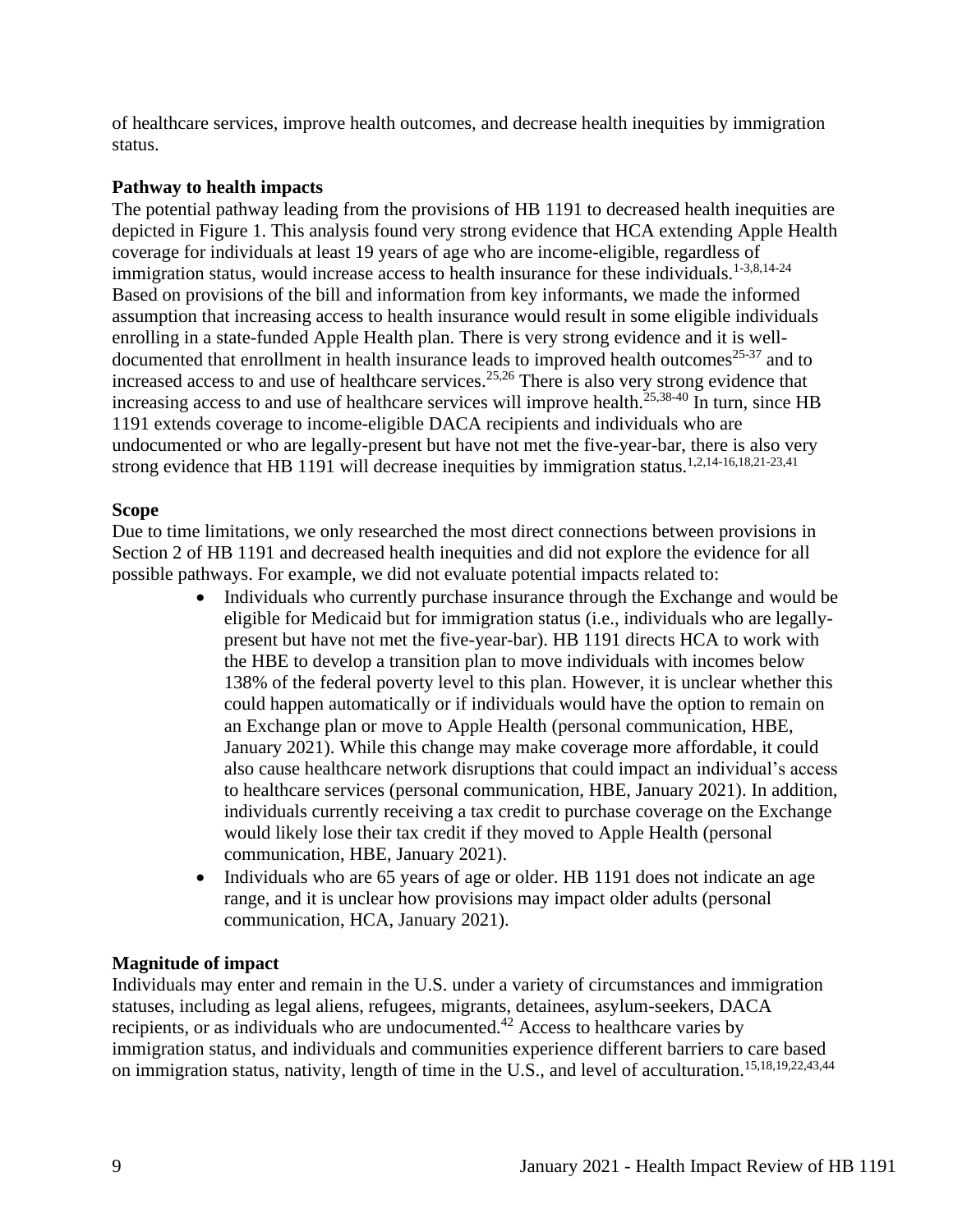HB 1191 extends coverage to income-eligible individuals at least 19 years of age, regardless of immigration status, including DACA recipients and individuals who are undocumented or who are legally-present but have not met the five-year-bar. There is limited data about these groups in Washington State.

OFM estimated that, in 2017, there were 1,067,000 immigrants in Washington State, including 515,000 naturalized citizens, 288,000 legal immigrants, and 264,000 individuals who were undocumented.<sup>45</sup> Approximately 74% of legal immigrants and 90.4% of individuals who are undocumented were 18 through 64 years of age.<sup>23</sup> In addition, approximately 40% of legal immigrants and individuals who are undocumented in Washington State had a family income below 200% of the federal poverty level.<sup>23</sup> Lastly, 40.7% of individuals who are undocumented in Washington State are uninsured.<sup>23</sup>

While more recent data from OFM are not available, a December 2020 report by the Migration Policy Institute estimated there are approximately 240,000 individuals who are undocumented living in Washington State.<sup>46</sup> An estimated 32,000 individuals are eligible for DACA, and 16,160 (50%) had DACA status in June 2020.<sup>47</sup> In addition, Migration Policy Institute estimated that the percentages of individuals living in poverty and lacking health insurance had grown in 2020.<sup>46</sup> They estimated approximately 51% of individuals who are undocumented in Washington State have a family income below 200% of the federal poverty level and 46% of individuals who are undocumented are uninsured.<sup>46</sup>

While it is not possible to predict exactly how many individuals would be impacted by HB 1191, HCA anticipates that HB 1191 would increase Apple Health caseload (personal communication, HCA, January 2021).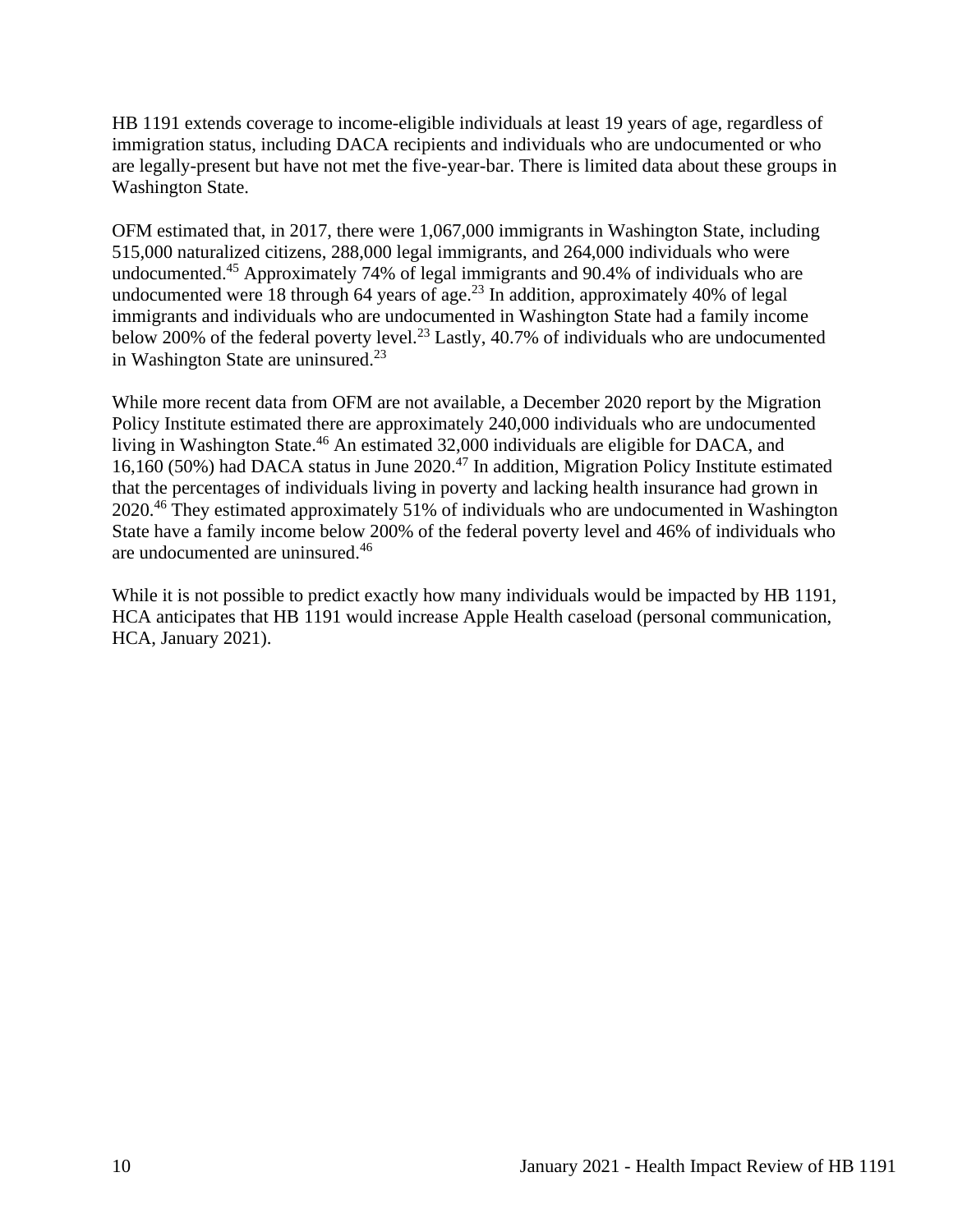**Logic Model**

<span id="page-10-0"></span>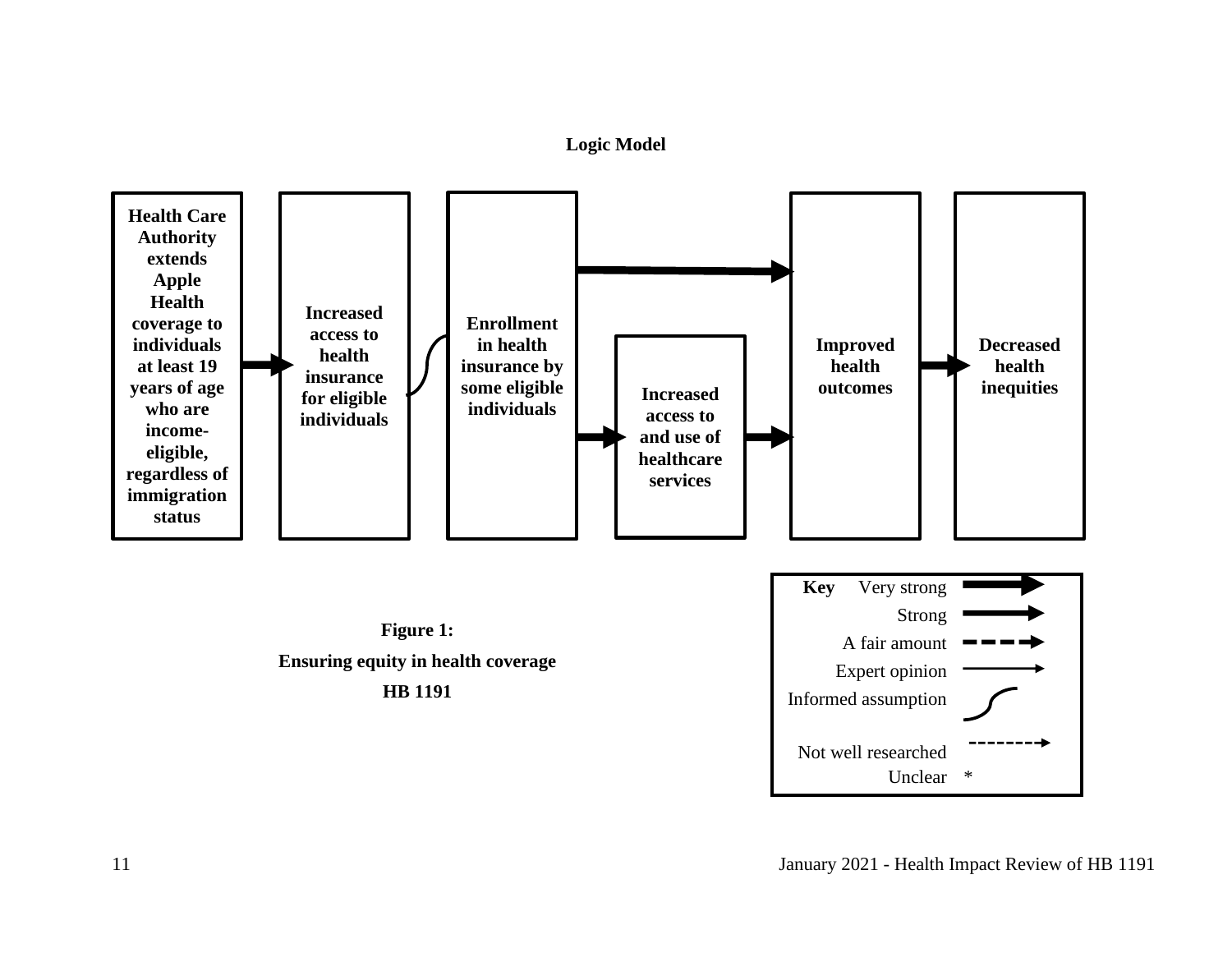#### **Summaries of Findings**

#### <span id="page-11-0"></span>**Will Health Care Authority extending Apple Health coverage to individuals at least 19 years of age who are income-eligible, regardless of immigration status, increase access to health insurance for these individuals?**

There is very strong evidence that Washington State Health Care Authority (HCA) extending Apple Health coverage to individuals at least 19 years of age who are income eligible, regardless of immigration status, would increase access to health insurance for these individuals. Specifically, this extension would provide increased access to health insurance for Deferred Action for Childhood Arrivals (DACA) recipients and for individuals who are undocumented or who are legally-present but have not met the five-year-bar.

Immigrant communities in the U.S. have restricted access to health insurance.<sup>1,2,8,14,16,18-22</sup> Access is primarily restricted through federal and state legislation.<sup>1,2,8,14-17</sup> Federal and state legislation restricts immigrant access to health insurance coverage and care, regardless of immigration status.1,2,8,14-17 The Personal Responsibility and Work Opportunity Act of 1996 restricted legal immigrants' access to federally-funded health insurance for the first five years they have lawful status in the U.S. (known as the five-year-bar).<sup>1-3</sup> However, the Act specified that Medicaid would provide emergency coverage, regardless of immigration status.<sup>2</sup> In 2002 and 2013, the federal government issued exceptions to the Act that allowed states to waive the five-year-bar and provide Medicaid and Children's Health Insurance Program (CHIP) coverage to immigrant pregnant women and children.<sup>2</sup> While the 2010 Patient Protection and Affordable Care Act (ACA) and corresponding Medicaid expansion increased health insurance access for many communities and enabled lawfully-present immigrants to purchase and receive subsidies for private health insurance through the Health Exchanges, it continued to exclude immigrants from receiving Medicaid for five years and made individuals who are undocumented and DACA recipients ineligible for public coverage or private insurance through the marketplace.<sup>1-3,8</sup> Health coverage expansion as a result of the ACA has been uneven across groups depending on immigration status in Washington State.<sup>23</sup>

HCA defines four citizenship and immigration status groups for the purpose of health insurance coverage eligibility. These four eligibility groups include Lawfully Present "Qualified Alien," Lawfully Present "Unqualified Alien," Not Lawfully Present (Undocumented) Immigrant, and Citizen or U.S. National.<sup>24</sup> Currently, Washington State offers Medicaid coverage to all incomeeligible children and pregnant women regardless of their immigration status.<sup>2</sup> Despite these options, individuals who are undocumented, especially adults over 18 years of age who are undocumented, have the most restricted access to healthcare coverage in Washington State, $^{24}$  and individuals who are undocumented are 11.1 times as likely to be uninsured as U.S.-born citizens in the state. 23

Similarly, while restricted access to insurance impacts all immigrant groups, a multi-country literature review of 66 articles published between 2004 and 2014 examining barriers to accessing healthcare for individuals who are undocumented concluded that the largest access barrier was "national policies excluding [individuals who are undocumented] from receiving health care."<sup>15</sup> The study concluded that, "because insurance was generally required for affordable care or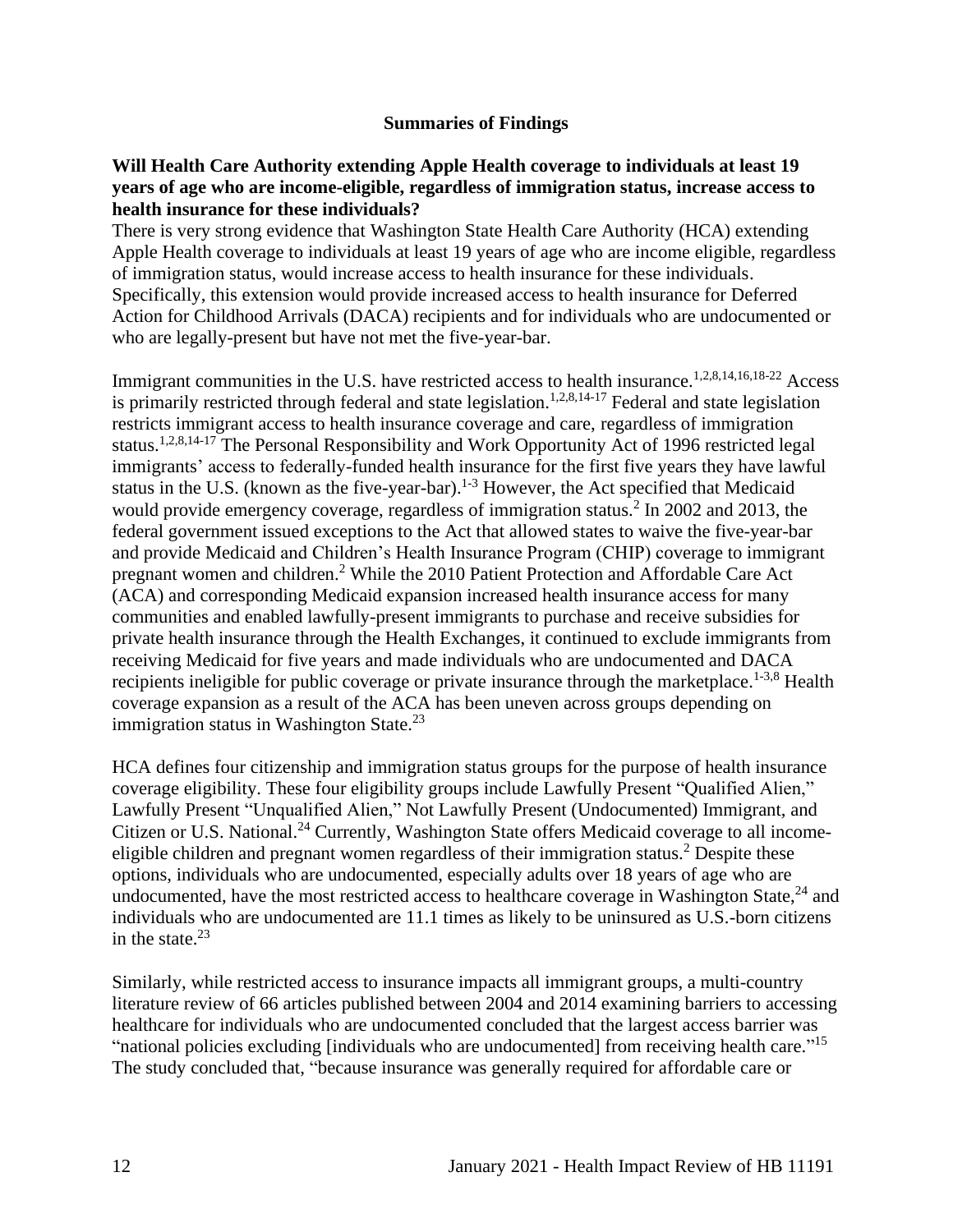required to receive services at all, these laws effectively barred access to care [for immigrants who are undocumented]."<sup>15</sup>

While no other state has extended Medicaid coverage to include individuals regardless of immigration status (personal communication, HBE, January 2021), there is strong evidence that ACA Medicaid expansion has increased access to insurance for many groups. Recent research examining the impacts of ACA Medicaid expansion indicates that expanding income eligibility and/or continuity of plan coverage may increase access to health insurance, stability of coverage, and outpatient care.<sup>48,49</sup> For example, a 2020 report by the Urban Institute found that individuals who lived in states with Medicaid expansion were less likely to be uninsured postpartum than individuals in states that did not expand Medicaid (11% versus  $37\%$ ).<sup>12</sup> Similarly, a study of insurance coverage among individuals during the perinatal period in California found that the percentage of individuals who were uninsured postpartum decreased by 50.5% (52,000 individuals) as a result of the ACA "primarily because of substantial increases in Medicaid coverage." <sup>50</sup> Therefore, there is evidence to suggest that expanding Medicaid can increase access to health insurance.

Overall, HB 1191 extends coverage to income-eligible individuals at least 19 years of age, regardless of immigration status, including DACA recipients and individuals who are undocumented or who are legally-present but have not met the five-year-bar, and it is welldocumented that these individuals lack access to health insurance. Since there is evidence that Medicaid expansion can improve access to insurance, and since these individuals may not otherwise have access to health insurance, there is very strong evidence that HB 1191 will increase access to health insurance by immigration status.

# **Will increasing access to health insurance for individuals at least 19 years of age who are income-eligible, regardless of immigration status, result in some eligible individuals enrolling in health insurance?**

We have made the informed assumption that increasing access to health insurance would result in some eligible individuals enrolling in a state-funded Apple Health plan. No other state has implemented this policy option (personal communication, HBE, January 2021) and there is no published research evaluating the impact of extending Medicaid to include individuals at least 19 years of age who are income-eligible, regardless of immigration status. Therefore, this informed assumption is based on provisions of the bill and information from key informants.

While it is difficult to predict how many individuals would enroll, provisions of HB 1191 make it likely that some eligible individuals would enroll in a state-only funded Apple Health plan. HB 1191 requires HCA to provide a seamless transition in coverage from CHIP and to manage application and renewal processes to maximize enrollment of eligible individuals. Therefore, eligible individuals who age out of CHIP at age 19 years would be transitioned to this new plan. In addition, HB 1191 would require HCA and HBE, in collaboration with community organizations, to establish and maintain an education and outreach campaign to facilitate participation in the program. Key informants emphasized the importance of outreach in making individuals aware of the plan and in ensuring that individuals feel comfortable enrolling in a state program (personal communications, January 2021). Lastly, some individuals who are legallypresent but have not met the five-year-bar currently purchase insurance on the Exchange and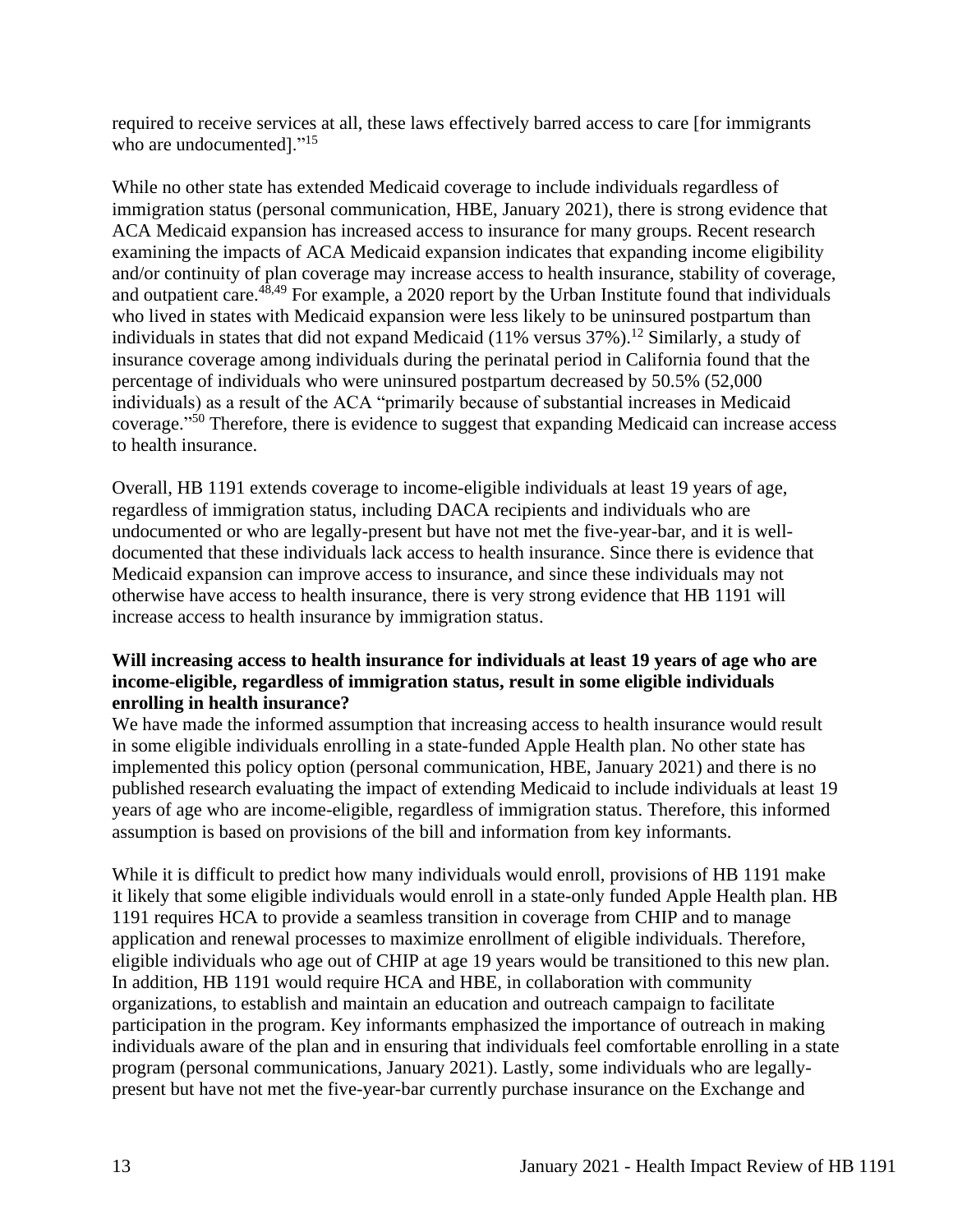would be eligible for Medicaid but for immigration status restrictions (personal communication, HBE, January 2021). Some of these individuals would likely choose to transition from an Exchange plan to a new state-funded Apple Health plan as this plan may be more affordable or provide different coverage (personal communication, HBE, January 2021).

Enrollment in Medicaid may also be impacted by the Inadmissibility on Public Charge Grounds Final Rule (i.e., Public Charge Rule). Enrollment in a state-only funded Apple Health plan would not be a public benefit under the Public Charge Rule and therefore would not impact an individual's potential immigration status (personal communication, Northwest Health Law Advocates [NoHA], January 2021). However, while there has been limited peer-reviewed, published literature examining the impacts of the Public Charge Rule on health insurance enrollment and HCA does not have data about the potential impact of the rule on enrollment in Apple Health in Washington State (personal communication, HCA, January 2021), evidence suggests that enrollment in public programs generally may be impacted by the Public Charge  $Rule.<sup>9,51</sup>$ 

In the only study that has examined actual (rather than projected) impacts of the Public Charge Rule on Medicaid enrollment, researchers compared changes in child Medicaid enrollment in five states, including Washington State, before and after potential changes to the Public Charge Rule were announced.<sup>51</sup> The authors found that the announcement of potential changes to the Public Charge Rule was statistically significantly associated with a decrease of approximately 260,000 children in Medicaid nationally in 2017.<sup>51</sup> This decrease was higher in counties with a larger population share of individuals who are not U.S. citizens.<sup>51</sup>

Similarly, the Migration Policy Institute analyzed recently released 2019 American Community Survey data.<sup>52</sup> They found that participation in public programs, including Medicaid, "declined twice as fast among noncitizens as citizens" from 2016 to 2019.<sup>52</sup> Medicaid participation decreased by 20% from 2016 to 2019 among income-eligible individuals who are not U.S. citizens, with the greatest decrease (12%) occurring from 2018 to 2019.<sup>52</sup> They noted that "this accelerating decline in noncitizens' program participation coincides with the [Public Charge Rule's] highly publicized comment period during fall 2018."<sup>52</sup>

Other research has provided estimates of the potential impacts of changes to the Public Charge Rule. For example, based on data from welfare reform in the 1990s, the 2014 Survey of the Income and Program Participation, and the 2016 American Community Survey, the Kaiser Family Foundation estimated that between 2.1 and 4.9 million individuals would likely disenroll in Medicaid as a result of the Public Charge Rule "because participation in the program could negatively affect their chances of adjusting to [legal permanent resident] status as well as disenrollment among a broader group of enrollees in immigrant families…due to increased fear and confusion." <sup>9</sup> Another survey found that 15.6% of adults in immigrant families reported avoiding enrollment in public programs due to concerns about their future immigration status, with nearly 50% of these individuals stating they avoided Medicaid due to these concerns.<sup>53</sup>

Many researchers have noted that the Public Charge Rule may have a "chilling effect," creating fear and confusion, and may make it less likely that individuals would enroll in any public program.9,51 One survey found that 26% of adults in immigrant families reported "chilling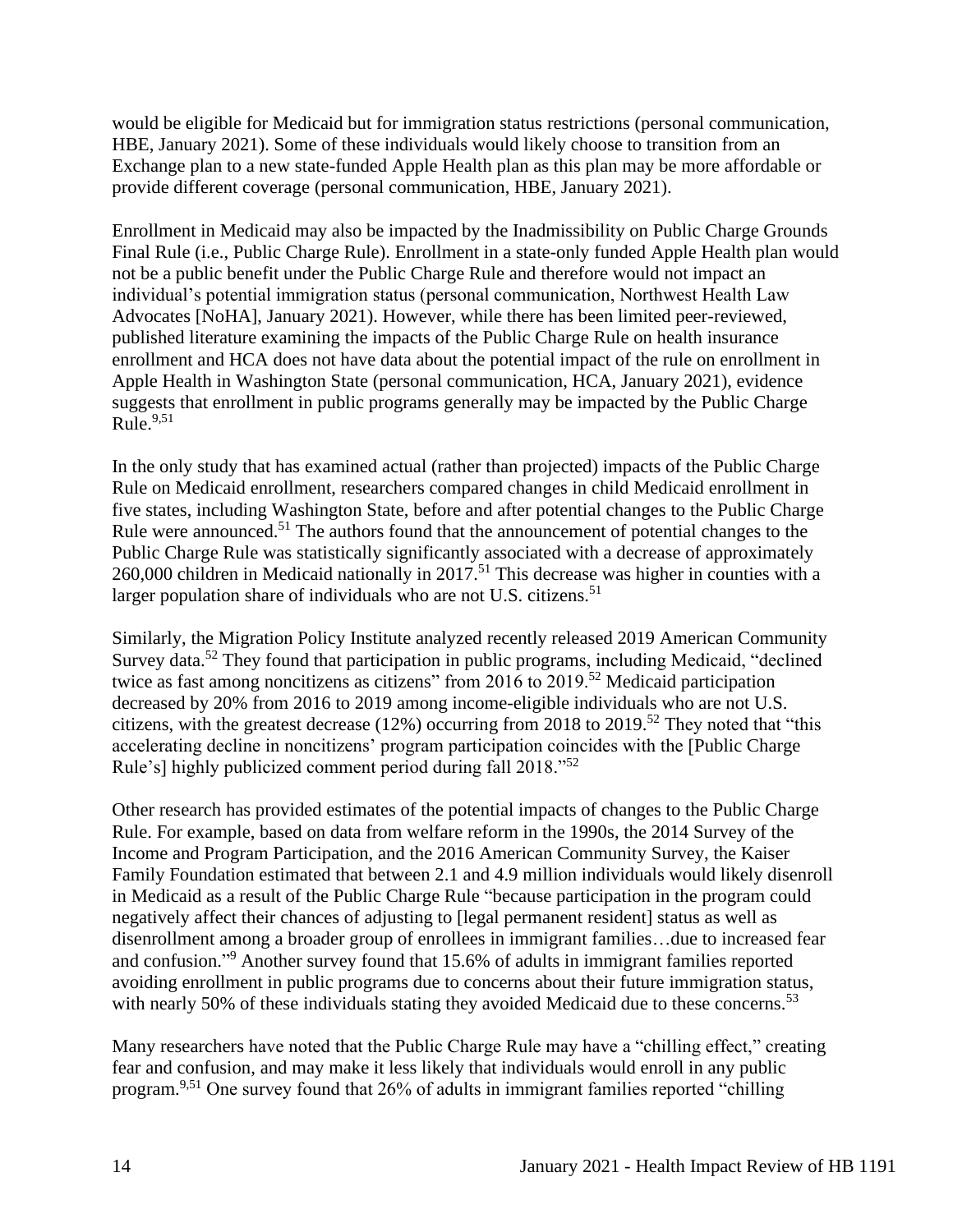effects," and individuals reported avoiding public programs even if they were not considered public benefits under the Public Charge Rule (e.g., Special Supplemental Nutrition Program for Women, Infants, and Children [WIC], health insurance on the Exchanges, free-or-reduced-price lunch programs). Because of fear and confusion about the rule, key informants stated it would be important for outreach efforts to be clear about what is available and what sort of data-sharing would or would not occur with the federal government in order to encourage enrollment in this state-funded Apple Health plan (personal communication, NoHA, January 2021). In addition, the new federal administration has indicated that the changes to the Public Charge Rule may be revoked.<sup>52</sup> Therefore, it is unclear how the Public Charge Rule may impact enrollment in a stateonly funded Apple Health plan in the future.

Overall, key informants felt that some eligible individuals would enroll in the plan (personal communications, January 2021), and HCA anticipates that HB 1191 would increase Apple Health caseload (personal communication, HCA, January 2021). Therefore, based on bill provisions related to Section 2 and information from key informants, we have made the informed assumption that some individuals, including DACA recipients and individuals who are undocumented or have not met the five-year-bar, would enroll in a new state-only funded Apple Health plan.

#### **Will enrollment in health insurance improve health outcomes?**

There is very strong evidence and it is well-documented that having health insurance leads to improved health outcomes. Healthy People 2020 finds that individuals who are uninsured are, "more likely to have poor health status…and more likely to die prematurely" than individuals with insurance.<sup>25</sup> The author of a systematic literature review of 54 analyses (in 51 distinct studies) concluded, "[t]here is a substantial body of research supporting the hypotheses that having health insurance improves health.<sup>"26</sup> In addition, evidence indicates that health insurance is associated with better general, $^{28}$  physical, and mental health, and that this increase in health status is greatest for participants in the lowest income group (< 300% of the federal poverty level).<sup>27</sup> A 2019 randomized study by the National Bureau of Economic Research found that health insurance reduces mortality.<sup>29</sup>

More specifically, in a study of individuals who experienced a health shock caused by an unintentional injury or a new chronic condition, uninsured individuals reported significantly worse short-term health and were more likely to not be fully recovered and no longer in treatment at follow-up compared to those with health insurance.<sup>30</sup> Having health insurance has also been associated with improved health outcomes for a number of conditions including stroke, heart failure, diabetes, melanoma, heart attack, serious injury or trauma, and serious acute conditions with hospital admission.<sup>31-34</sup> Further, having health insurance was associated with improved management and control of diabetes, hypercholesterolemia, and hypertension.<sup>35</sup> Among patients aged 18 through 64 years old, those with insurance have been shown to have a significantly lower risk of death than uninsured patients for cervical,<sup>54</sup> head and neck,<sup>55</sup> breast, colorectal, lung, prostate, and bladder cancers and non-Hodgkin lymphoma.<sup>36,37</sup>

Overall, it is well-documented that having health insurance would improve health outcomes, especially since individuals at least 19 years of age who are income eligible, regardless of immigration status, would likely otherwise be uninsured.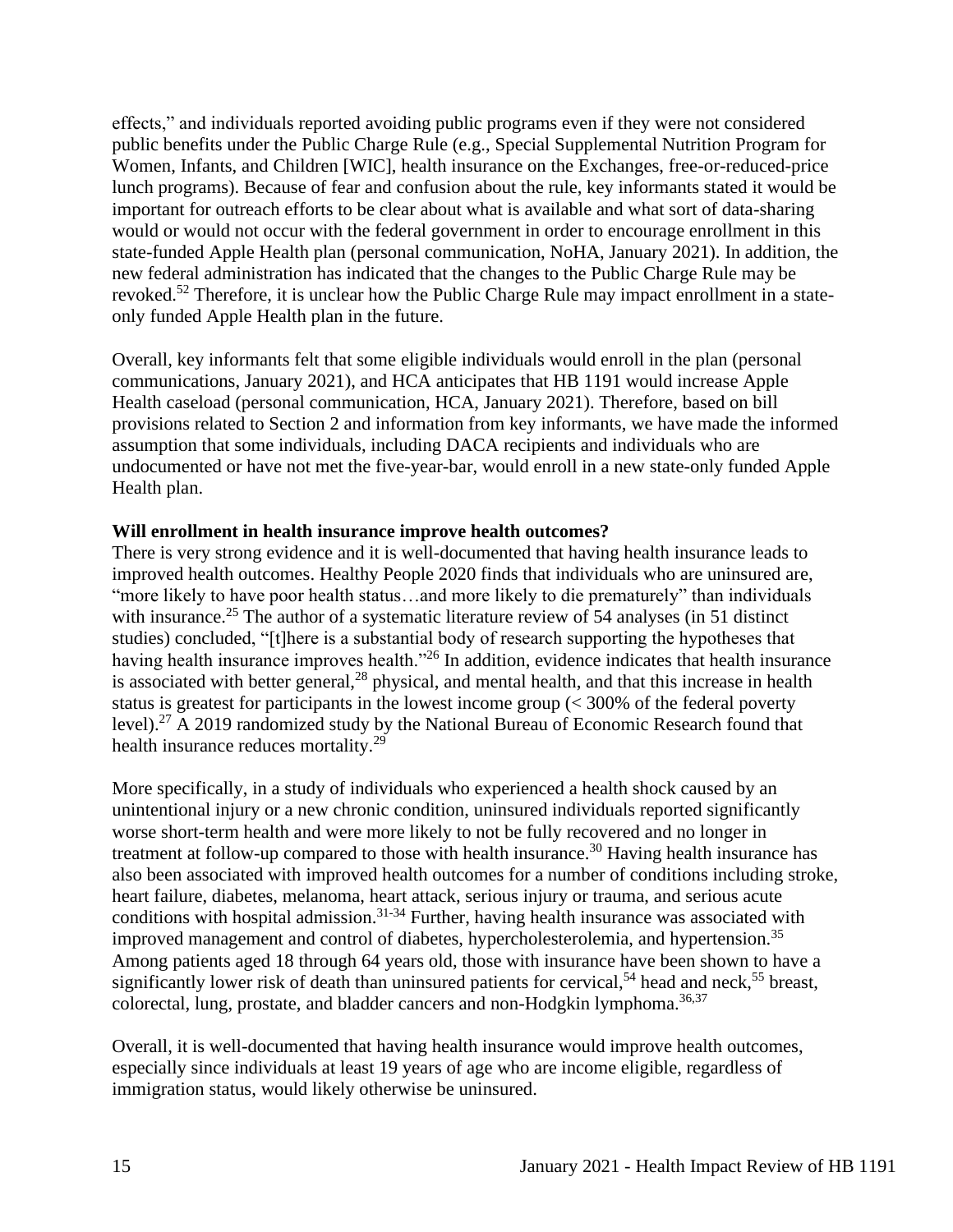# **Will enrolling in health insurance increase access to and use of healthcare services for some eligible individuals?**

There is very strong evidence and it is well-documented that having health insurance will increase access to and use of healthcare services. The Healthy People 2020 initiative noted that access to health insurance is the first step to improving access to health services generally as it provides entry into the healthcare system.<sup>25</sup> For example, individuals who are uninsured are less likely to receive medical care and more likely to be diagnosed later than individuals with insurance.<sup>25</sup> A systematic literature review of 54 analyses (in 51 distinct studies) found that  $43$ analyses reported a statistically significant and positive relationship between health insurance and medical care use and health.<sup>26</sup>

#### *Access*

Evidence shows that lack of insurance is among the leading barriers to healthcare access.<sup>26,56,57</sup> There is very strong evidence that having health insurance would increase access to and use of healthcare services. For example, evidence indicates that being uninsured is associated with a higher likelihood of not having a usual place for medical care and that having insurance coverage at any given time in the past year increased the likelihood that adults had a usual place for care.58-60 One study estimated that adults aged 18 through 64 years of age who did not have health insurance for more than a year at the time of the survey were nearly six times as likely to not have a usual source of care compared to those who were continuously insured.<sup>61</sup> Further, evidence indicates that uninsured individuals more frequently reported delaying medical care (50.87%) and being unable to get medical care (38.87%), dental care (48.18%), mental healthcare (16.87%), and prescription drugs (40.23%) than insured individuals.<sup>60</sup>

In addition, because coverage for DACA recipients and individuals who are undocumented is excluded from the ACA, safety net providers (e.g., federally qualified health centers, community health centers, community organizations) may face funding and reimbursement challenges through the ACA, which could result in further reduction in coverage and care for these individuals.<sup>16</sup> Even after evaluating different combinations of vulnerability characteristics, such as health status, education, and region of residence, lacking health insurance had the strongest association with unmet healthcare needs, followed by family income and having a regular source of care.<sup>58</sup>

#### *Use*

Evidence indicates that health insurance is associated with increased use of healthcare services, such as visiting a doctor or healthcare professional.<sup>59</sup> For example, health insurance has been associated with higher rates of diagnosis of diabetes, hypercholesterolemia, and hypertension among nonelderly adults.<sup>35</sup> One study found that compared to those with continuous health insurance coverage and the same chronic conditions, individuals without health insurance in the previous year were five to six times as likely to forgo needed care if they had hypertension  $(42.7\% \text{ versus } 6.7\%)$ , diabetes  $(47.5\% \text{ versus } 7.7\%)$ , and asthma  $(40.8\% \text{ versus } 8.0\%)$ .<sup>61</sup> Further, having health insurance has been positively associated with receiving recommended preventive care.<sup>31</sup> A 2012 study, found that having health insurance was significantly associated with a greater likelihood of receiving the influenza vaccine; tetanus and diphtheria toxoid (Td) or tetanus, diphtheria, and acellular pertussis (Tdap) vaccine; and the pneumococcal vaccine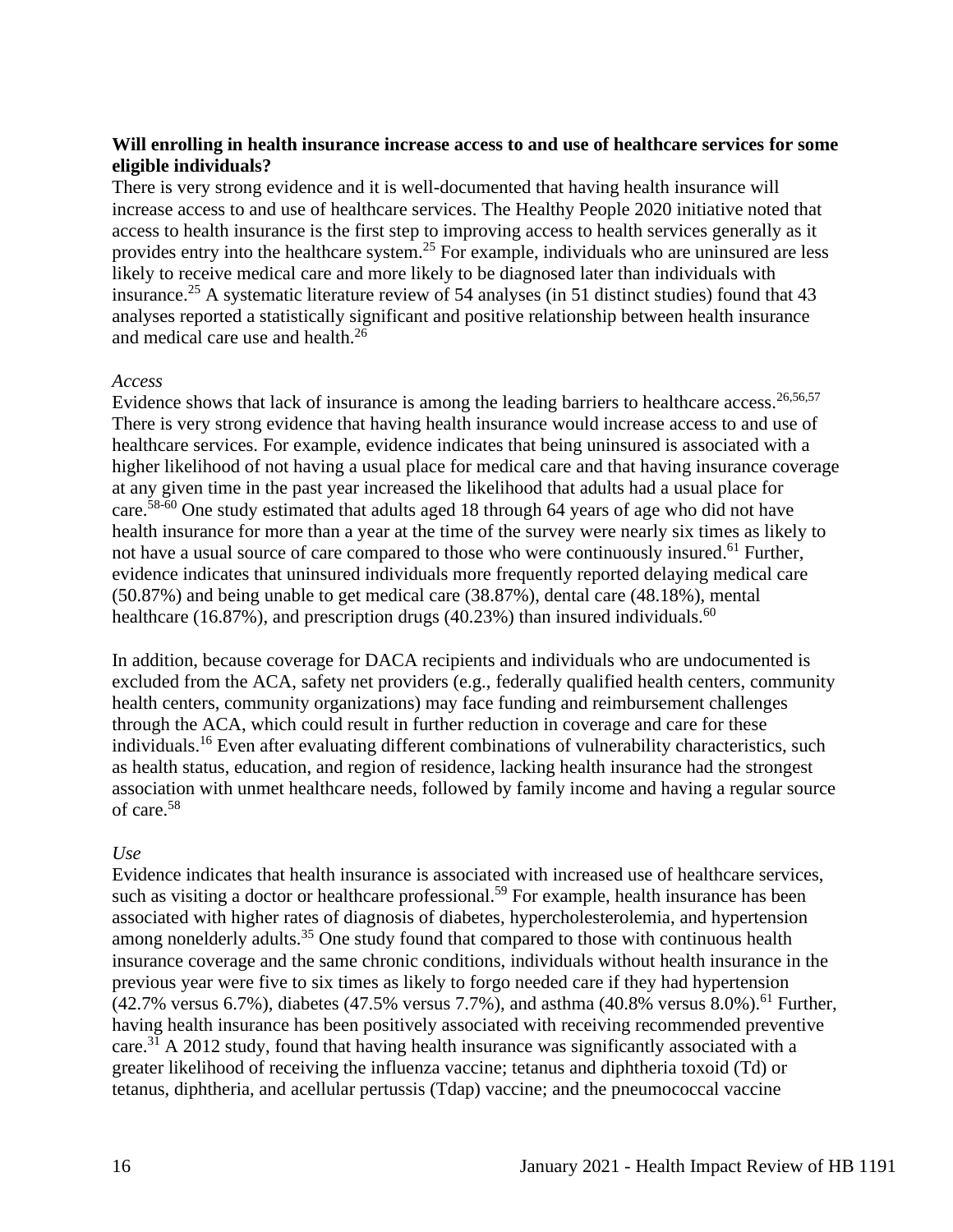(PPSV).<sup>62</sup> Further, vaccine coverage for influenza, PPSV, shingles, and human papillomavirus (HPV) were two to three times higher among those with health insurance.  $62$ 

A number of studies have used a quasi-experimental approach to evaluate use of healthcare services after statewide changes occurred following events such as the Massachusetts Health Care Reform in 2006, the Oregon Health Insurance Experiment in 2008, and Medicaid expansion resulting from the ACA. Evidence following the Oregon Health Insurance Experiment indicates that enrollment in Medicaid was associated with increased hospital admissions, outpatient visits, and prescription drug use; increased compliance with recommended preventive care; an increase in perceived access to and quality of care; and declines in exposure to substantial out-of-pocket medical expenses and medical debts.<sup>63,64</sup> Further, insured participants were more likely to receive preventive screening services for body mass index (BMI), blood pressure, smoking, Pap test, mammography, chlamydia, and diabetes.<sup>65</sup> Finally, evidence from Medicaid expansion and the healthcare reform in Massachusetts indicates that an increased rate of insurance coverage is associated with increased use of healthcare services, and higher rates of diagnosis of chronic health conditions, particularly among adults with low-incomes.<sup>27,66</sup>

While immigrants may face additional barriers to accessing and using healthcare services (e.g., limited language access and lack of culturally appropriate services,1,3,8,15-17,19,20,43,44,67,68 limited provider training,<sup>3</sup> and fear of legal action<sup>3,8,9,15,16,18-20,51,68</sup>), because lack of access to health insurance is such a significant barrier to care, having health insurance will likely increase access to and use of healthcare services among individuals at least 19 years of age who are income eligible, regardless of immigration status.

#### **Will increasing access to and use of healthcare services improve health outcomes?**

There is very strong evidence that increasing access to and use of healthcare services will improve health. Healthy People 2020 states that access to healthcare must be improved by increasing access to health insurance coverage, health services, and timeliness of care to promote and maintain health, prevent and manage disease, reduce unnecessary disability and premature death, and achieve health equity.<sup>25</sup> There is also a large body of evidence supporting the positive association between use of health services for the early detection and treatment of physical and mental health disorders<sup>38</sup> and improved health outcomes. Since there is strong consensus in the scientific literature supporting this association, we are providing only a few examples here. For example, the U.S. Preventive Services Task Force (USPSTF) found evidence to support that screening tests for human immunodeficiency virus (HIV) are accurate and that antiretroviral therapy (ART) reduces the risk of death and sexual transmission of HIV.<sup>39</sup> Another study from USPSTF found that behavioral therapy and pharmacotherapy in combination demonstrated an 82% increase in tobacco cessation when compared to minimal intervention or usual standard of care.<sup>40</sup> While these examples do not indicate that all treatments are effective, they illustrate that evidence-based treatments are available. Therefore, increasing access to and use of healthcare services will improve health outcomes.

# **Will improving health outcomes decrease health inequities?**

There is very strong evidence that HB 1967 has the potential to decrease inequities by immigration status.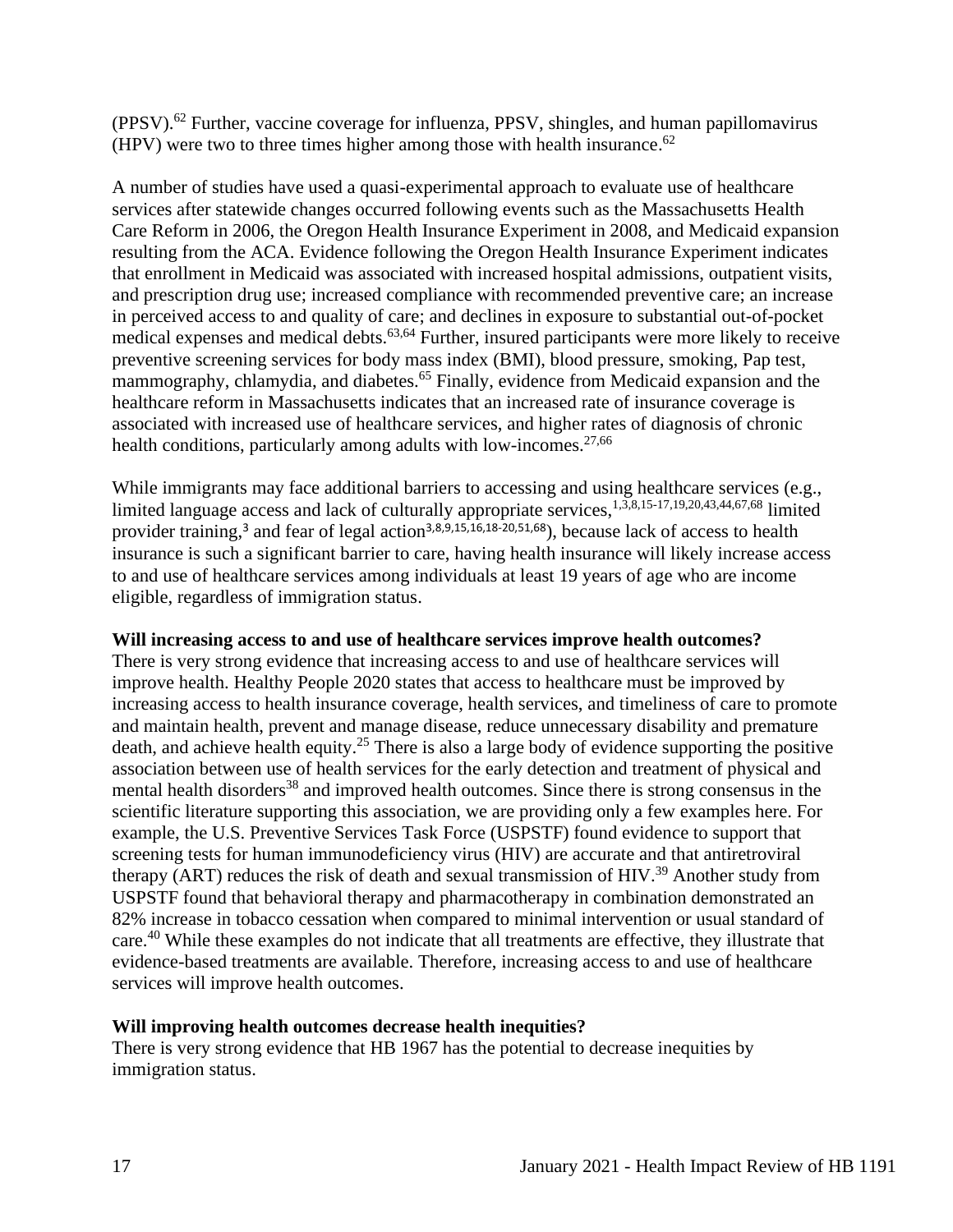Overall, immigrants in the U.S. are less likely to have health insurance (due to federal and state regulations and employment in jobs less likely to provide insurance), less likely to receive preventive care, and more likely to delay seeking health services.<sup>14,18,22,41</sup> A 2019 report by the OFM found that, "because of the faster health coverage gains in the citizen groups through [key ACA coverage expansion programs], the coverage disparities between the non-citizens, particularly [individuals who are undocumented], and citizens widened."<sup>23</sup> OFM found that legally-present immigrants were twice as likely to be uninsured as U.S.-born citizens.<sup>23</sup> In addition, "the gap between the [individuals who are undocumented] group's uninsured rate and that of the U.S.-born citizen group more than doubled between 2013 and 2017. In 2017, [individuals who are undocumented] were 11.1 times as likely to be uninsured as U.S.-born citizens, when other population characteristics are held as equal."<sup>23</sup> While approximately 5.7% of U.S.-born citizens are uninsured, 40.7% of individuals who are undocumented in Washington State are uninsured.<sup>23</sup> December 2020 estimates from the Migration Policy Institute suggest that these percentages have grown, and approximately 46% of individuals living in Washington who are undocumented are uninsured.<sup>46</sup>

In addition to inequities in access to health insurance, immigrants are more likely to experience poor health outcomes. For example, immigrants experience worse reproductive health outcomes, including unintended pregnancy, unintended birth, sexually transmitted infections, adverse birth outcomes, and longer durations of infertility than the general population.1,2,18,21,22 Individuals who are undocumented experience worse reproductive health outcomes than immigrants with legal status or the general population.<sup>18</sup> Generally, individuals who are undocumented also experience higher rates of morbidity and mortality.<sup>16</sup> For example, individuals who are undocumented have lower immunization rates, untreated mental health issues, and are less likely to follow-up for treatment for infectious diseases, tuberculosis, and HIV.<sup>15</sup> A systematic review found that individuals who are undocumented "are at highest risk of depressive symptoms and are disproportionately impacted by [post-traumatic stress disorder], anxiety, and depression when compared to other documented immigrants and citizens."<sup>16</sup>

Since HB 1191 extends coverage to income-eligible DACA recipients and individuals who are undocumented or who are legally-present but have not met the five-year-bar, there is very strong evidence that HB 1191 will decrease inequities by immigration status.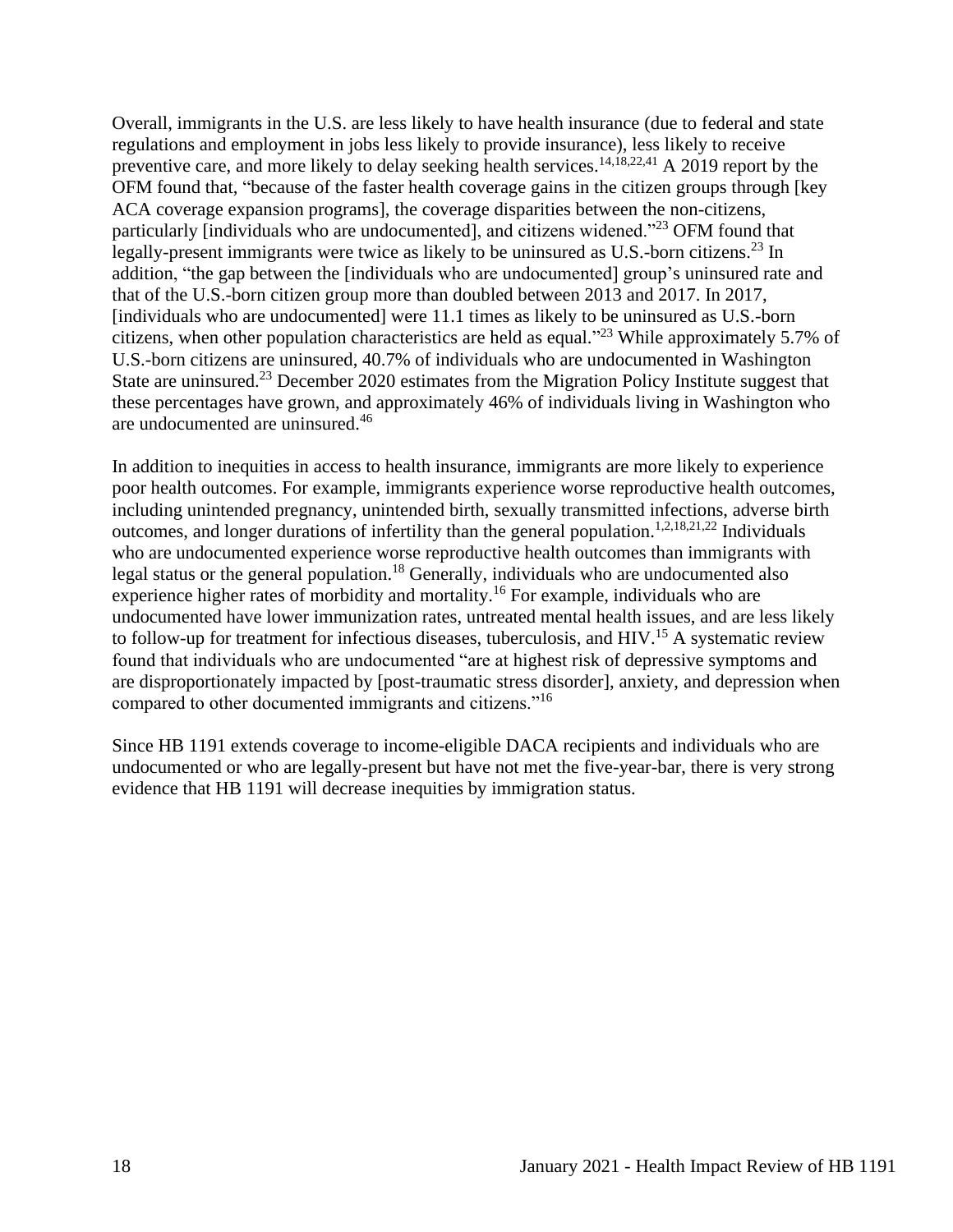#### **Annotated References**

#### <span id="page-18-0"></span>1. **Dehlendorf C., Rodriguez M. I., Levy K., et al. Disparities in family planning.**  *American Journal of Obestrics & Gynecology.* **2010;202(3):214-220.**

Dehlendorf et al. provide a descriptive summary of reproductive health disparities by race/ethnicity and socioeconomic status, and the barriers women of color and women of low socioeconomic status experience in accessing family planning services. They present background information that minority women and those with lower socioeconomic status are more likely to experience poor reprodutive health outcomes, including unintended pregnancy, unintended births, abortions, and teen pregnancies. They also state that low socioeconomic status has also been associated with earlier initiation of sexual intercourse, and adolescent pregancy and childbirth, and state that "undesired or mistimed pregnancies...significantly impact the course of a woman's life, and disparities in the ability to plan pregnancies as desired can contribute to the cycle of disadvantage experienced by vulnerable populations." Delendorf et al. present the barriers to accessing family planning services using a framework developed by Kilbourne 2006 to examine barriers related to patient preferences and behaviors, health care system factors, and provider-related factors. Patient preferences and behaviors include barriers such as health literacy; education level; culturally-based myths and misinformation; historical trauma and discrimination; cultural and familial differences in communication, attitudes, and practices related to reproductive health; and culturally and linguistically appropriate care and services. Health care system factors include, changes in federal and state legislation and funding (including Title X, Medicaid expansion and the Hyde Amendment), insurance status, insurance coverage of contraception, and cost of care (e.g. abortions). Dehlendorf et al. also state that "immigrants often face unique challenges accessing family planning services due to language and insurance coverage barriers." Immigrants also face barriers due to legislative changes and the Personal Responsiblity and Work Opportunity Act of 1996 which, "restricted legal immigrants' access to publically financed health care for their first 5 years of residence." Dehlendorf et al. explain that immigrants are only elgible for "Emergency Medicaid" which only covers acute illnesses and obestric deliverty, not preventive services like contraception. Providerrelated barriers to care include provider biases and discrimination. Dehlendorf et al. also present five potential solutions to reduce disparities in access to care: 1. Provide universal converage for contraceptive methods (similar to the Family PACT program in California); 2. Provide public funding for abortion services; 3. Increase training related to abortions in obstetrics and gynecology and family medicine residency programs; 4. Provide information about birth control options in ways that are culturally and linguistically appopriate; and 5. Train providers to provide quality and patient-centered family planning care to all women.

#### 2. **Hasstedt K. Toward Equity and Access: Removing Legal Barriers to Health Insurance Coverage for Immigrants.** *Guttmacher Policy Review.* **2013;16(1):2-8.**

Hasstedt outlines curent and historic federal legislation restricting immigrants' access to health insurance and health care in the United States. The 1996 Personal Responsiblity and Work Opportunity Reconciliation Act states that individuals who immigrated to the United States after 1996 are ineligible for Medicaid or the Children's Health Insurance Program (CHIP) for the first five years they have "lawful status," effectively creating a "five year ban" on federally-funded health insurance. The act does specify that Medicaid will provide emergency coverage, including costs related to labor and delivery, regardless of immigration status. Also, in 2002 and 2013, the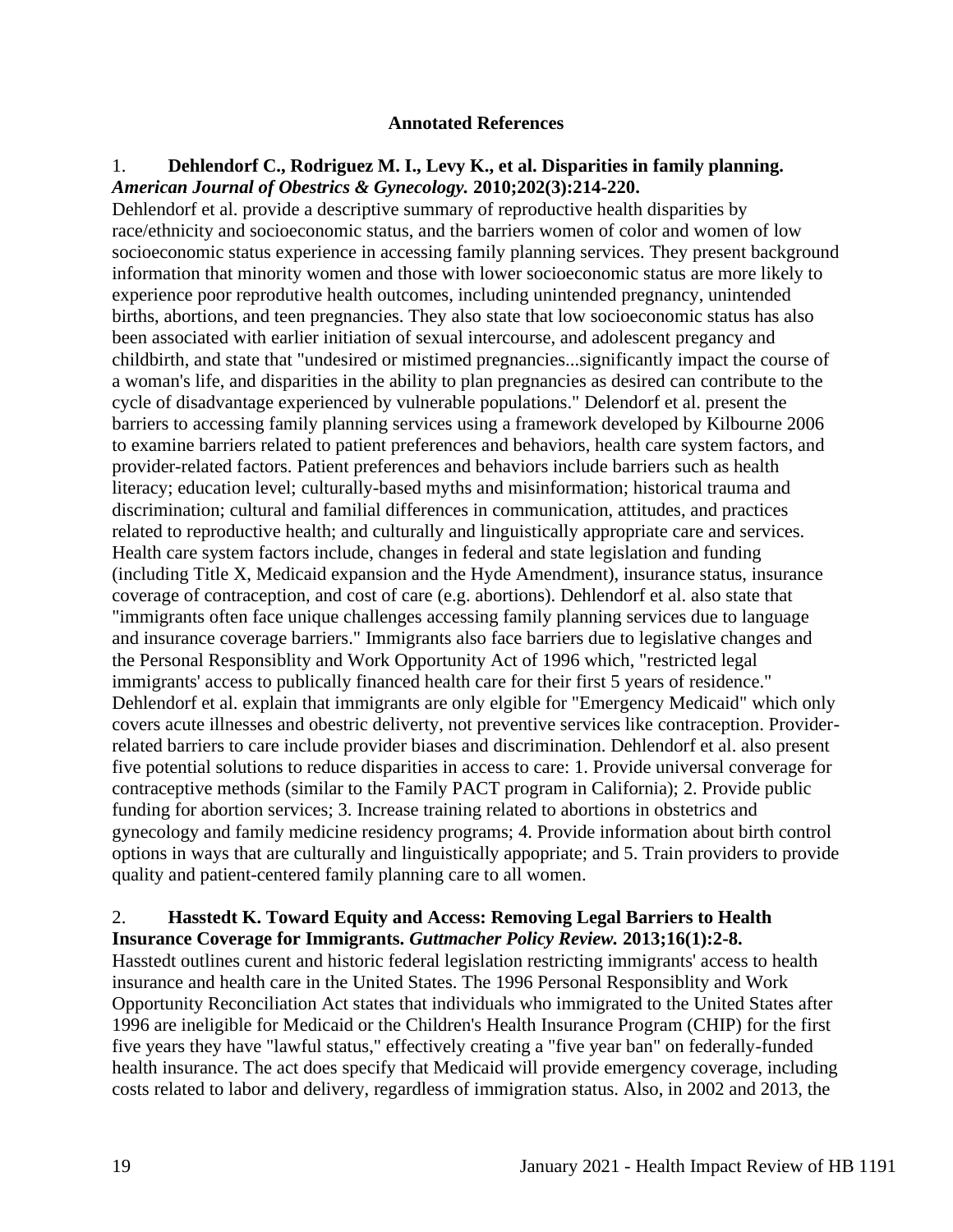federal government issued exceptions to the law that allow states waive the 5 year ban and provide Medicaid and CHIP coverage to immigrant pregnant women and children. Washington State currently offers coverage to lawfully residing children and pregnant women without the 5 year wait period, and to all pregnant women regardless of their immigration status. While the Affordable Care Act (ACA) does not address the five-year-ban, it does enable lawful immigrants to purchase and recieve subsidies for private health insurance through the exchanges. Undocumented immigrants remain ineligible under the ACA to purchase private insurance, and grantees under the Deferred Action for Childhood Arrivals (DACA) program are ineligble for public and private health insurance. DACA grantees and undocumented immigrants are only eligible for Medicaid in states that do not use federal dollars to fund their Medicaid program and provide coverage regardless of immigration status, or for priviate insurance coverage obtained outside the exchanges. In addition, "immigrants are overrepresented in low-wage jobs that are unlikely to offere employer-sponsored health coverage." As a result, approximately 45% of noncitizen immigrant women of reproductive age are uninsured, compared to 24% of naturalized immigrants, and 18% of U.S. born women. The author concludes that current policies greatly hinder immigrants to access health insurance and health care.

### 3. **Raymond-Flesch M., Siemons R., Pourat N., et al. "There is no help out there and if there is, it's really hard to find": a qualitative study of the health concerns and health care access of Latino "DREAMers".** *J Adolesc Health.* **2014;55(3):323-328.**

Raymond-Flesch et al. completed nine focus groups with 61 Latino immigrants in California who qulified for the Deferred Action for Childhood Arrivals (DACA) program. The Affordable Care Act excluded DACA recipients from obtaining Medicaid or private insurance through the Health Care Exchanges. The purpose of the focus groups was to understand DACA recipients' access to health care and current health conditions. The authors also identified evidence-based policy changes to address the health needs of undocumented immigrant communities (including DACA recipients). The study was the first to examine the health needs of DACA recipients. The authors identified a number of barriers to accessing health care generally, including cost of care, competing financial priorities (e.g. food, tuition, rent), lack of knowledge about the health care system, low health literacy, long wait times and delays getting appointments, lack of provider knowledge and sensitivity about immigration status and health needs of immigrants, lack of a consistent medical home, lack of a driver's license, fear of discrimination, and fear of deportation or consequences for future citizenship. The authors recommend training providers in culturallysensitive and trauma-informed care, educating providers about immigration law and status, strengthening relationships between providers and community-based organizations, creating local health care and insurance options for undocumented individuals, and educating DACAelgible youth about health care options.

# 4. **Congress 111th. The Patient Protection and Affordable Care Act.** *Public Law 111- 148***2010.**

Subpart B--Eligiblity Determinations of the Patient Protection and Affordable Care Act outlines requirements related to citizenship and immigration status to access health coverage.

# 5. **Health Coverage for immigrants. 2020; Available at:**

**[https://www.healthcare.gov/immigrants/coverage/.](https://www.healthcare.gov/immigrants/coverage/) Accessed.**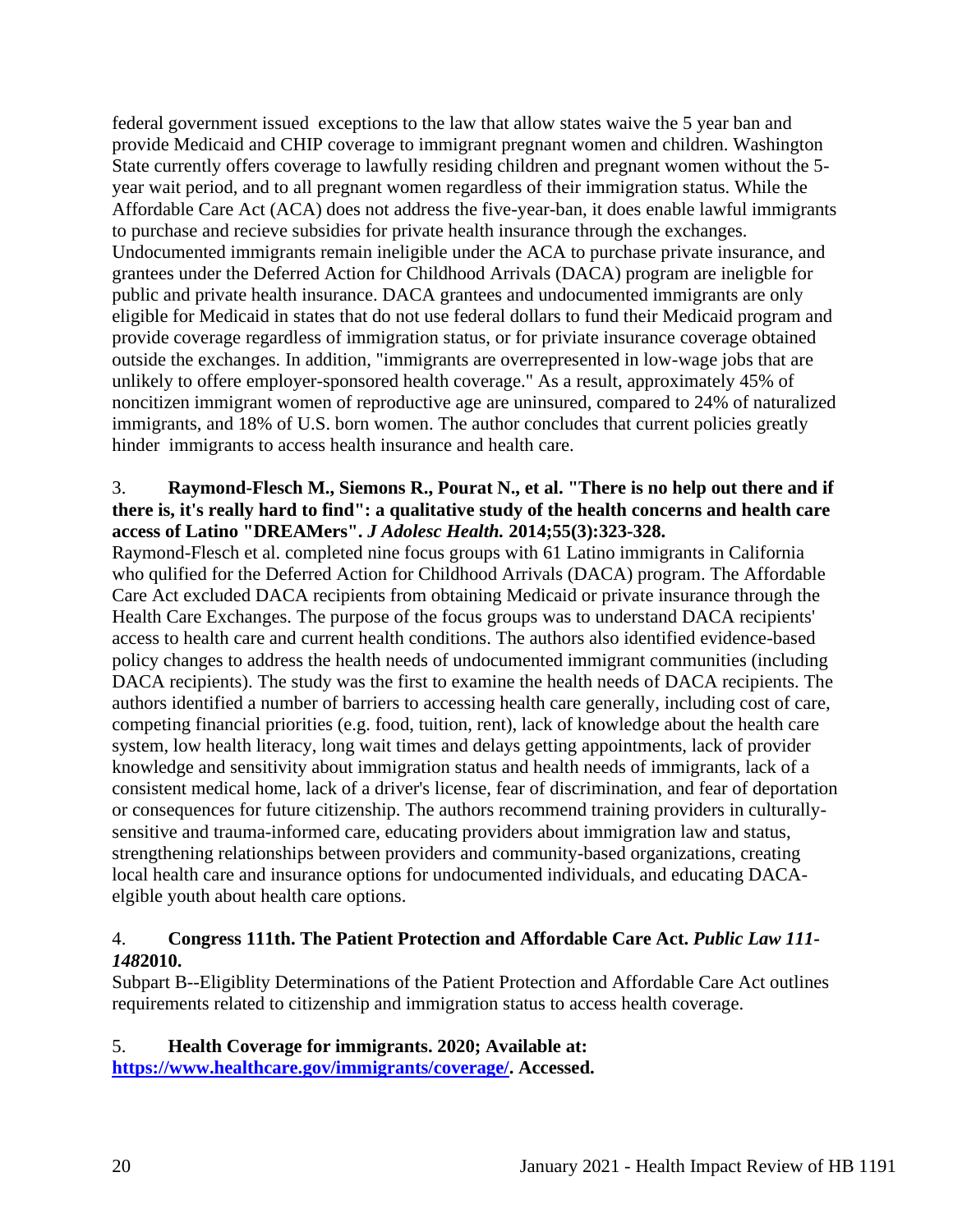Through HealthCare.gov, the U.S. Centers for Medicare & Medicaid Services provides eligibility information for health insurance coverage by immigration status.

# 6. **Apple Health (Medicaid) coverage: Eligilbity. 2020; Available at:**

**[https://www.hca.wa.gov/health-care-services-supports/apple-health-medicaid](https://www.hca.wa.gov/health-care-services-supports/apple-health-medicaid-coverage/eligibility)[coverage/eligibility.](https://www.hca.wa.gov/health-care-services-supports/apple-health-medicaid-coverage/eligibility) Accessed.**

Health Care Authority provides eligiblity requirements for Apple Health programs, including program eligiblity for adults, children, and by immigration status.

# 7. **Authority Washington State Health Care. Citizenship and Alien Status Guide. 2018.**

The Washington State Health Care Authority provides an overview of potentially eligible programs based on four immigration status groups: 1) U.S. citizens; 2) Lawfully-present qualified immigrants; 3) Lawfully present non-qualified immigrants; and 4) individuals who are undocumented. This summary also provides further definitions and clarifications for immigration status categories for the purpose of health insurance coverage.

### 8. **Dennis A., Blanchard K., Cordova D., et al. What happens to the women who fall through the cracks of health care reform? Lessons from Massachusetts.** *Journal of Health Politics, Policy, and Law.* **2013;38(2):393-419.**

In 2006, Massachusetts created Commonwealth Care, which expanded coverage to people living in Massachusetts with an income at or below 300 percent of the federal poverty level, without access to employer-sponsored health insurance, and not eligible for other public insurance (including Medicaid). Under the Commonwealth Care program, primary and preventive services are covered, including family planning services, prescription contraceptives, and abortion care. This system served as a model for the Affordable Care Act. The authors evaluated the impact of Massachusetts heatlh care reform on the ability of low-income women to access health insurance and reproductive health services. They completed a review of all Commonwealth Care plans, conducted surveys with family planning staff from 12 Massachusetts Department of Public Health family planning clinics, completed in-depth interviews with 16 family planning staff, and held nine focus groups with low-income women. The authors found that, while access increased overall, immigrants, minors and young adults, and women living outside urban areas had less access to health services. The authors found four main barrires for immigrant women to access health care: lack of plan information available in Spanish, lack of insurance options avilable to immigrants, fear of deportation or other legal action, and lack of awareness about services available at public health clinics. The authors state the family planning clinics and other safetynet providers (defined as those that provide a significant level of care to low-income, uninsured, and vulnerable populations) can help to reduce barriers to access and "are critical for helping the newly insured navigate their insurance plans while also providing affordable services to those inelgible for subsidized plans or who are temporarily uninsured." The authors also state, "our results suggest that immigrants who do not qualify for coverage may be unaware that they can continue to get low- or reduced-cost care at safety net providers." They also support recommendations to simplify Medicaid eligibility forms and to extend the period between eligiblity checks to make it more likely that individuls recieve continuous coverage.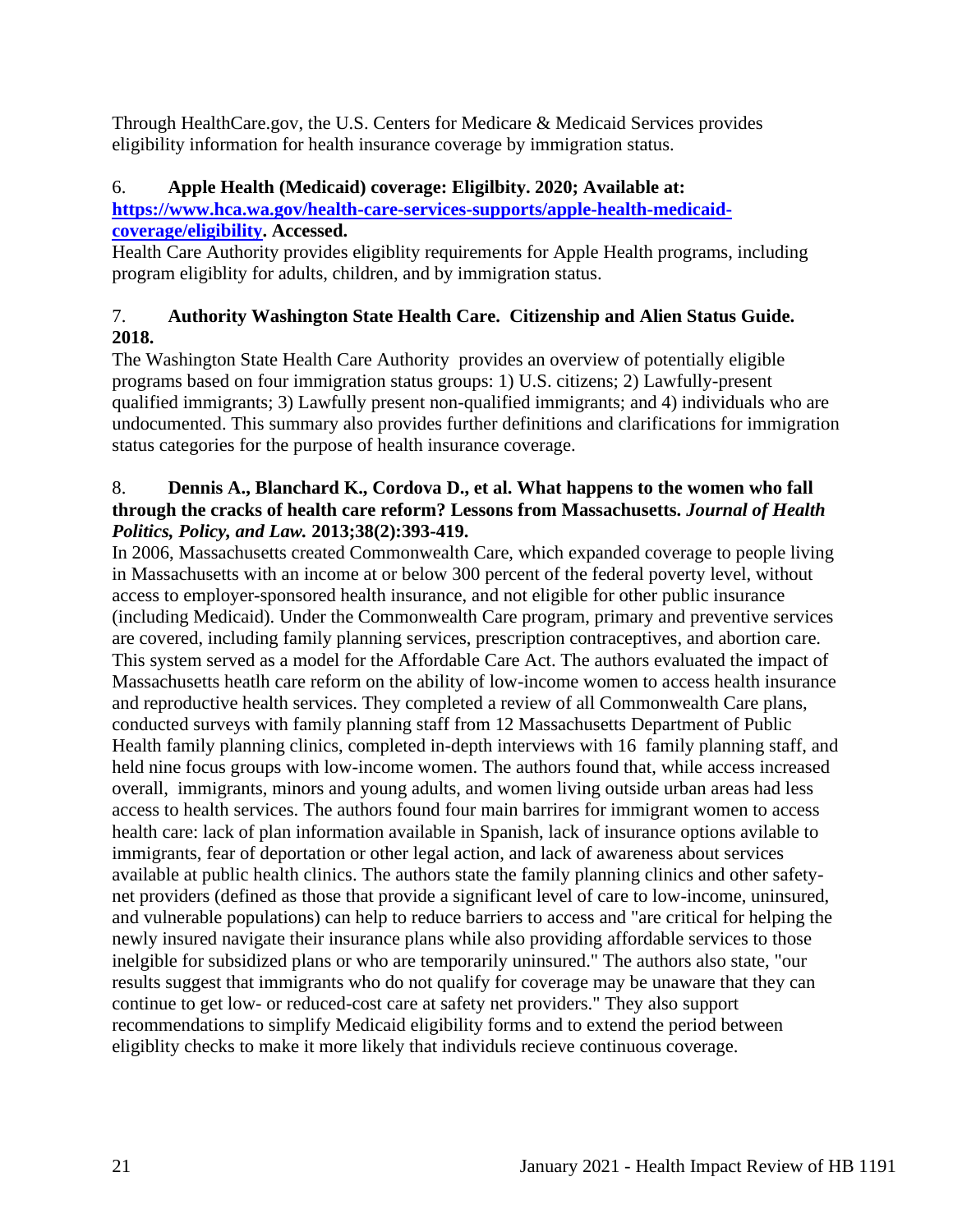# 9. **Artiga S., Garfield R., Damico A. Issue Brief: Estimated Impacts of the Proposed Public Charge Rule on Immigrants and Medicaid. Kaiser Family Foundation; 2018.** This Issue Brief by the Kaiser Family Foundation provides an overview of the proposed Public Charge Rule and potential impacts on Medicaid enrollment. The report notes that, on October 10, 2018, the federal administration "released a proposed rule to change 'public charge' policies that govern how the use of public benefits may affect individuals' ability to obtain legal permanent resident (LPR) status. The proposed rule would expand the programs that the federal government would consider in public charge determinations to include previously excluded health, nutrition, and housing programs, including Medicaid." Using data from the 2014 Survey of Income and Program Participation (SIPP), the Kaiser Family Foundation estimated the number of individuals who would potentially be negatively impacted by the propsed Public Charge Rule. They ran a number of scenarios to estimate the number of individuals who would likely disenroll from Medicaid based on enrollment data from welfare reform changes in the 1990s. They found that,

"nearly all (94%) noncitizens who originally entered the U.S. without [Legal Permanent Resident] status have at least one characteristic that [Department of Homeland Security] could potentially weigh negatively in a public charge determination." About 14 million individuals enrolled in Medicaid or CHIP live in a household with at lest one noncitizen. Using an estimate of 15% to 35% disenrollment, they also projected that between 1.2 and 4.9 million individuals would likely disenroll in Medicaid "because participation in the program could negatively affect their changes of adjusting to [legal permanent resident] status as well as disenrollment among a broader group of enrollees in immigrant families, including their primarily U.S. born children, due to increased fear and confusion." This "chilling effect" suggests that "individuals may forgo enrollment in or disenroll themselves and their children from public programs because they do not understand the rule's details." They note that welfare reform changes in 1996 resulted in a 21% to 54% decrease in enrollment in public programs due to the chilling effect. The report concluded that disenrollment in Medicaid would decrease access to care and worsen health outcomes. Individuals with lower incomes, a health condition, lower levels of education, and enrolled in certain public programs would be most impacted by the proposed Public Charge Rule.

# 10. **Public Charge. 2021; Available at: [https://www.uscis.gov/green-card/green-card](https://www.uscis.gov/green-card/green-card-processes-and-procedures/public-charge)[processes-and-procedures/public-charge.](https://www.uscis.gov/green-card/green-card-processes-and-procedures/public-charge) Accessed 1/21/2021.**

U.S. Citizenship and Immigration Services provides updates, background information, and an overview of the Department of Homeland Security's Inadmissibility on Public Charge Grounds Final Rule.

# 11. **Yen W. Washington State Health Services Research Project: Statewide Uninsured Rate Remailed Unchanged from 2018 to 2019. Research Brief. Washington State Office of Financial Management, Health Care Research Center; December 2020 2020.**

# 12. **McMorrow S., Dubay L., Kenney G.M., et al. Uninsured New Mothers' Health and Health Care Challenges Highlight the Benefits of Increasing Postpartum Medicaid Coverage. Urban Institute; 2020.**

Researchers from the Urban Institute analyzed data from the 2015-2018 National Health Interview Survey and 2015-2017 data from the Pregnancy Risk Assessment and Monitoring System (PRAMS) to evaluate the impact of losing Medicaid coverage on postpartum health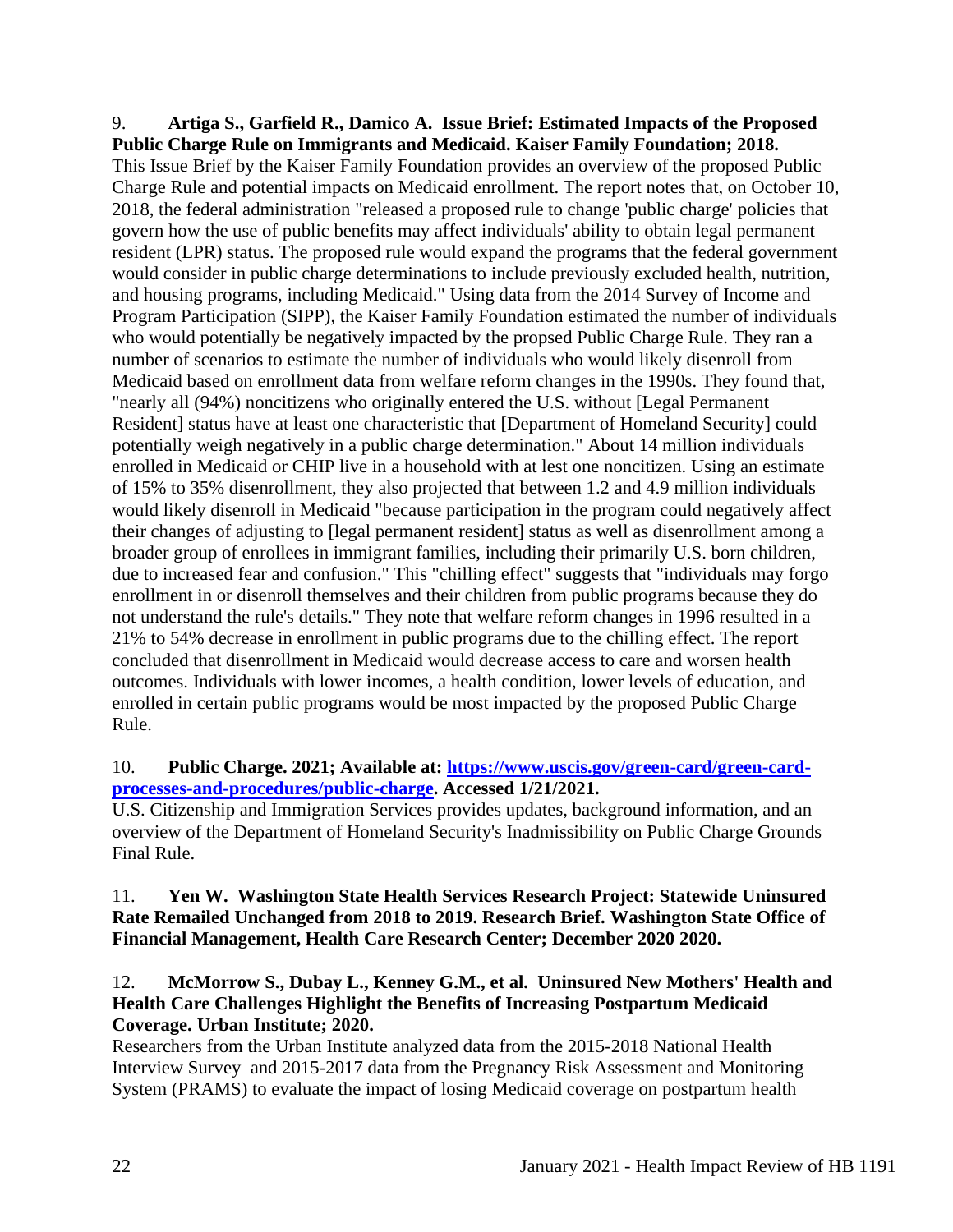outcomes. Generally, they found that 11.5% of individuals who are postpartum were uninsured in the U.S. and 47.4% reported being uninsured because they lost Medicaid or their medical plan stopped after pregnancy. An additional 6% reported losing Medicaid or their medical plan becuase of a new job, change in income, or other reason. Individuals who lived in states with Medicaid expansion were less likely to be uninsured postpartum than individuals in states that did not expand Medicaid (11% versus 37%). Approximately 23.2% of individuals who are postpartum reported having unmet physical or mental health care needs due to cost in the past year. The authors also noted that "the COVID-19 pandemic and ensuing economic crisis...will put even more women at risk of uninsurance and in need of affordable coverage options before, during, and after pregnancy." The report concludes that, "if new mothers were to gain coverage through an extension of postpartum Medicaid eligibility, they could experience reduced affordability problems and an improved ability to manage chrnoic conditions during that critical period after giving birth."

13. **Capps R., Gelatt J. Barriers to COVID-10 Testing and Treatment: Immigrants without health insurance coverage in the United States. Migration Policy Institute; 2020.** This factsheet by the Migration Policy Institute presents an overview of the impacts of the COVID-19 pandemic on immigrants in the U.S. It also "provides estimates of the number of uninsured noncitizens nationwide and in each state, and how many of them are ineligible for Medicaid coverage due to their immigration status."

# 14. **Association National Family Planning & Reproductive Health. Policy Brief--Title X: Helping Ensure Access to High-Quality Care. 2015.**

Title X of the Public Health Service Act was enacted in 1970 and is known as the "national family planning progarm." It is the only federal funding source for family planning services in the United States, and provides "high-quality family planning services and related preventive health care to low-income and uninsured individuals who may otherwise lack access to health care." Funding provides care for both men and women regardless of ability to pay, insurance status, or immigration status. Approximately 70% of Title X patients have incomes below 100% of the Federal Poverty Level and 63% are uninsured. This policy brief outlines service by socioeconomic status, insurance status, race and ethnicty, and geography. It states that women, women of color, immigrant women, and women living in rural or frontier areas are less likely to have health insurance. An estimated 40% of women of reproductive age with low-incomes lacked health insurance. Of all women without health insurance, 39% are immigrants due to "policies and regulations restricting access to public and private health insurance as well as the overrepresentation of immigrants in jobs unlikely to provide health insurance."

#### 15. **Hacker K., Anies M., Folb B. L., et al. Barriers to health care for undocumented immigrants: a literature review.** *Risk Management and Healthcare Policy.* **2015;8:175-183.**

Hacker et al. completed a literature review of 66 articles published in the 10 years prior to this review to examine barriers to accessing health care for undocumented immigrants, and identifying strategies to address these barriers. Articles in the review included research from multiple countries, including the United States. Policy barriers to accessing health care included health insurance laws and documentation requirements to get services. Health system barriers included constraints related to work conflicts and transporation, constraints related to lack of translation services and culturally competent care, discriminantion in the clinic environment, and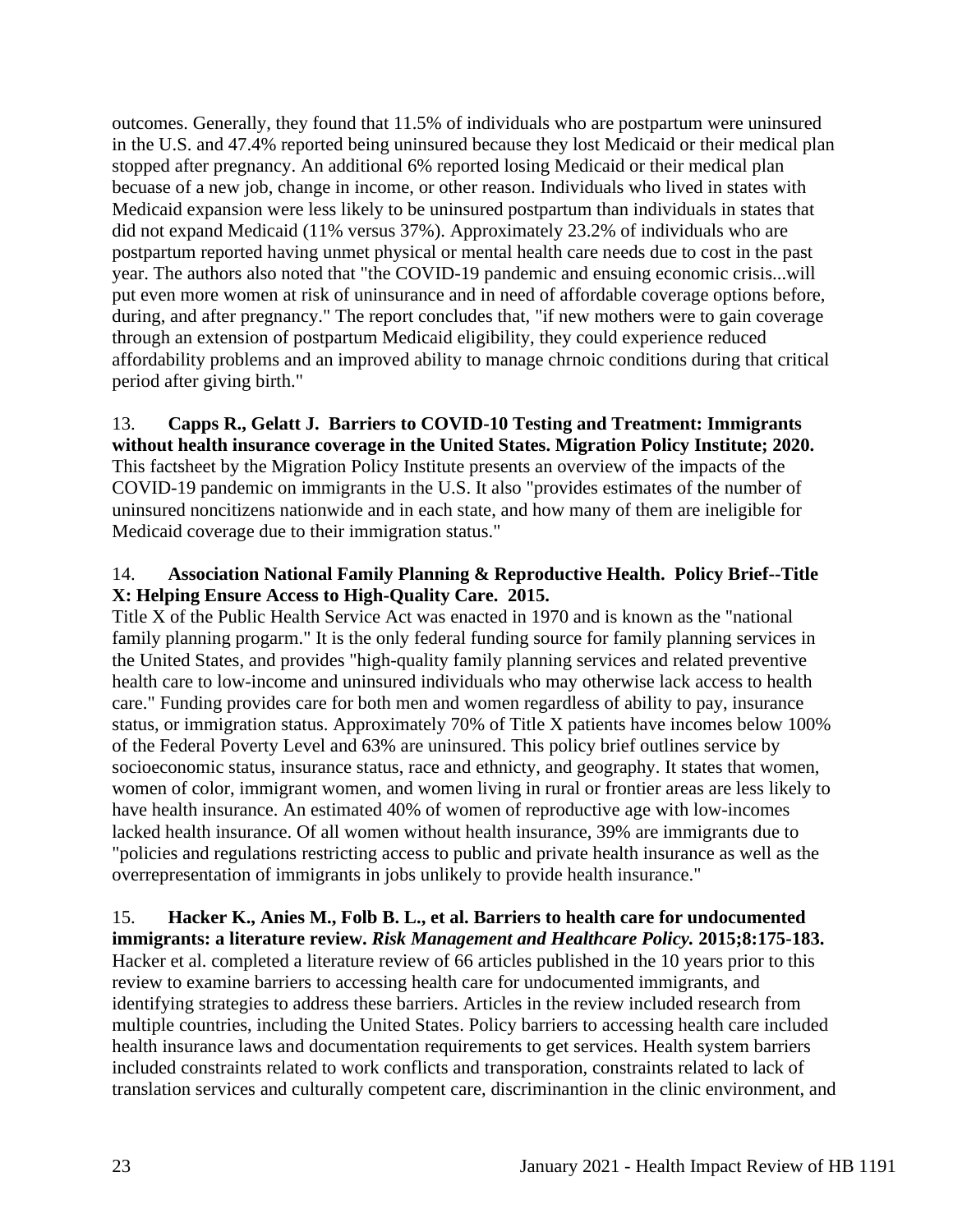complex paperwork or registration systems to receive care. Individual level barriers included fear of deportation, stigma, shame about seeking services, lack of social capital, lack of financial capital to pay for services, limited health literacy or knowledge about the health care system, limited English proficiency, and cultural differences. Overall, the largest barrier identified through the review was "national policies excluding undocumented immigrants from receiving health care" with the majority of policies restricting access to health insurance. The authors state, "because insurance was generally required for affordable care or required to recieve services at all, these laws effectively barred access to care [for undocumented immigrants]." The authors identified five catetories of recommendations: 1. Change policies; 2. Extend insurance options; 3. Expand the safety net; 4. Train providers; 5. Educate undocumented immigrants on navigating the health care system. Specific to changing policy, recommendations include expanding health care access regardless of immigration or citizenship status, giving full rights to health care for all immigrants, and delaying deportation until care is completed. Recommendations related to insurance included allowing all immigrants access to a state funded health plan, providing insurance to all workers regardless of immigration status, providing a limited insurance option to preventive care or by disease, and offering sliding-scale payment systems. Safety net recommendations included expanding the capcity of clinics (e.g. federally qualified health centers, public hospitals, community health centers, state and local public health clinics) to provide care to immigrants through additional state support, and providing health education in alternative settings (e.g. faith-based organizations). Training recommendations included educating providers to understand the specific medical needs of immigrant communities, to use interpretation services, and to understand immigration laws. Health literacy recommendations included educating immigrants about the health care system and their right to health care as well as connecting immigrants with "culturally appopriate navigators in health care environments" to help navigate services. The authors note that an important limitation is that, "many of the recommendations we have identified in the reviewed articles have not been tested so it is difficult to ascertain whether or not they would be deemed successful."

### 16. **Martinez O., Wu E., Sandfort T., et al. Evaluating the impact of immigration policies on health status among undocumented immigrants: a systematic review.** *J Immigr Minor Health.* **2015;17(3):947-970.**

Martinez et al. completed a literature review of 40 articles published between 1990 and 2012 to determine how immigration laws impact access to health services and health outcomes for undocumented immigrants. The review included research from multiple countries, including the United States. Thirty articles were related to access to health services. The authors noted barriers including policies that limit or restrict access to insurance or care, financial barriers and cost of care, complex administrative prodecures to apply for care, fear of deportation or legal action, harrassment and discrimination from providers, institutalized discrimination, cultural differences, language barriers, low health literacy and knowledge of the health care system, presence of police checkpoints at health departments, identification requirements to recieve care, and criminalization of undocumented status. Specific to the Affordable Care Act, the atuhors note, "healthcare safety net hospitals and clinics, which are the main providers of health care and services for undocumented immigrants, might face funding and reimbursement challenges by [Affordable Care Act], making it impossible to continue providing services to undocumented immigrants. [Affordable Care Act's] exclusion and denial of participation of undocumented immigrants may lead to further marginalization of undocumented immigrants and alienation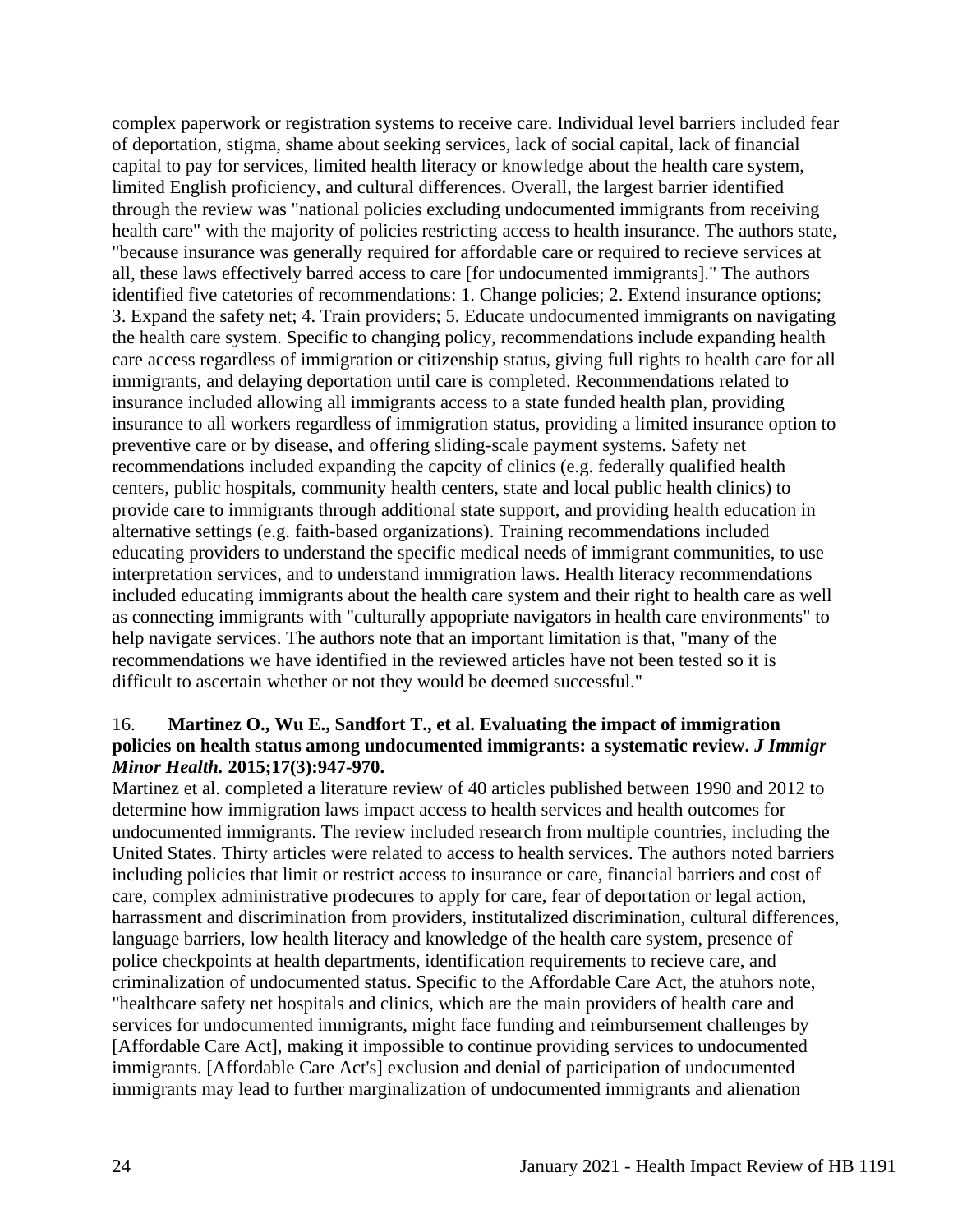from health services..." The authors also noted recommendations from the literature. They recommend revising national policies to extend access to comprehensive primary care (including preventive care like vaccinations and infectious disease screening), prenatal care, and chronic disease management to decrease risk to public health and reduce the cost of emergency care. They recommend developing culturally and linguistically appopriate programs and training providers in cultural competency, linguistic competency, and cultural diversity. They also recommend that health care providers develop relationships and referral systems with community organizations to connect immigrants with information about their rights, citizenship pathways, and educational opportunities. Lastly, they recommend developing new support strategies for safety-net health care facilities (e.g. federally qualified health centers, community health centers).

#### 17. **Rich E. Policy Solutions to Improving Access to Coverage for Immigrants. National Family Planning and Reproductive Health Association; 2016.**

This report from the National Family Planning and Reproductive Health Association outlines policy solutions to improve access to health coverage for immigrants in the United States. The report states that access to health coverage and care for immigrants was strongly limited by the 1996 Personal Responsibility and Work Opportunity Reconciliation Act. The act prevented and delayed many immigrants from accessing federal health insurance coverage and care. Other barriers to accessing services include immigration status, limited English proficiency, socioeconomic status, geography, stigma, marginalization, reimbursement rates, provider shortages, and cultural competency. The report states that, without federal changes, states and safety-net providers will continue to be responsible for filling gaps in care. Recommendations to improve access include, establishing a State Basic Plan, which would provide coverage for the ten categories of essential health services outlined in the Affordable Care Act to low-income individuals who have completed or are in the five-year-bar and provide federal dollars for coverage; eliminate the five-year-bar on Medicaid and CHIP enrollment; allowing all immigrants regardless of status the opportunity to purchase marketplace plans with tax credits; and remove proof of citizenship requirements to enroll in health coverage.

#### 18. **Munro K., Jarvis C., Munoz M., et al. Undocumented pregnant women: What does the literature tell us?** *Journal of Immigrant and Minority Health.* **2013;15:281-291.**

Munro et al. completed a literature review of 23 articles published between 1987 and 2010 evaluating access to prenatal and obstetric health services for undocumented pregnant migrants. The authors define migrants as, "individuals who...choose to leave their home countries and establish themselves either permanently or temporarily in another country." Based on their review, the authors found that pregnant undocument migrants were more likely to be young, unmarried, engaged in low-income domestic work, and have unintended pregnancies. They were also less likely to access prenatal care than documented migrant women and women in the general population. Reasons for not seeking care were related to lack of legal residency status, lack of health insurance, cost of care, fear of deportation, and confusion about healthcare policies. The authors did not consider strength of study design or quality of research as inclusion criteria for the literature review. In addition, articles included research completed in the United States, Canada, and Europe. Therefore, articles may be of varying quality and lower generalizability.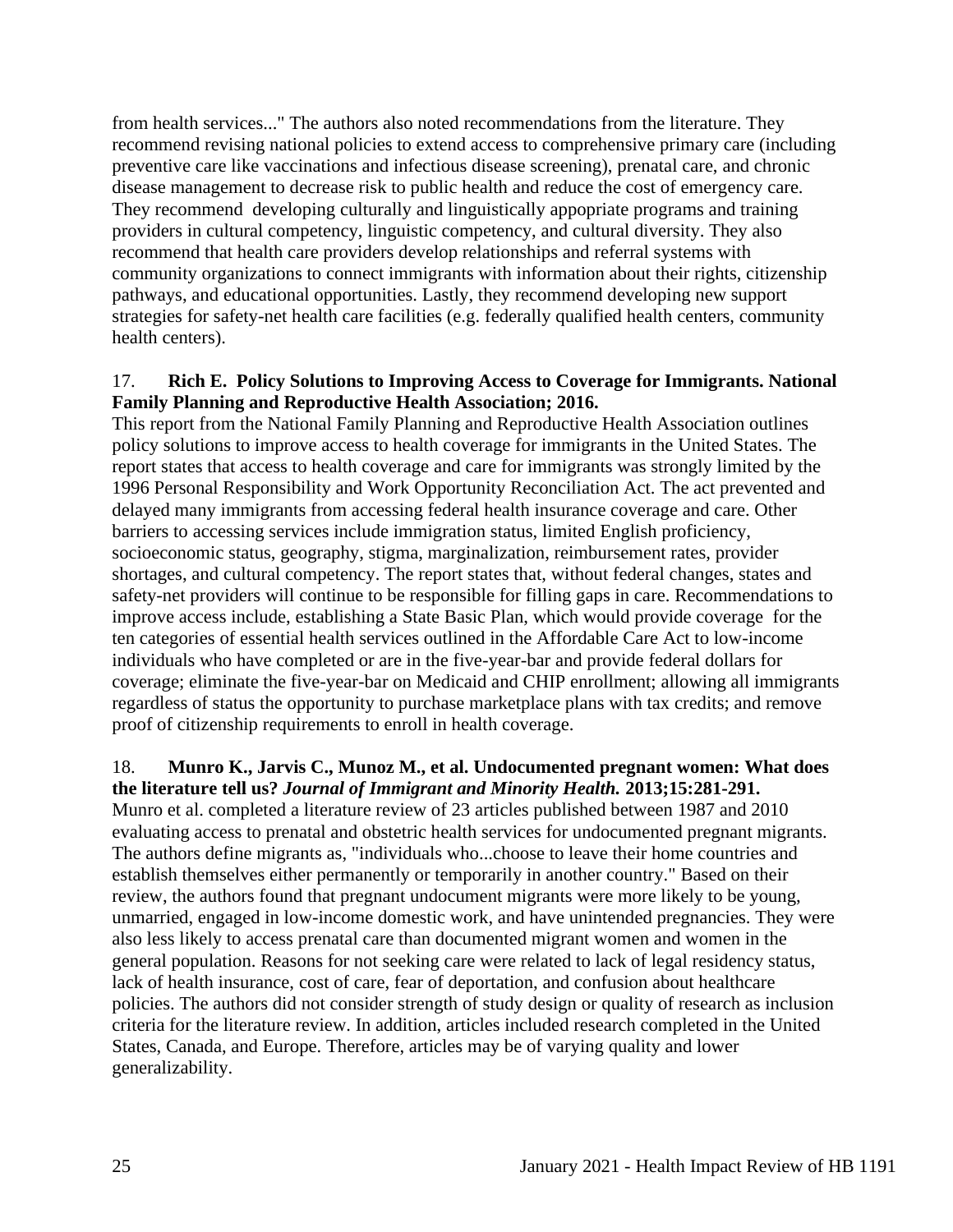# 19. **Perez-Escamilla R., Garcia J., Song D. Health Care Access Among Hispanic Immigrants: ¿Alguien esta escuchando? [Is anybody listening?].** *NAPA Bulletin.*  **2010;34(1):47-67.**

Perez-Escamilla et al. completed a systematic literature review of 77 articles related to health care access for Hispanic immigrants in the United States. Major barriers to accessing health care included lack of health insurance, stigma, fear of deportation, and low English proficiency. For adolescents, parental citizenship and immigration status has also been identified as a barrier to accessing health care, even for children who are U.S. citizens. Eleven articles examined barriers to accessing women's health care. In addition to general barriers, the review found additional barriers specific to access of women's health services like mammography and prental care, including: lack of culturally competent services (including outreach practices), low self-efficacy, lack of social support, and mobility. The authors also note that, "deeply rooted cultural beliefs about the origin of health and disease within the context of limited access to health insurance may be associated with more prevalent use of traditional healing...as alternative means to access care." Studies have found that language differences, differences in cultural beliefs about health, and percieved discrimination may limited access to health care in the U.S. Based on their reivew, the authors note that "programs relying heavily on community health workers, also known as promotoras, have improved health care access."

### 20. **Harvey S. M., Branch M. R., Hudson D., et al. Listening to immigrant latino men in rural Oregon: exploring connections between culture and sexual and reproductive health services.** *American Journal of Mens Health.* **2013;7(2):142-154.**

Harvey et. al. completed 49 in-depth interviews with male, 18-30 year old, Latino immigrants in rural Oregon to explore access to and use of reproductive health services. The authors cite previous research about barriers to Latino immigrants accessing health care generally, including cost of care, lack of health insurance, language barriers, fear of discrimination and stigma, lack of time to seek services, misinformation, and lack of knowledge about available services. Based on their in-depth interivews with male immigrants, the authors identified barriers to accessing reproductive health care at the individual and structural levels. Individual level barriers included lack of knowledge about services, care and treatment options, clinic locations, and financial assistance; low perception of risk; lack of understanding about what "family planning" entails; cultural norms and beliefs (including *machismo*-related beliefs); and fear and potential shame of diagnosis. The authors state, "when combined with a cultural history that has not embraced the male role in sexual and reproductive health, the cultural belief of *machismo* perpetuates the idea that Latino men do not have to be responsible for their own sexual health or that of their partner." Structurally, the authors identified the importance of *confianza* or privacy, confidentiality, and trust when interacting with providers and front desk staff at clinics. Other structural barriers included lack of formative sexual health education, lack of respect by clinic staff and providers, being treated differently or recieving different counseling due to racism, cost of care, unemployment, lack of health insurance, concerns about documentation, lack of bilingual and/or male providers, and lack of translators (especially male translators). Interviewees also talked about clinic-related barriers, including distance from the clinic, wait times, and clinic hours. The authors suggest that using promotores or other lay health workers to provide reproductive health education may not be successful with male immigrants, especially due to cultural beliefs and norms. They recommend provider training to improve culturally appropriate care, and to create a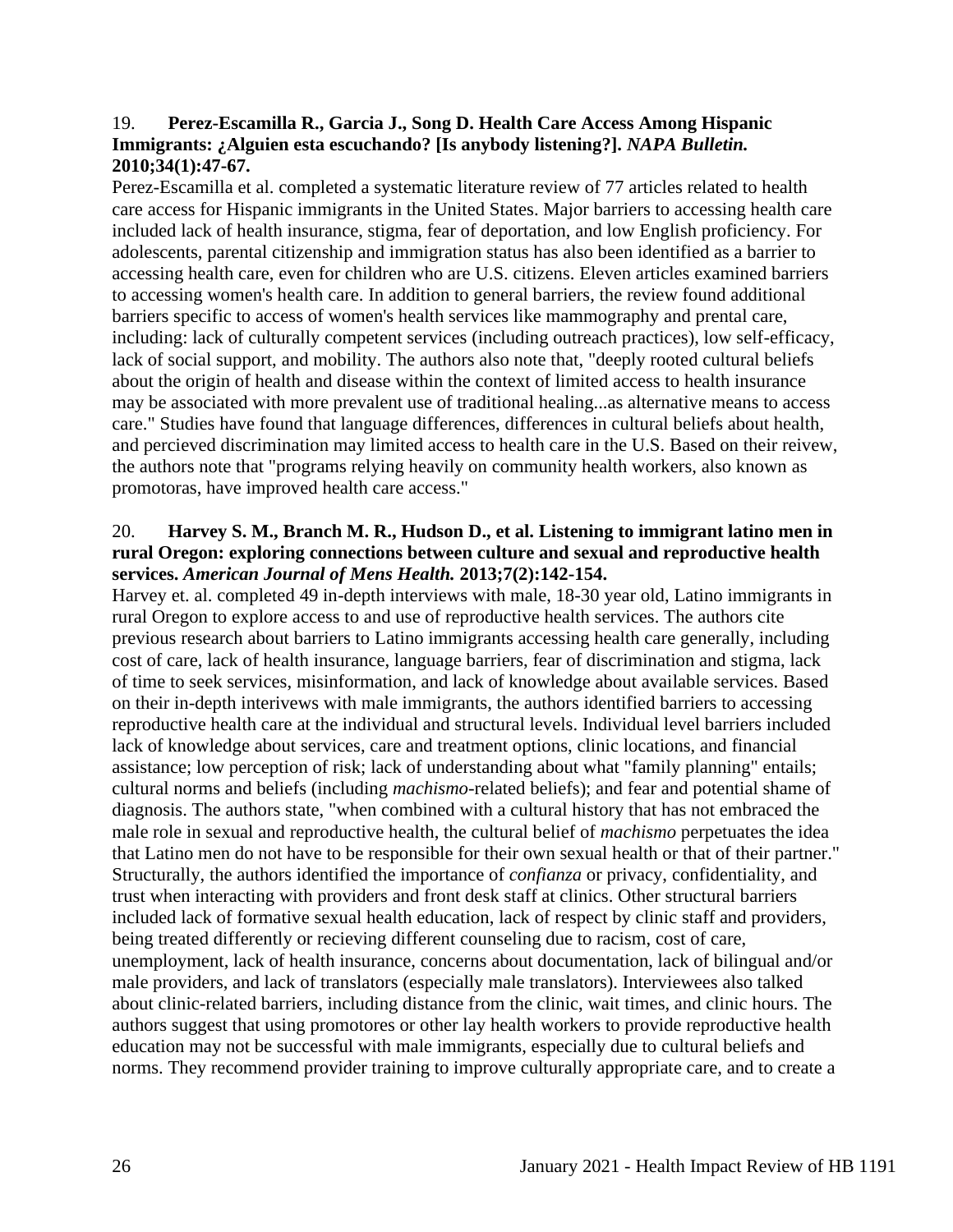"client-provider partnership as a mechanism for Latino men to gain a sense of control over their own health by acting collaboratively."

#### 21. **Ho J. R., Hoffman J. R., Aghajanova L., et al. Demographic analysis of a low resource, socioculturally diverse urban community presenting for infertility care in a United States public hospital.** *Contracept Reprod Med.* **2017;2:17.**

Ho et al. summarized the literature about access to infertility care. They stated that only 24% of the demand for assisted reproductive technogies are met in the United States and that geography, income, insurance status, language and cultural barriers, and beaurocracy within the public health system all create barriers to accessessing infertility care. As part of this study, Ho et al. also recurited women who were presenting for infertility treatment at a public, county-based, low resource clinic and at a a high resource infertility clinic in San Francisco. They surveyed 87 patients and collected information related to English proficiency, parity, ethnicity, immigrant status, income level, and education level. They compared these demographics with length of infertility and infertility diagnosis to determine if there were differences by subgroup. Length of infertility served as a proxy for difficulty in accessing health services. Patients at the lowresource clinic were more likley to speak a langauge other than English, to have immigrated to the United States, to have a lower annual income, amd to have less than a college degree as compare to patients at the high resource clinic. They found that, "after controlling for age at the initiation of pregnancy attempt, lower education level, lower income, and immigrant status were significantly correlated with a longer duration of infertility." For example, the authors found that, "[patients] reporting an income [greater than or equal to] \$100,000 presented to clinic approximately 6 months earlier than those with an income [less than]  $$100,000$  ([beta] = -6.2, p= 0.04)." They also found that, "women with insufficient income to pay for [assisted reproductive technologies] services experience an insurmountable gap in access to care." They note that infertility treatments are excluded from coverage under the Affordable Care Act, and that most county, state, and federal public health programs do not cover basic infertility services. The authors state, "in the US, price is a barrier that separates those that are able to pay for standard of care treatment vs those that must accept substandard or no care in many cases." In addition to cost of care, the authors also point out that provider bias and implicit assumptions about income, patient ability to navigate the health care system, and low health literacy may also serve as barriers to recieving care.

### 22. **Mehta P. K., Saia K., Mody D., et al. Learning from UJAMBO: Perspectives on Gynecologic Care in African Immigrant and Refugee Women in Boston, Massachusetts.**  *Journal of Immigrant Minority Health.* **2018;20(2):380-387.**

Mehta et al. analyzed results from 6 focus groups completed with 31 Congolese and Somali female immigrants in Boston, Massachussetts to understand access to and use of gynecological services. They identifed a number of barriers to accessing reproductive health care, including fear of stigma (that seeking care means sexual promiscuity), concerns about privacy and sexual modesty, fear of discrimination, prior experiences with sexual trauma or violence, lack of providers who understand female circumcision/genital cutting, lack of partner support, lack of financial resources and cost of care, lack of insurance, attitudes and beliefs (including cultural beliefs about when to see a doctor and what constituted pain/discomfort), and environmental constraints (e.g. transportation, cultural limitations on mobility, lack of childcare). Recommendations to improve access include training providers in culturally humble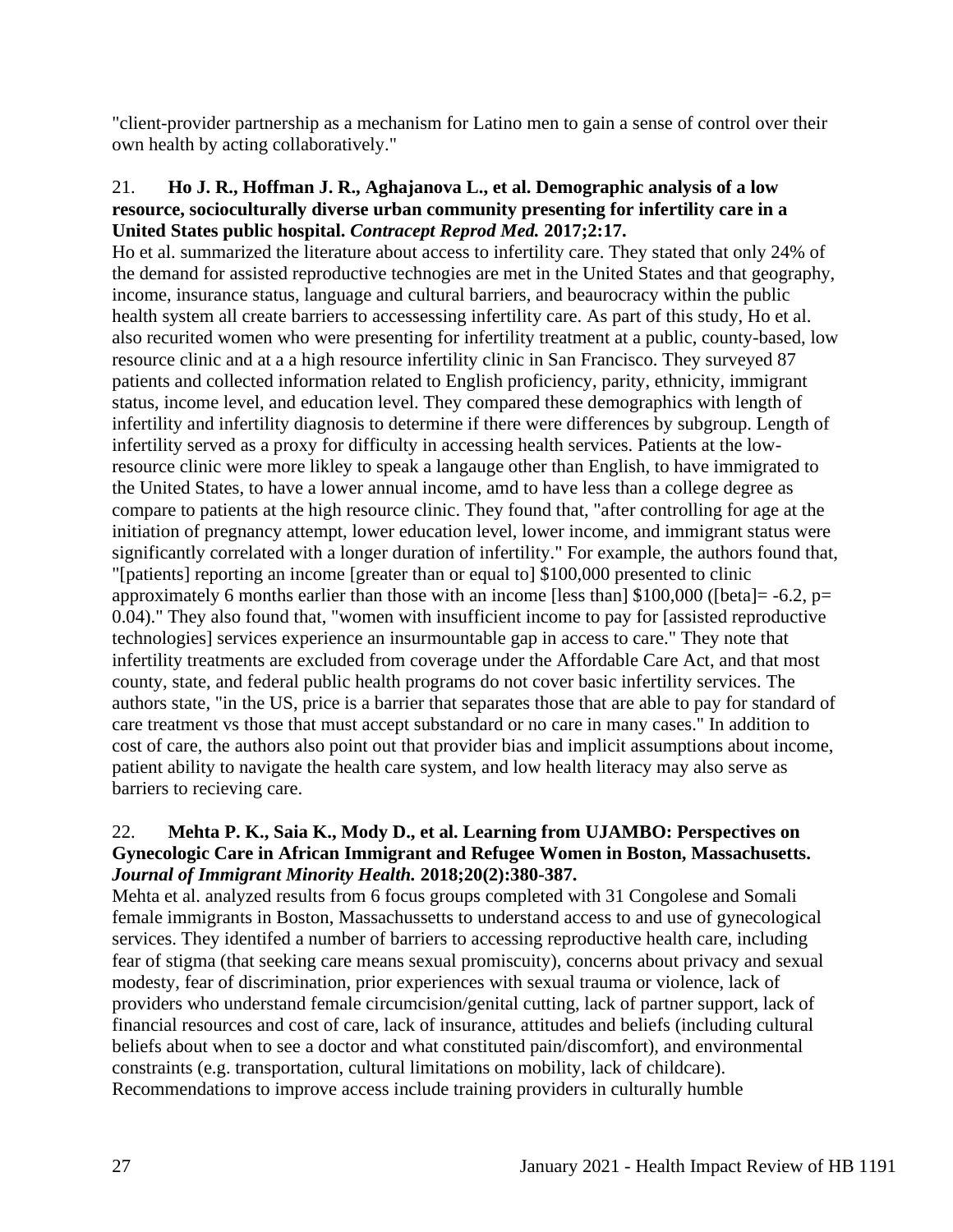communication and culturally-appropriate and trauma informed care, including understanding of female circumcision/genital cutting; providing health education about preventive care in community-based and religious settings; and developing peer support programs to reduce social stigma.

# 23. **Yen W. Health Coverage Disparities Associated with Immigration Status in Washington State's Non-elderly Adult Population: 2010-17. Washington State Health Services Research Project. Washington State Office of Financial Management; May 2019 2019.**

The Washington State Office of Financial Management (OFM) provided a summary of health coverage from 2010 to 2017 for four immigration groups in Washington State: U.S.-born citizens, naturalized citizens, legal immigrants, and individuals who are undocumented. Overall, they found that the percentage of individuals who were uninsured decreased across all four subgroups as a result of the Patient Protection and Affordable Care Act (ACA). Approximately 40.7% of individuals who are undocumented in Washington State are uninsured. OFM also found that, "because of the faster health coverage gains in the citizen groups through [key Affordable Care Act coverage expansion programs], the coverage disparities between the noncitizens, particularly [individuals who are undocumented], and citizens widened." The found that, "the gap between the [individuals who are undocumented] group's uninsured rate and that of the U.S.-born citizen group more than doubled between 2013 and 2017. In 2017, [individuals who are undocumented] were 11.1 times as likely to be uninsured as U.S.-born citizens, when other population characteristics are held as equal." Legally present immigrants were twice as likely to be uninsured. While approximately 5.7% of U.S.-born citizens are uninsured, 40.7% of individuals who are undocumented in Washington State are uninsured. Prior to the Affordable Care Act, legally present immigrants and individuals who are undocumented accounted for 22.1% of individuals who were uninsured in Washington State. Following the ACA, this percentage increased to 34.7% of Washington State's uninsured population. OFM concluded that, "as gains in expanding coverage among citizens become hard to achieve because of their current very low uninsured rates, new policy considerations aimed at further reducing overall uninsured and health care costs may need to search for ways to reduce the health coverage disparities associated with immigration status."

# 24. **Citizen and immigration status definitions. 2018; Available at:**

# **[https://www.hca.wa.gov/health-care-services-supports/program-administration/citizen](https://www.hca.wa.gov/health-care-services-supports/program-administration/citizen-and-immigration-status-definitions)[and-immigration-status-definitions.](https://www.hca.wa.gov/health-care-services-supports/program-administration/citizen-and-immigration-status-definitions) Accessed June 2018.**

Washington State Health Care Authority defines four citizenship and immigration status groups for the purpose of health insurance coverage eligibility. In Washington State, the four eligibility groups include Lawfully Present "Qualified Alien," Lawfully Present "Unqualified Alien," Not Lawfully Present (Undocumented) Immigrant, and Citizen or U.S. National. For the purposes of insurance coverage, a Lawfully Present "Qualified Alien" includes any non-citizen presently permitted to remain in the U.S. and who has met or is exempt from the 5-year-bar to apply for federal health insurance (Medicaid and Children's Health Improvement Plan (CHIP)). In addition, certain immigrants are exempt from the 5-year-bar, including Hmong or Highland Laotian Tribe members born before May 8, 1975 and their spouses and unmarried dependent children under age 19; Cuban/Haitian individuals approved for the H aitian Family Reunification Parole program; and Iraqi and Afghan Special Immigrants. Lawfully Present "Qualified Aliens"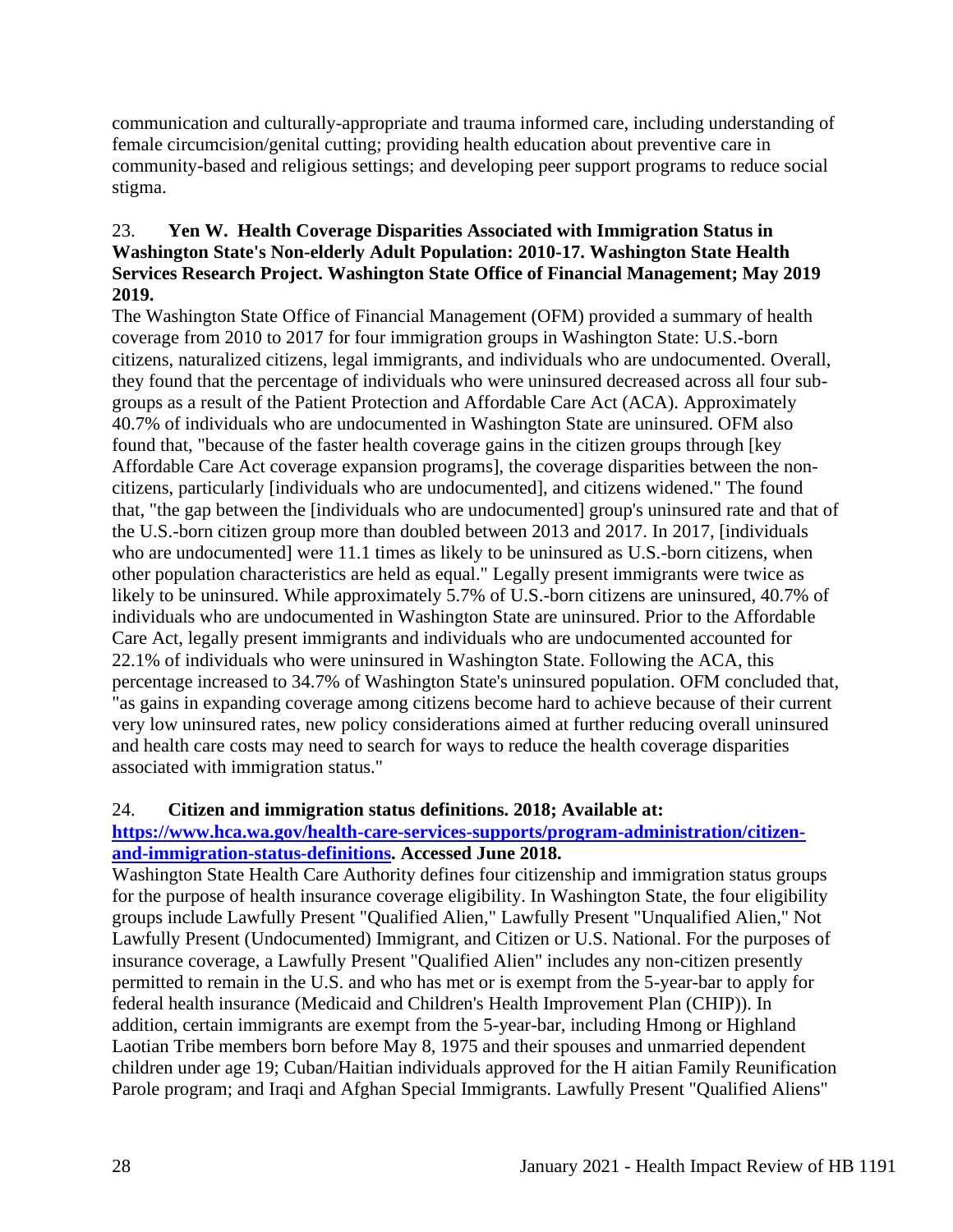are eligible to apply for federal health insurance (Medicaid and CHIP), to purchase and recieve subsides on the Exchanges, and to enroll in employer-sponsored health insurance. A Lawfully Present "Non-qualified alien" includes any non-citizen presently permitted to remain in the U.S. and who has not met or is not exempt from the 5-year-bar. These individuals are inelgible for federal health insurance, though they can access Alien Emergency Medical program coverage for certain emergencies and can access temporary 8-month coverage under the Refugee Medical Assistance program if they meet eligiblity requirements. "Non-qualified aliens" are also eligible to purchase and recieve subsidies on the Exchanges, and to enroll in employer-sponsored health insurance. In addition, in Washington State, "non-qualified alien" pregnant women and children can recieve a waiver from the state to enroll in Medicaid during the 5-year-bar. Lastly, not lawfully present (undocumented) immigrants are ineligible for federal health insurance and cannot purchase coverage on the Exchanges. They can access Alien Emergency Medical program coverage for certain emergencies. Undocumented immigrants include recipients of Deferred Action for Childhood Arrivals (DACA). In Washington State, undocumented pregnant women can receive a waiver from the state to receive Medicaid coverage during their pregnancy and three months postpartum.

#### 25. **Healthy People 2020: Access to Health Services. 2018; Available at:**

#### **[https://www.healthypeople.gov/2020/topics-objectives/topic/Access-to-Health-Services.](https://www.healthypeople.gov/2020/topics-objectives/topic/Access-to-Health-Services) Accessed October 2018, 2018.**

Although the Affordable Care Act of 2010 increased opportunities to access health insurance, many individuals still lack coverage. Access to health insurance and healthcare varies by race/ethnicity, socioeconomic status, age, sex, disability status, sexual orientation, gender identity, and geography. As a result, one goal of the Healthy People 2020 initiative is to improve access to healthcare by improving access to health insurance coverage, health services, and timeliness of care. Healthy People 2020 found that "access to comprehensive, quality health care services is important for promoting and maintaining health, preventing and managing disease, reducing unnecessary disability and premature death, and achieving health equity for all Americans." Barriers to accessing healthcare "lead to unmet health needs, delays in receiving appropriate care, inability to get preventive services, financial burdens, [and] preventable hospitalizations." Access to health insurance is the first step to improving access to health services generally as it provides entry into the healthcare system. Individuals who are uninsured are, "more likely to have poor health status, less likely to receive medical care, more likely to be diagnosed later, and more likely to die prematurely" than individuals with insurance. Improving access to health services includes ensuring people have a "usual and ongoing source of care (that is, a provider or facility where one regularly receives care." Patients with a usual source of care experience better health outcomes, fewer health inequities, lower health costs, and better use of preventive health services. Lastly, delay in healthcare can negatively impact health outcomes and also result in, "increased emotional distress, increased complications, higher treatment costs, and increased hospitalizations." Healthy People 2020 noted that "future efforts [to improve access to care] will need to focus on the deployment of a primary care workforce that is better geographically distributed and trained to provide culturally competent care to diverse populations."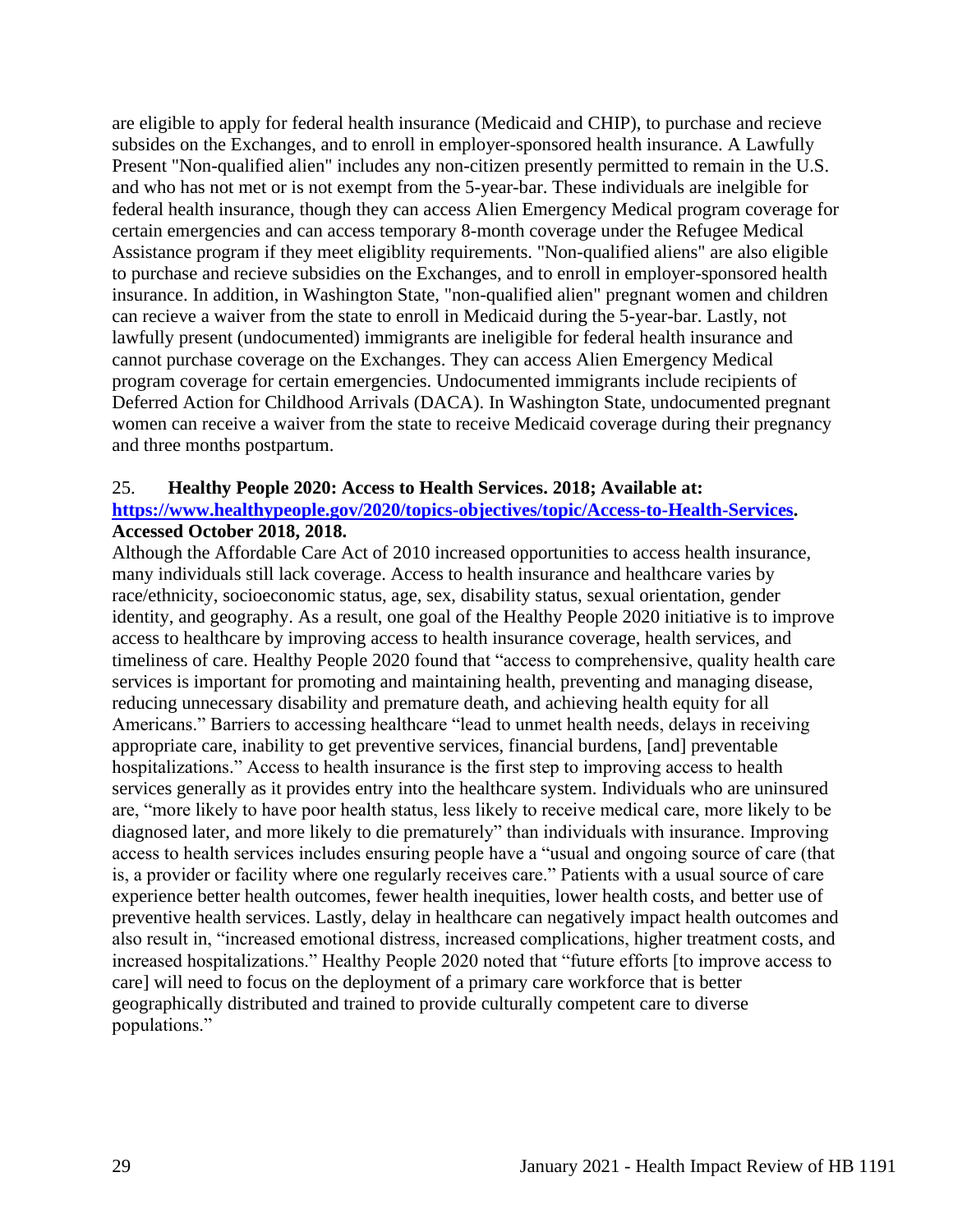#### 26. **Hadley Jack. Sicker and poorer--the consequences of being uninsured: a review of the research on the relationship between health insurance, medical care use, health, work, and income.** *Medical Care Research Review.* **2003;60(June 2003):3S-75S.**

As part of this systematic review of literature more than 9,000 citations were screened for inclusion; 285 distinct, potentially relevant articles were identified for more detailed review; and 54 analyses (in 51 distinct studies) were included in the detailed review. The final set of studies of health outcomes were organized into three major groups: (1) studies of the relationship between insurance status and the outcomes of specific diseases or conditions, (2) studies of the relationship between insurance status and either general mortality or morbidity/health status, and (3) studies of the relationship between medical care use and mortality. "Overall, 43 analyses report statistically significant and positive relationship, and 11 have results that are not statistically significant. However, of those 11, 4 have quantitative estimates that are similar to those of comparable studies with statistically significant results, and 4 provide partial results supporting a positive relationship between health insurance or medical care use and health." Despite all studies reviewed suffered from methodological flaws, "one general observation emerges: there is a substantial degree of qualitative consistency across the studies that support the underlying conceptual model of the relationship between health insurance and health." The author concludes, "there is a substantial body of research supporting the hypotheses that having health insurance improves health and that better health leads to higher labor force participation and higher income."

# 27. **Van Der Wees Philip J., Zaslavsky Alan M., Ayanian John Z. Improvements in health status after Massachusetts health care reform.** *The Milbank Quarterly.*  **2013;91(4):663-689.**

Van Der Wees et al. aimed to compare trends in the use of ambulatory health services and overall health status before and after health reform in Massachusetts. In 2006, Massachusetts underwent a health care reform that, among other provisions, established, "...an individual mandate to obtain health insurance if affordable, expanded Medicaid coverage for children and long-term unemployed adults, subsidized health insurance for low and middle-income residents, and a health insurance exchange to help higher-income residents obtain unsubsidized insurance." This study utilized data from the Behavioral Risk Factor Surveillance System (BRFSS) from 2001-2011 for Massachusetts as well as surrounding states that did not undergo reform (Connecticut, Maine, New Hampshire, Rhode Island, and Vermont). The total number of survey participants aged 18-64 that were included in this study was 345,211. The authors found that compared to residents in neighboring states, Massachusetts residents reported better general, physical and mental health, increased use of screening tests for cervical and colorectal cancer, and cholesterol, and a higher likelihood of being covered by insurance and having a personal doctor. These differences remained significant after adjusting for individual sex, age, race/ethnicity, income, employment, marital status, and education, and the annual unemployment rates in each state. In a subgroup analysis, the authors found that Massachusetts residents with an income less than 300% of the federal poverty level had the greatest increase in health status outcomes. The authors conclude that although health care reform in Massachusetts was associated with some meaningful gains, health disparities still exist for low-income residents and that further innovations, as well as federal health care reform, may be necessary.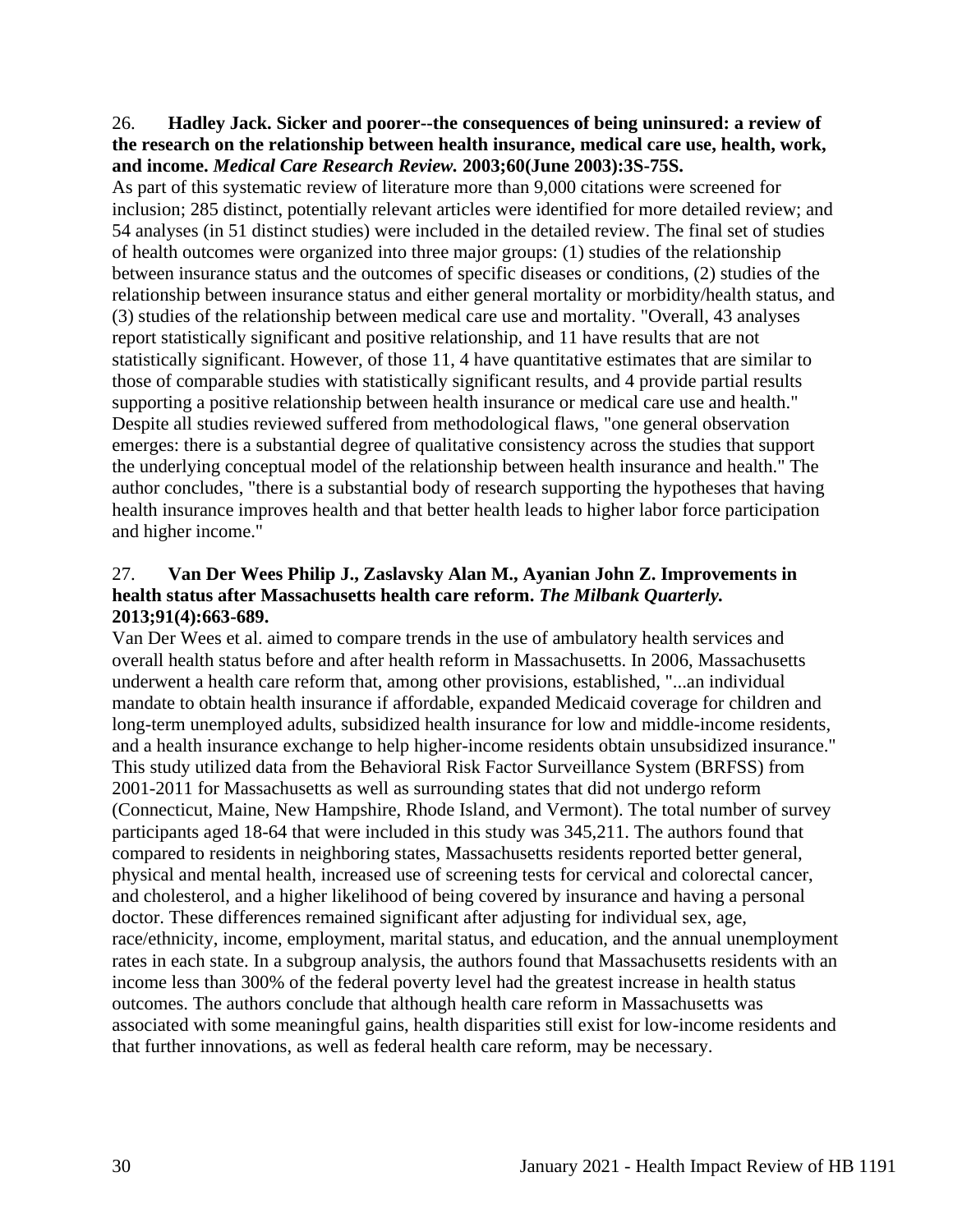#### 28. **Baker David W., Sudano Joseph J., Albert Jeffrey M., et al. Lack of health insurance and decline in overall health in late middle age.** *The New England Journal of Medicine.* **2001;345(15):1106-1112.**

Baker et al. conducted a prospective cohort study using data from the Health and Retirement Study, a national survey of adults age 51 to 61 in the United States (n=7577). The aim of the study was to examine the relationship between health insurance, or a lack thereof, and changes in overall health from 1992-1996. The authors found that compared to continuously insured participants, continuously and intermittently uninsured participants were more likely to report a major decline in overall health between 1992-1996 (p<0.001), with the continuously uninsured being at the highest risk (adjusted relative risk, 1.63). This increased risk remained even after adjusting for sex, race and ethnicity, and income. Further, continuously uninsured participants were 23% more likely to have a new physical difficulty that affected walking or climbing stairs than privately insured participants. The authors conclude that a lack of health insurance, even intermittently, is associated with increased risk of a decline in overall health and that further efforts are needed to reform the U.S. health insurance system, particularly for older adults.

# 29. **Goldin J., Lurie I.Z., McCubbin J. Health Insurance and Mortality: Experimental Evidence from TaxPayer Outreach. NBER Working Paper Series. National Bureau of Economic Research (NBER); 2019.**

Goldin et al. conducted a randomized study of U.S. taxpayers who paid a tax penalty for not having health insurance as required by the individual mandate provision of the Patient Protection and Affordable Care Act (ACA). Of 4.5 million U.S. households that paid the penalty, 3.9 million were randomly selected to recieve a letter from IRS. Researchers then analyzed data to determine the subsequent uptake of insurance and impact on mortality. They concluded, "our results provide the first experimental evidence that health insurance reduces mortality." Following the intervention, the "rate of mortality among previously uninsured 45-65-year-olds was lower in the treatment group than in the control by approximately 0.06 percentage points, or one fewer death for every 1,648 individuals in this population who were sent a letter. We find no evidence that the intervention reduced mortality among children or younger adults over our sample period." However, the authors note that using mortality as an outcome is more likely to impact middle aged adults than children or young adults.

### 30. **Hadley Jack. Insurance coverage, medical care use, and short-term health changes following an unintentional injury or the onset of a chronic condition.** *Journal of the American Medical Association.* **2007;297(10):1073-1085.**

Hadley used longitudinal data from the Medical Expenditure Panel Surveys from 1997-2004 to compare medical care use and short-term health changes among both insured and uninsured adults following a health shock caused by either a new chronic condition or unintentional injury. The sample included 10,485 cases of new chronic conditions and 20,783 cases of unintentional injury. In looking at the demographic characteristics of the two populations, uninsured individuals were more likely to report being in fair or poor health, have family income below 100% of the federal poverty level, and be a racial/ethnic minority. Uninsured individuals in both the injury and chronic condition groups were significantly less likely to receive care for their new condition and less likely to receive follow-up care if it were recommended. Uninsured individuals also had fewer office-based visits and prescription medicines. At the first follow-up interview, 3.5 months after the health shock, uninsured individuals with chronic conditions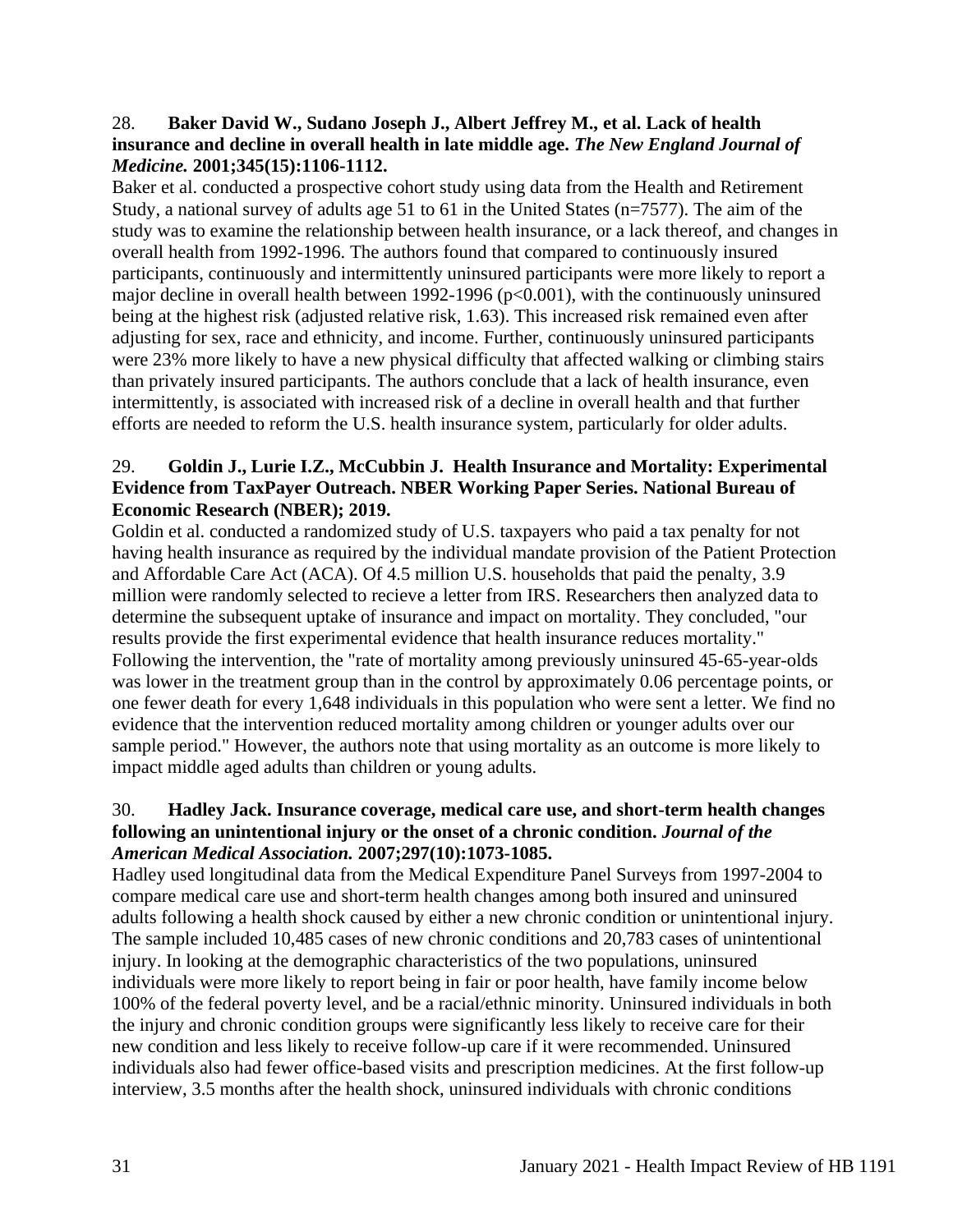reported significantly worse short-term health, and uninsured individuals in the unintentional injury group were more likely to not be fully recovered and no longer in treatment. At 7 months, the difference in health change for insured versus uninsured individuals with new chronic conditions remained significant. Hadley concludes that adverse health outcomes following a health shock may continue to persist and cause deteriorating health unless the problem of uninsurance in the United States is addressed.

# 31. **Institute of Medicine. America's Uninsured Crisis: Consequences for Health and Health Care. Washington, DC: The National Academics Press; 2009.**

In this report published by the Institute of Medicine, the authors present data from two systematic reviews that were commissioned by the Institute to look at the consequences of uninsurance on health outcomes. The primary review of interest, McWilliams 2008 (unpublished), focused on evidence from the adult U.S. population between 2002 and 2008 and resulted in a number of conclusions. First, the authors found that without health insurance, adults are less likely to receive effective preventive services and chronically ill adults are more likely to delay or forgo necessary care and medications. Next, without health insurance, adults are more likely to be diagnosed with cancer (including breast, colorectal, and others) at a later stage and are therefore more likely to die or have poorer outcomes as a result. Without insurance, adults with cardiovascular disease or cardiac risk factors are less likely to be aware of their conditions and experience worse health outcomes, including higher mortality. Further, uninsurance is associated with poorer outcomes for stroke, heart failure, diabetes, heart attack, serious injury or trauma, and serious acute conditions with hospital admission. The report concludes this section by recognizing that even with the availability of safety net health services, there is a need to close the gap in health insurance coverage in the United States.

# 32. **McManus M., Ovbiagele B., Markovic D., et al. Association of insurance status with stroke-related mortality and long-term survival after stroke.** *Journal of stroke and cerebrovascular diseases : the official journal of National Stroke Association.*  **2015;24(8):1924-1930.**

McManus et al. used data from the National Health and Nutrition Examination Survey(NHANES) to examine the association between health insurance status and long-term mortality after a stroke. The authors used data from NHANES 1999-2004 for adults aged less than 65 years with a follow-up assessment through 2006 for mortality (n=10,786 participants). The risk of mortality from stroke was not significantly different for insured versus uninsured individuals without self-reported history of stroke at the baseline interview. After adjusting for age, sex, race, BMI, poverty-to-income ratio, number of major medical conditions, history of hypertension, and NHANES cycle, uninsured individuals without stroke at baseline were 3 times more likely to die of stroke than insured individuals, although this figure did not reach statistical significance. There was also no difference in all-cause mortality according to insurance status among stroke survivors. While the authors conclude that insurance status influences the risk of mortality from stroke as well as the all-cause mortality among stroke survivors, these findings were not considered significant and further research is needed in this area.

# 33. **Amini Arya, Rusthoven Chad G., Waxweiler Timothy V., et al. Association of health insurance with outcomes in adults ages 18 to 64 years with melanoma in the United States.**  *Journal of the American Academy of Dermatology.* **2016;74(2):309-316.**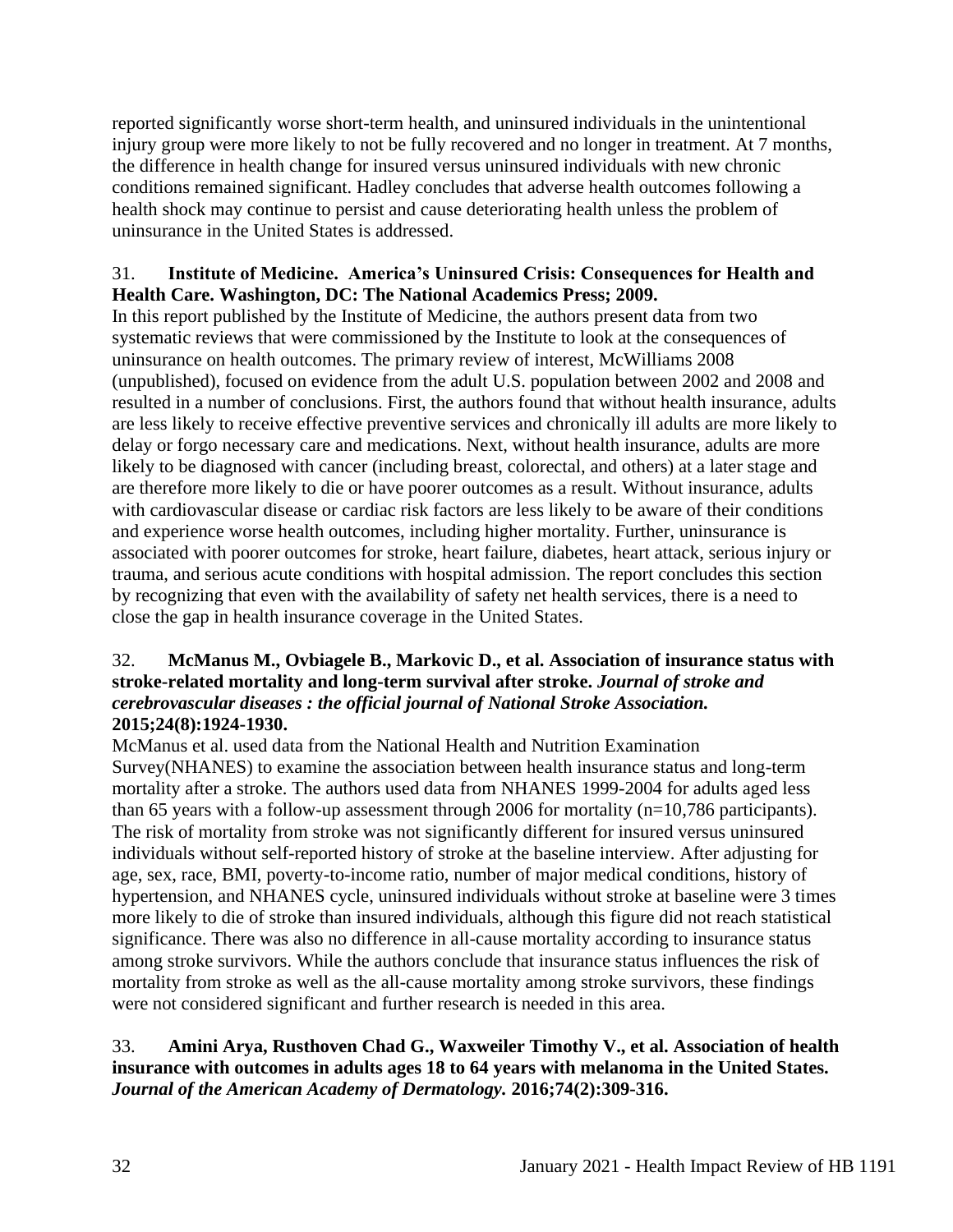Amini et al. analyzed data from the Surveillance, Epidemiology, and End Results (SEER) program of the National Cancer Institute (NCI) in order to investigate whether health insurance correlates with more advanced disease, receipt of treatment, and survival among persons diagnosed with melanoma. The authors included all people age 18 to 65 who were diagnosed with cutaneous malignant melanoma between January 1, 2007 and December 31, 2012 (n=61,650). Using logistic regression, the authors found that after adjusting for patient characteristics, uninsured patients compared with non-Medicaid insured patients more often presented with advanced disease, such as increasing tumor thickness and presence of ulceration, and less often received surgery and/or radiation. In the univariate analysis, the authors found that one important factor associated with worse overall and cause-specific survival was, among others, race, including Asian or Pacific Islander (p=.002 and p=.004 respectively), and insurance status (medicaid insurance  $p=.001$  and uninsured  $p=.001$ ). The authors conclude that socioeconomic and insurance status may contribute to the disparities in treatment and survival and that policies to address issues of access and quality of care may help improve outcomes.

34. **Baker David W., Shapiro Martin F., Schur Claudia L. Health insurance and access to care for symptomatic conditions.** *Archives of Internal Medicine.* **2000;160:1269-1274.** Baker et al. developed a list of 15 symptoms that, "...a national sample of physicians had rated as being highly serious or having a large negative effect on quality of life" to include in the 1994 Robert Wood Johnson Foundation National Access to Care Survey. The survey was administered in the spring and summer of 1994 as a follow-up to the 1993 National Health Interview Survey (n=3480). Symptoms included in the survey included, for example, shortness of breath with light work or exercise, back or neck pain that makes it difficult to walk, sit, or perform other daily activities, and loss of consciousness or fainting. Respondents were asked if they had experienced any of the 15 symptoms in the last 3 months. If respondents answered yes to any of the symptoms, they were asked whether they received medical care and if not, did they think that care would have been necessary. 16.4% of respondents (n=574) indicated experience with a new serious or morbid symptom and of these, 13.1% (n=75) were uninsured. Compared to insured participants, uninsured participants were less likely to have received medical care for their symptoms and were more likely to say that they thought medical care was needed even though they did not receive it  $(p=.001)$ . The most commonly cited reason for not receiving care even though they thought it was necessary among the uninsured was inability to pay for care (95.2%, p<.001). Further, uninsured participants said that not receiving the necessary care impacted their health (63.2%) and that because they could not receive care, they had personal, household, or work problems (57.1%). The authors conclude that even for serious and morbid symptoms, lack of health insurance is a major barrier to obtaining needed care.

# 35. **Hogan D. R., Danaei G., Ezzati M., et al. Estimating the potential impact of insurance expansion on undiagnosed and uncontrolled chronic conditions.** *Health affairs.*  **2015;34(9):1554-1562.**

Hogan et al. aimed to estimate the relationship between health insurance status and the diagnosis and management of diabetes, hyperchoesterolemia, and hypertension using a nationally representative sample of U.S. adults. The authors analyzed data from the National Health and Nutrition Examination Survey (NHANES) from 1999-2012 for adults aged 20-64. In order to account for potential confounders, the authors used a matching approach where for each uninsured participant in the sample they, "...selected as a match from the insured population an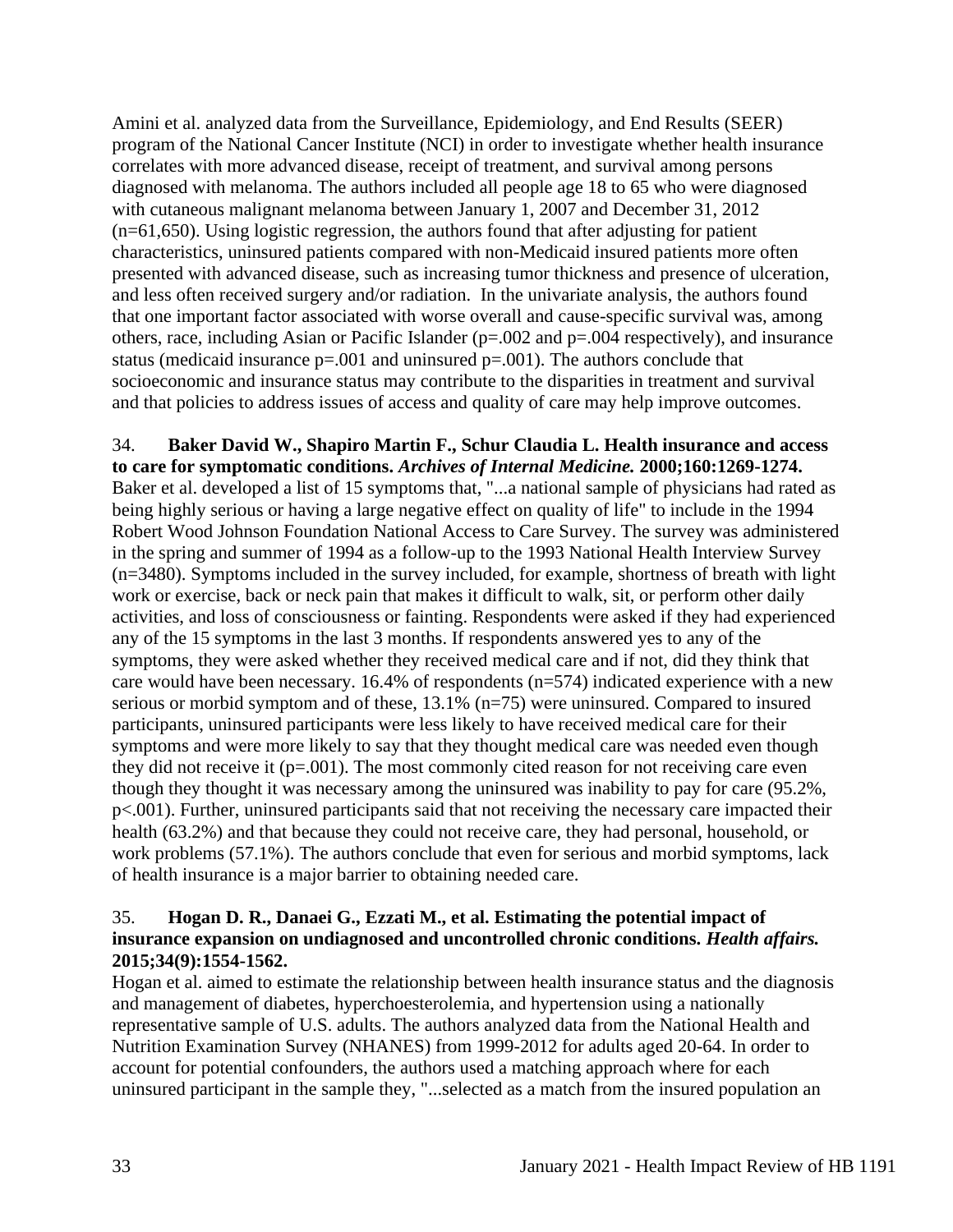individual who was similar in terms of the following observed characteristics: sex, age, race/ethnicity, household income, marital status, current smoking status, body mass index, and survey round." The total sample included 28,157 respondents and of this, 11,548 had complete data on diabetes, 25,327 had complete data for cholesterol, and 25,576 had complete data for blood pressure. Compared to those without insurance, participants with insurance had a probability of diagnosis that was 13.5% high for diabetes and hypercholesterolemia, and 8.8% higher for hypertension. Among those with a diagnosis, having insurance was further associated with improved management and control of these conditions. The authors conclude that this study provides data to support the relationship between health insurance and diagnosis and control of a number of chronic conditions among nonelderly adults. They further conclude that because nonelderly adults are the primary target of the Affordable Care Act (ACA), these findings suggest that the ACA could have a significant impact on the recognition and management of chronic diseases.

#### 36. **Niu X., Roche L. M., Pawlish K. S., et al. Cancer survival disparities by health insurance status.** *Cancer medicine.* **2013;2(3):403-411.**

Niu et al. utilized the New Jersey State Cancer Registry (NJSCR) to examine the association between health insurance status and survival of patients diagnosed with seven common cancers. The cohort included persons aged 18-64 with a primary diagnosis of invasive breast, cervical, colorectal, lung, prostate, and bladder cancers and non-Hodgkin lymphoma (NHL) for a total sample size of 54,002 cases. The authors found that patients without insurance had a significantly higher risk of death within 5 years of diagnosis than privately insured patients for all the examined cancer types except for cervical cancer (hazard ratios 1.41-1.97). This higher risk of death for uninsured patients remained significant after controlling for prognostic factors such as gender, age, race/ethnicity, marital status, SES, and stage of diagnosis. Similarly, patients with Medicaid also had a 21% to 198% higher risk of dying within 5 years of diagnosis than patients with private insurance for breast, colorectal, prostate, lung cancer, and NHL, even after adjusting for prognostic factors. Finally, the authors examined the 5-year cause-specific survival rates by health insurance status and cancer type for two periods of diagnosis, 1999-2001 and 2002-2004. They found that 5-year survival significantly improved or remained the same across all cancer types, except for cervical cancer, for those with private insurance while survival did not improve for those who were uninsured or Medicaid insured. The authors list a number of possible explanations for the results including, "poorer health with more comorbidity and unhealthy behaviors; no or inadequate preventive health care and management of chronic conditions prior to cancer diagnosis; barriers to receiving treatment and adhering to a treatment regimen such as high cost, inability to navigate the health care system, misinformation about and mistrust of the health care system, lack of a usual source of health care, lack of transportation, lack of time off from work; no treatment or delay in receiving treatment; not all providers accept uninsured or Medicaid insured patients; and lower quality treatment by providers primarily serving the uninsured and Medicaid insured." The authors conclude that the first step to addressing cancer survival disparities is ensuring that everyone has access to adequate health insurance, but they also acknowledge that additional measures will be needed in order to make significant strides.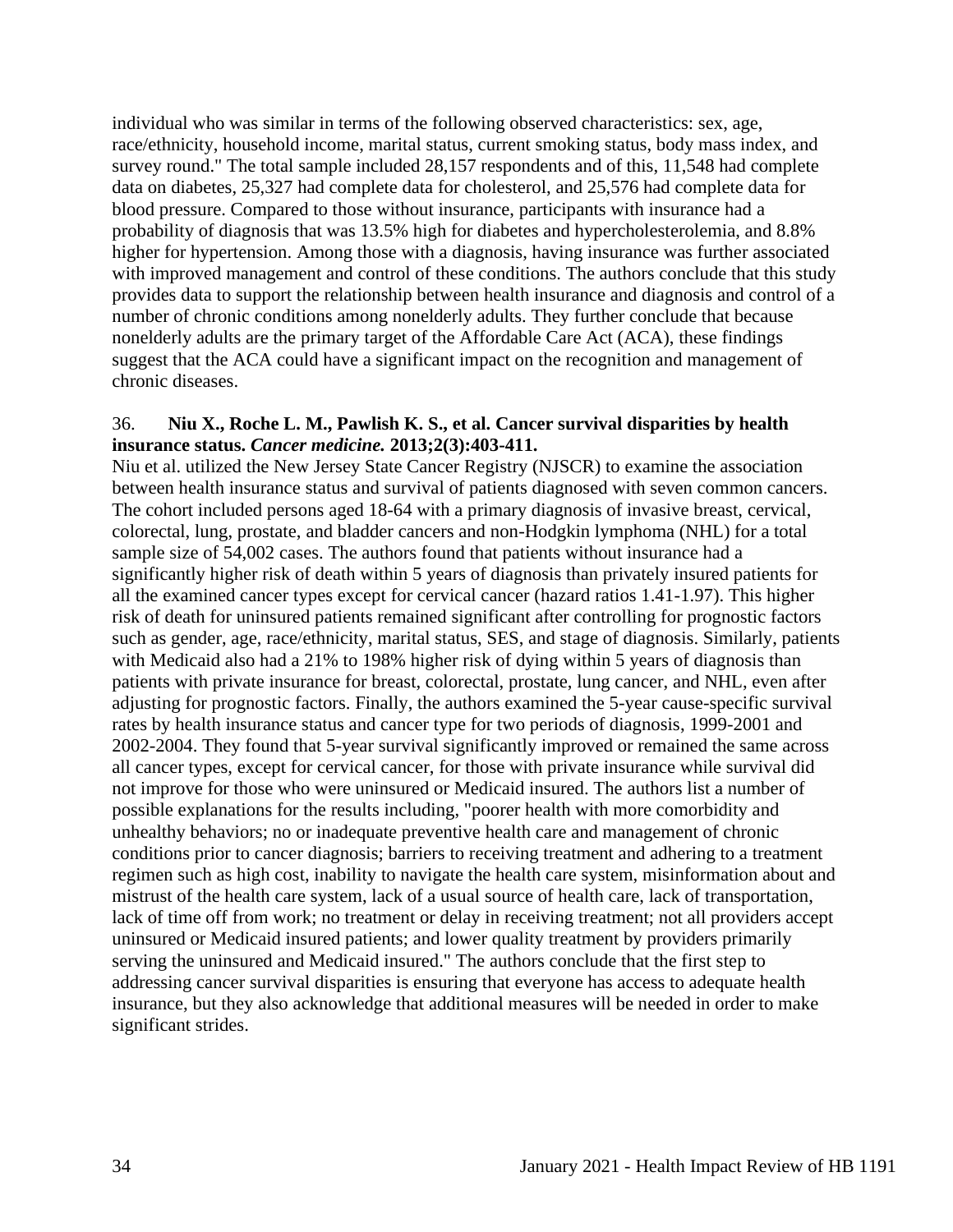37. **Cheung Min Rex. Lack of health insurance increases all cause and all cancer mortality in adults: an analysis of National Health and Nutrition Examination Survey (NHANES III) data.** *Asian Pacific Journal of Cancer Prevention.* **2013;14(4):2259-2263.** Cheung et al. utilized National Health and Nutritional Examination Survey (NHANES) III data in order to investigate the relationship between insurance status, all cause, and all cancer mortality. NHANES III was conducted between 1988-1994 and all participants were followed passively until December 31, 2006. In this time period, there were 5,291 all cause and 1,117 all cancer deaths out of a total sample of 33,994 persons. In the univariate logistic regression analysis for all cause mortality, the significant variables were age, poverty income ratio, and alcohol consumption. In the multivariate logistic regression, after controlling for additional socioeconomic, behavioral, and health status variables, the variables that remained significant predictors of all cause mortality included age, having no health insurance, black race, Mexican Americans, poverty income ration, and drinking hard liquor. When considered all together, these variables account for a 70% increase in the risk of all cause mortality associated with having no health insurance. For all cancer mortality, the significant variables in the univariate analysis were age, drinking hard liquor, and smoking. Age, having no health insurance, black race, Mexican Americans, and smoking were the significant and independent predictors of all cancer mortality in the multivariate analysis after controlling for other potential confounders. In total, this equates to an almost 300% increased risk of all cancer death for people without any health insurance. The authors conclude that health insurance significantly impacts all cause and all cancer death and therefore universal health insurance coverage may be a way to remove this disparity in the United States.

# 38. **American Psychological Association. Evidence-Based Practice in Psychology: APA Presidential Task Force on Evidence-Based Practice. 2006;61(4):271-285.**

The American Psychological Association (APA) created a policy indicating that the evidencebase for a psychological intervention should be evaluated using both efficacy and clinical utility as criteria. The Association President appointed the APA Presidential Task Force on Evidence-Based Practice and the task force published this document with the primary intent of describing psychology"s commitment to evidence-based psychological practices. This document, though, also references many research articles providing evidence for the efficacy of a number of psychological treatments and interventions. The reference list for this document highlights the growing body of evidence of treatment efficacy from the 1970s through 2006. Note that this does not indicate that all treatments are effective, but rather than there is a very large body of evidence supporting that evidence-based treatments are available.

### 39. **R Chou, S Selph, T Dana, et al. Screening for HIV: systematic review to update the U.S. Preventive Services Task Force recommendation. Evidence synthesis No. 95.** *Agency for Healthcare Research and Quality.* **2012.**

The U.S. Preventive Services Task Force (USPSTF) is an independent panel of experts who systematically reviews the evidence and provides recommendations that are intended to help clinicians, employers, policymakers, and others make informed decisions about health care services. This review, which focused benefits and harms of screening for Human Immunodeficiency Virus (HIV) in adolescents and adults, included randomized clinical trials and observational studies. Findings indicate that screening for HIV is accurate, screening only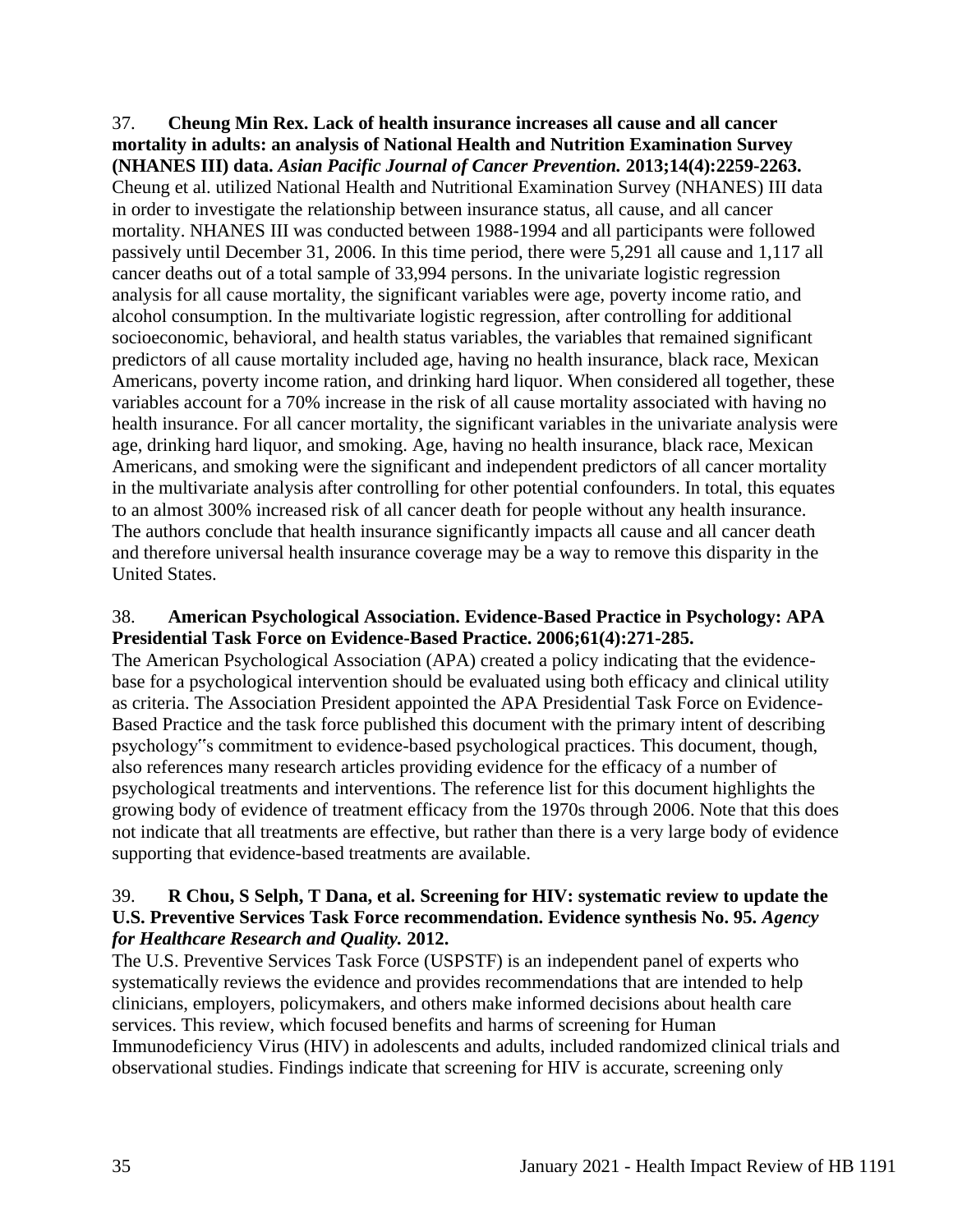targeted groups misses a large number of cases, and that antiretroviral therapy (ART) reduces the risk death and sexual transmission of HIV.

#### 40. **CP Patnode, JT Henderson, JH Thompson, et al. Behavioral counseling and pharmacotherapy interventions for tobacco cessation in adults, including pregnant women: a review of reviews for the U.S. Preventive Services Task Force. Evidence synthesis No. 134.** *Agency for Healthcare Research and Quality.* **2015.**

The U.S. Preventive Services Task Force (USPSTF) is an independent panel of experts who systematically reviews the evidence and provides recommendations that are intended to help clinicians, employers, policymakers, and others make informed decisions about health care services. This summary focused on the effectiveness and safety of pharmacotherapy and behavioral interventions for tobacco cessation and included a total of 54 systematic reviews. The findings indicate that behavioral interventions had a significant impact on increasing smoking cessation at 6 months (risk ratio= 1.76 [95% CI, 1.58 to 1.96]), and that various pharmacotherapy interventions also demonstrated effectiveness. In combination, behavioral therapy and pharmacotherapy demonstrated an 82% increase in tobacco cessation when compared to minimal intervention or usual standard of care. The authors conclude that behavioral and pharmacotherapy interventions are effective interventions to improve rates of smoking cessation both individually and in combination.

# 41. **Hasstedt K., Desai S., Ansari-Thomas Z. Immigrant Women's Access to Sexual and**

**Reproductive Health Coverage and Care in the United States. Guttmacher Institute; 2018.** In this report, the Guttmacher Institute summarize evidence related to immigrant women's access to reproductive health care. They conducted a rapid literature review of 24 published articles and grey literature since 2011. They found that "existing research suggests immigration status influences women's sexual and reproductive health coverage, care, and outcomes." The authors highlight two main findings: 1) "A smaller proportion of immigrant women-- including both undocumented and those lawfully present-- have health insurance coverage and are less likely to use sexual and reproductive health services, compared with U.S.-born women." The report cites data from 2016 that 34% of noncitizen immigrant women of reproductive age in the U.S. were uninsured, compared to 9% of U.S.-born women. 2) "Among immigrant women who do obtain contraceptive care, they are signficantly more likely than their U.S.-born counterparts to visit publicly funded family planning centers." They cite data that 41% of immigrant women who obtained contraceptive coverage used safety-net family planning centers, compared to 25% of U.S.-born women. Approximately 70% of immigrant women reported safety-net providres as their usual source of care. The authors recommend improving access to reproductive health care for immigrant women by expanding insurance eligiblity, providing additional support to health care safety net providers, and supporting community health workers.

# 42. **Officials Association of State and Territorial Health. Immigration Status Definitions. 2010.**

The Association of State and Territorial Health Officials (ASTHO)developed a resource of terminology used to describe the documentation status of immigrants in the United States. It is intended as a reference for state and territorial health agency officials, decision-makers, and staff about the eligibility and qualification of immigrants for federal and state programs. The definitions were compiled from the United States Citizenship and Immigration Services,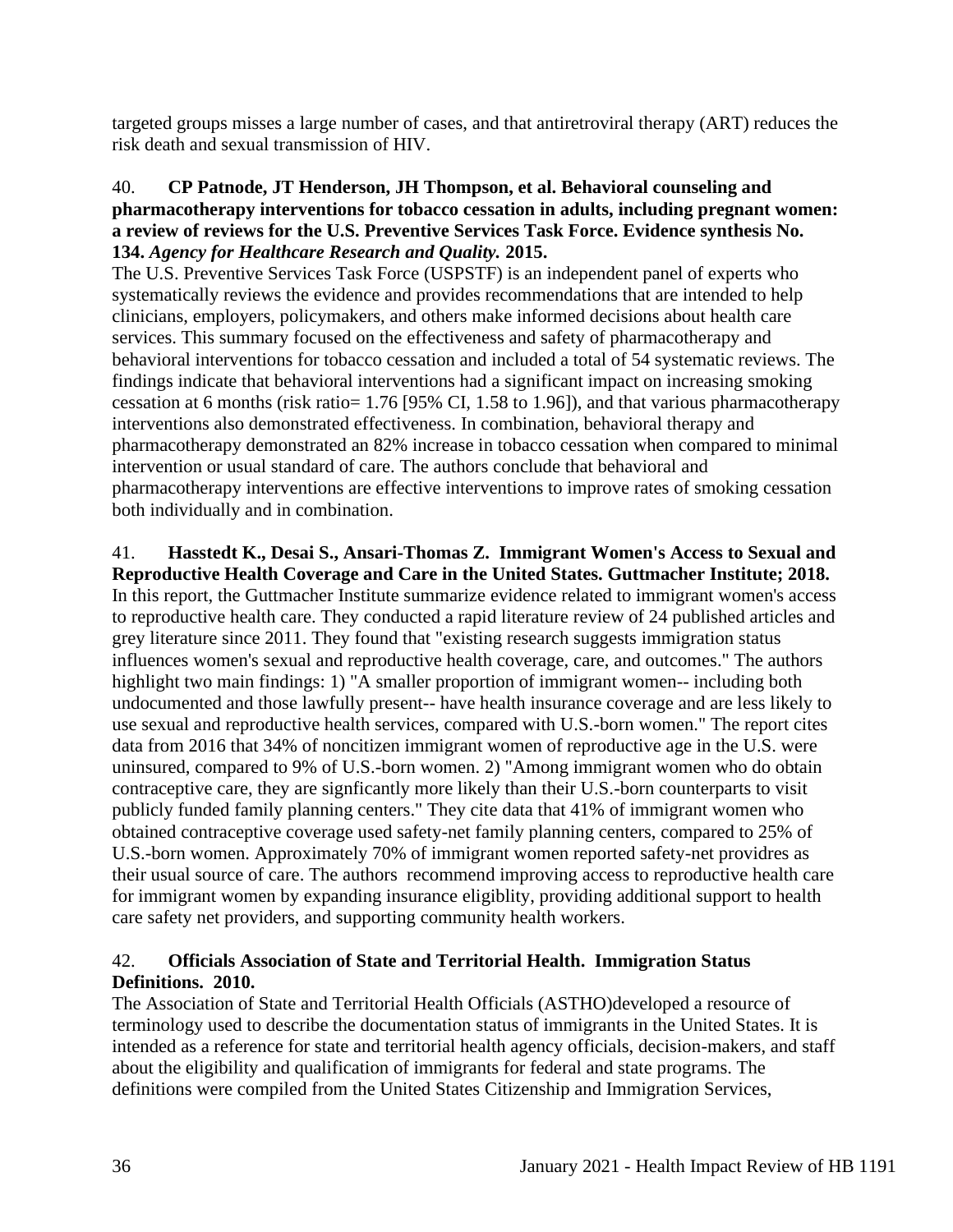Department of Health and Human Services, and Congressional Research Service. An Immigrant is defined as individuals that have entered the United States legally as well as those that have entered the United States without inspection. The document provides definitions for various immigration terms and statuses, including legal alien, illegal alien, undocumented individual, lawful permanent resident, parolee, asylee, refugee, non-immigrant, qualified immigrant, nonqualified immigrant, sponsor, public charge, native-born citizen, and naturalized citizen.

# 43. **Thiel de Bocanegra H., Carter-Pokras O., Ingleby J. D., et al. Addressing refugee health through evidence-based policies: a case study.** *Annals of Epidemiology.*  **2018;28(6):411-419.**

The American College of Epidemiology convened an international workgroup of experts in refugee health, epidemiology, policy, and program administration from the United States, Canada, and the European Union to examine literature published between 1999 and 2016 related to examples and challenges of providing health services to refugees. They organized their results by eight key lessons learned for epidemiologists: 1. Definitions for "refugee" and "asylum seeker" vary. 2. Efficent systems are needed to idenify health needs and begin integration into the health system upon arrival at port of entry. This should include questions about pregnancy, pregnancy intention, contraception needs, and chronic diseases. US federal policy only requires documentation of pregnancy status, and states can require more comprehensive assessments of reproductive health needs. 3. Data sources need to be linked in order to allow for ongoing monitoring of refugee health indicators, and data about refugee status should be collected consistently and in additional sources. 4. A "health in all policies" approach is needed to ensure health-promoting environments for refugees and asylum seekers. 5. Refugees and asylum seekers must have equitable access to health services. The authors cite evidence showing that migrants often lack information about how to navigate the health care system and do not recieve culturally appropriate care. 6. Health services for refugees and asylum seekers must be integrated into the existing health care system and be culturally appropriate. 7. Initiatives to improve access to care need to be evaluated. 8. Epidemiologists need training to engage with policymakers and the public.

# 44. **Wojnar D. M. Perinatal experiences of Somali couples in the United States.** *J Obstet Gynecol Neonatal Nurs.* **2015;44(3):358-369.**

Wojnar completed a literature review and conducted interviews with 48 Somali immigrants (26 women and 22 men) who had arrived in the United States within the past five years to understand their experience with perinatal care (care during and after birth). The review of literature cited past research that identified barriers to Somali immigrants accessing reproductive health care, including lack of transportation, limited access to interpretation services, lack of provider understanding of female genital cutting/circumcision, fear of Western medicine and procedures (e.g. cesarean section). All interviewees lived in the Pacific Northwest and had at least one child born in the United States. He found that access to perinatal care was complicated by lanaguage access, cultural beliefs and preferences (e.g. family size), fear of discrimination or bias, distrust of medical providers and practices, misinformation, limited access to resources, and exclusion of husbands from prenatal education and care. Recommendations to improve access include offering prenatal education in a culturally appopriate setting (ie. separate classes for men and women), training providers in culturally-appropriate care, and training providers in the care of patients with female genital cutting/circumcision.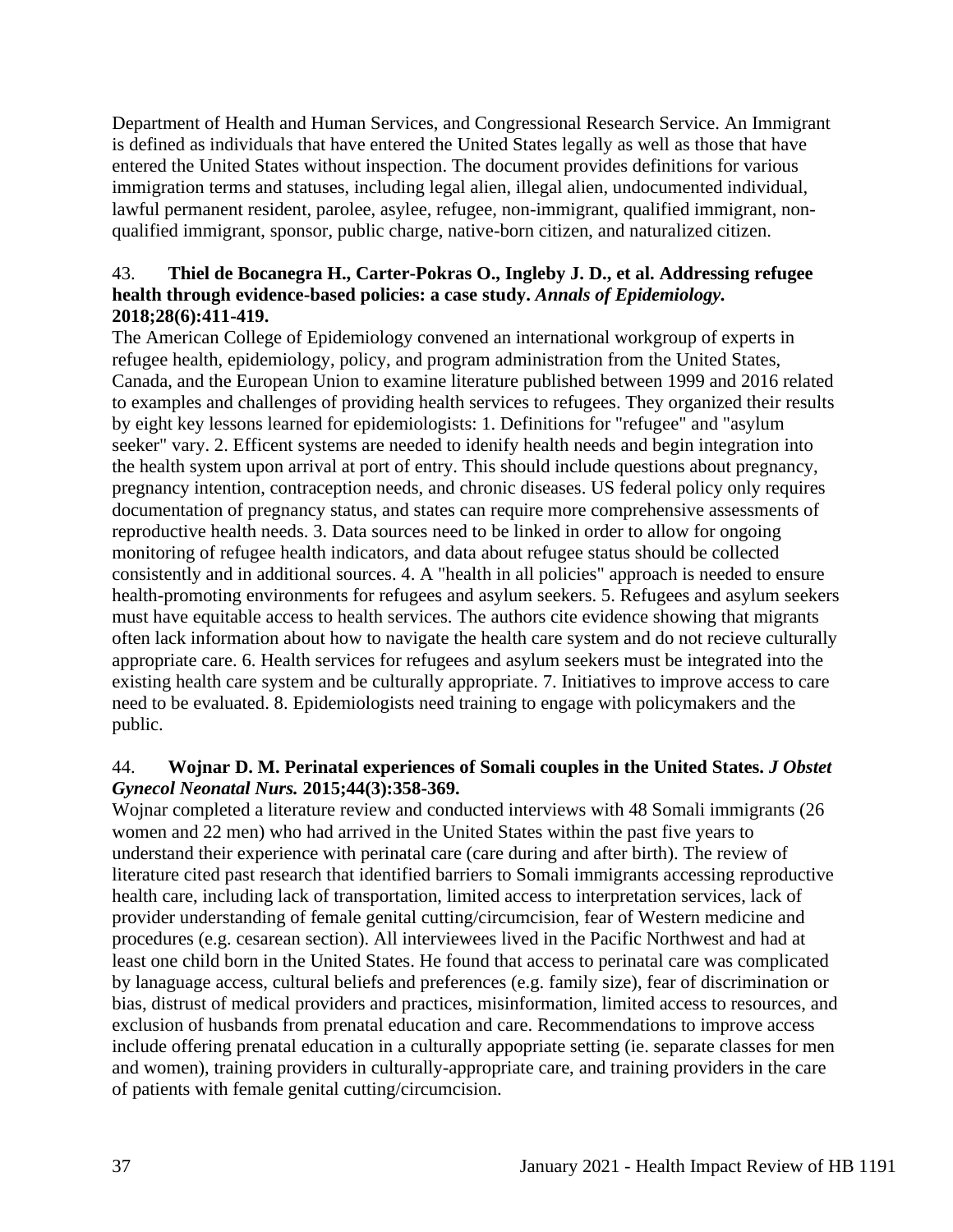# 45. **Yen W. Washington State's Immigrant Population: 2010-2017. Washington State Health Services Research Project. Washington State Office of Finanical Management March 2019 2019.**

The Washington State Office of Financial Management (OFM) provided a summary of immigrants residing in Washington State between 2010 and 2017. Approximately 14% (1,000,000 individuals) of Washington State's population is immigrants, including naturalized citizens, legal immigrants, and individuals who are undocumented. This percentage has stayed relatively stable over time from 2010 to 2017. OFM provided information by four immigrantion status groups, including U.S.-born citizens, naturalized citizens, legal immigrants, and individuals who are undocumented. In 2017, approximately 3.5% (264,000 individuals) of Washington State's population included individuals who are undocumented. Adults 18 to 64 years of age made up the majority (90.4%) of individuals who are undocumented in Washington State. Approximately 40% of individuals who are undocumented had a family income below 200% of the federal poverty level.

# 46. **Profile of the Unauthorized Population: Washington. 2020; Available at: [https://www.migrationpolicy.org/data/unauthorized-immigrant-population/state/WA.](https://www.migrationpolicy.org/data/unauthorized-immigrant-population/state/WA) Accessed 12/28/2020.**

The Migration Policy Institute, in collaboration with Pennsylvania State University and Temple University, provides population estimates and sociodemographic characteristics for unauthorized immigrants living in the U.S. The Migration Policy Institute estimates that 240,000 (up from 229,000 in 2018) individuals who are undocumented live in Washington State. Of these individuals, 57% were born in Mexico, 67% are employed, 46% are female, 51% have incomes under 200% of the federal poverty level, and 46% are uninsured.

# 47. **Deferred Action for Childhood Arrivals (DACA) Recipients and Program Participation Rate, by State. 2020; Available at:**

# **[https://www.migrationpolicy.org/programs/data-hub/deferred-action-childhood-arrivals](https://www.migrationpolicy.org/programs/data-hub/deferred-action-childhood-arrivals-daca-profiles)[daca-profiles.](https://www.migrationpolicy.org/programs/data-hub/deferred-action-childhood-arrivals-daca-profiles) Accessed 12/28/2020.**

The Migration Policy Institute, in collaboration with Pennsylvania State University and Temple University, provides population estimates and sociodemographic characteristics for individuals who are undocuemnted living in the U.S. Nationally, Migration Policy Institute estimates that 1.3 million individuals are eligible for DACA, and 645,610 (48.5%) had DACA status in June 2020. For Washington State, they estimate that 32,000 individuals are eligible for DACA, and 16,160 (50%) had DACA status in June 2020. The percentage of individuals with DACA status is lower for the U.S. as a whole and for Washington State compared to 2018. This decrease is largely attributable to federal changes in September of 2017 that terminated DACA.

# 48. **Gordon S. H., Sommers B. D., Wilson I. B., et al. Effects Of Medicaid Expansion On Postpartum Coverage And Outpatient Utilization.** *Health affairs.* **2020;39(1):77-84.**

Gordon et. al. conducted a quasi-experimental analysis of the impact of Medicaid Expansion on insurance coverage and outpatient use for women who were six months postpartum in Colorado (which expanded Medicaid coverage to include all adults with incomes below 138 percent of poverty) as compared to Utah (which did not expand Medicaid coverage). The authors hypothesized that this expanded income eligibility would improve the continuity of postpartum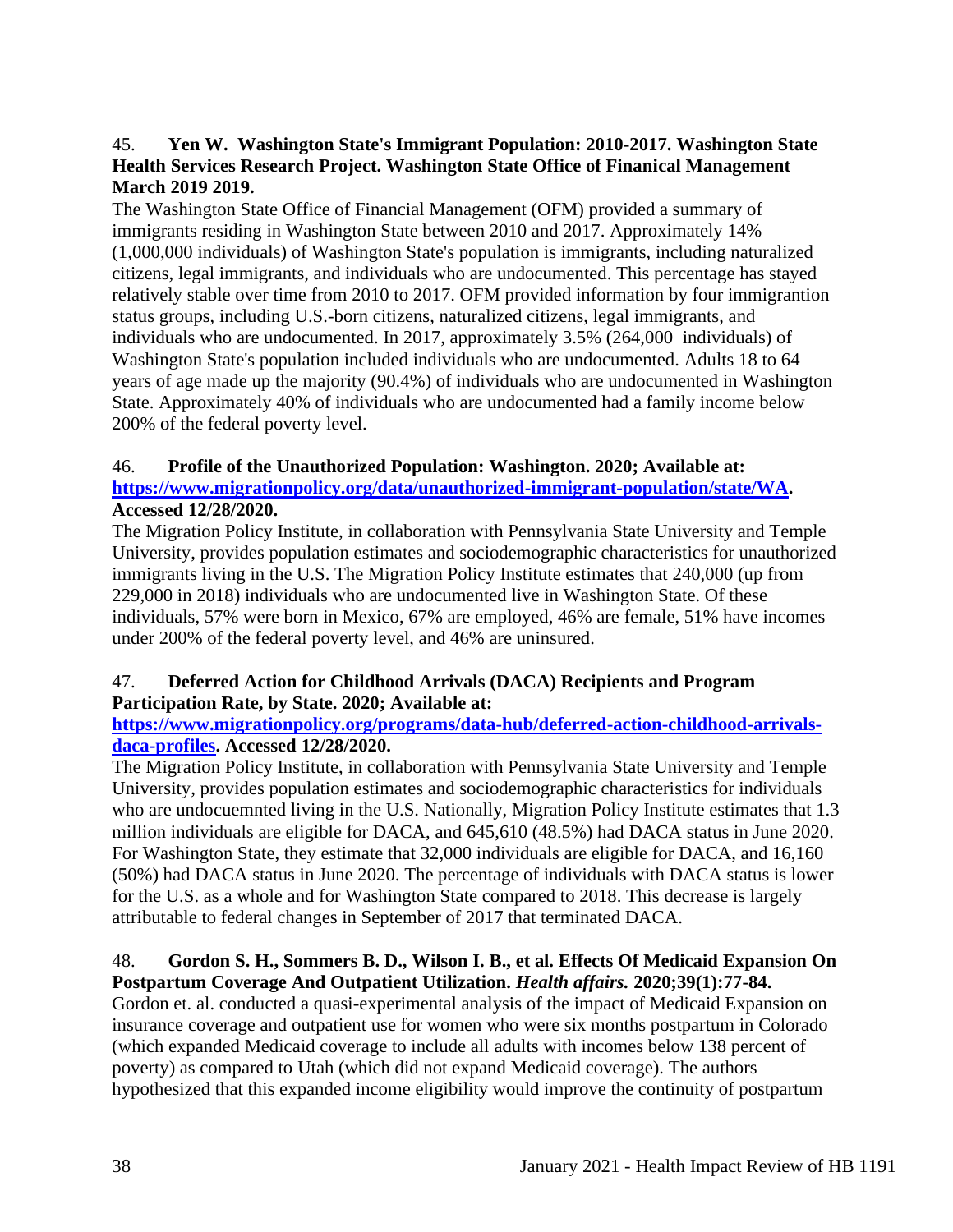insurance coverage and access to postpartum care. The authors noted that "women who do not recieve postpartum care are at higher risk for undiagnosed complications of pregnancy, delayed initiation of contraception, and unaddressed infant care issues." They cite evidence that 55% of individuals enrolled in Medicaid "at the time of delivery experienced at least one month without insurance during the ensuing six months postpartum." Based on longitudinal data from 2013 to 2015 Medicaid claims data for 25,805 deliveries in Utah (24,528 individuals) and 44,647 deliveries (42,144 individuals) in Colorado, the researchers concluded that, "[Medicaid] expansion may promote the stability of postpartum coverage and increase the use of postpartum outpatient care in the Medicaid program." Following Medicaid expansion in Colorado, postpartum insurance coverage increased by 1.4 months of coverage for women who experienced severe maternal morbidity (e.g. hemmorhage) and 0.9 months for women who did not experience severe maternal morbidity. In addition, outpatient use increased by 17.3% in Colorado as a rest of Medicaid expansion. Use was higher among women who had experienced severe maternal morbidity such that the percentage of outpatient visits increased by 46.3% for women experiencing severe maternal morbidity. This suggests that, "utilization gains are concentrated among a high-risk population." The greatest increases in outpatient visits occured 31-90 days postpartum, which represents the period when individuals typically transition from pregnancy-plans to other health insurance options and are at greast risk of losing health insurance coverage. They cited other research showing that "even seamless transitions between health insurers can have negative effects on health....over half of Medicaid-enrolled women experience coverage lapses during postpartum insurance transitions, and even without a gap in insurance, the process of accessing care in a new plan may impose barriers that deter utilization." Other studies have found that "Medicaid eligibility impede providers' ability to deliver adequate postpartum care." The authors noted that the generalizability of findings were limited since the evaluation included only two states. In addition, race/ethnicity and socioeconomic status were not available and authors were unable to evalaute the impacts on different communities.

#### 49. **Daw J. R., Winkelman T. N. A., Dalton V. K., et al. Medicaid Expansion Improved Perinatal Insurance Continuity For Low-Income Women.** *Health affairs.* **2020;39(9):1531- 1539.**

Daw et al. evaluated 2012 to 2017 Pregnancy Risk Association Monitoring System (PRAMS) data to evaluate the impact of Medicaid expansion under the Affordable Care Act on continuity of insurance coverage among individuals who are postpartum. They examined data from 14 states that had expanded Medicaid, including Washington State. The dataset included insurance information for 47,617 women (including 31,254 individuals in states with Medicaid expansion and 16,363 individuals in states without expansion). The authors evaluated the concept of insurance churn or "moving between different insurance plans or between insurance and uninsurance." They noted that insurance churn is associated with disruptions in health care use, increased emergency department use, decreased medication adherence, and worsened selfreported quality of care. They found that Medicaid expansion decreased insurance churn between insurance and uninsurance by 28% (a 10.1 percentage point decline) in states with Medicaid expansion compared to those without expansion. In addition, they "found a 7.8 percentage point increase in continuous Medicaid coverage in expansion states relative to nonexpansion states...We also confirmed that the majority of the reduction in insured-uninsured churn was a result of reduced uninsured-Medicaid-Medicaid churn," indicating that fewer individuals who were on Medicaid became uninsured (i.e. lost Medicaid coverage). However, it increased churn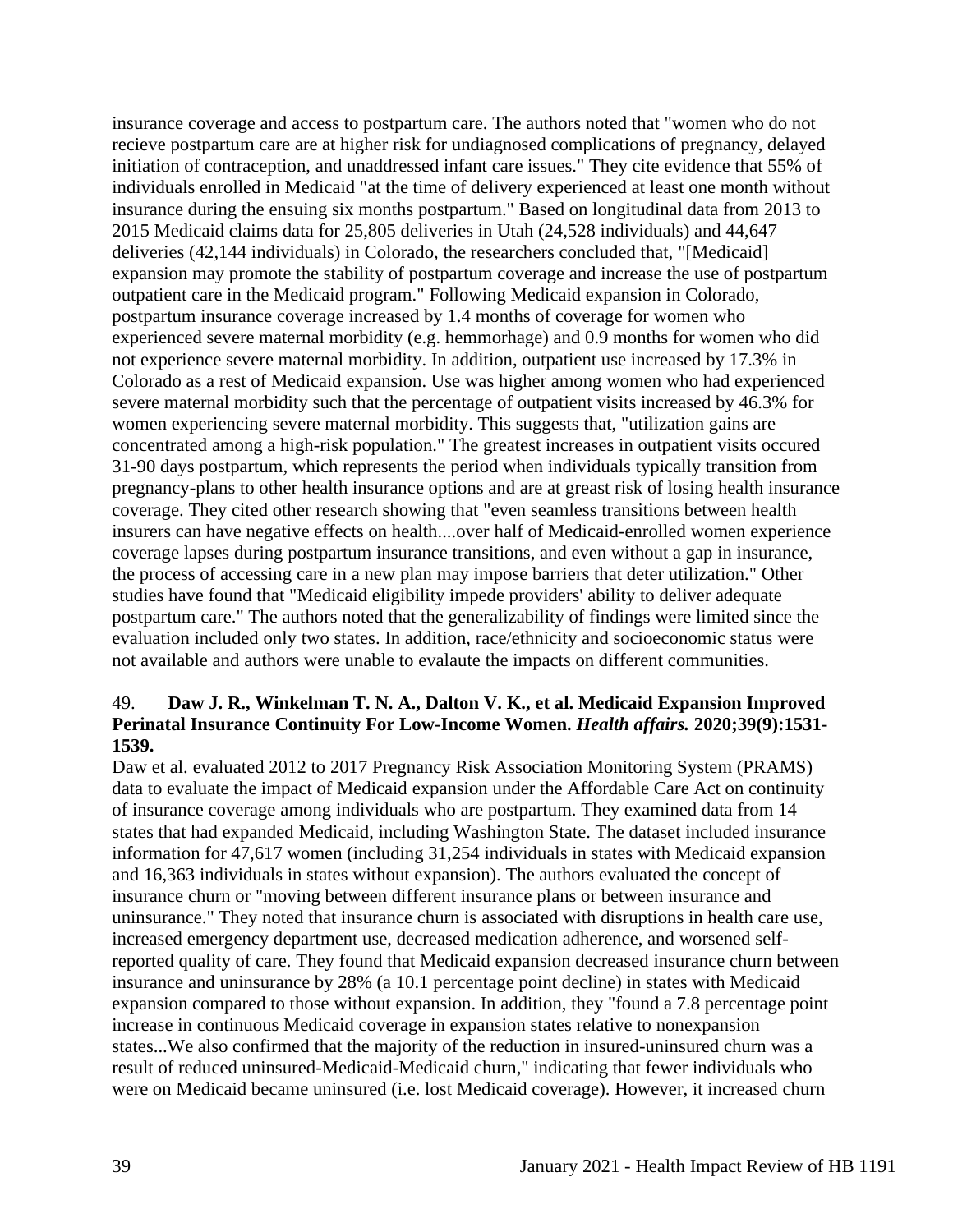between Medicaid and private insurance coverage. The authors noted that, "PRAMS does not contain the detail necessary to examine transitions in continuity across private insurance plans (private-private discontinuity) or Medicaid programs (Medicaid-Medicaid discontinuity. Thus, estimates of insurance disruptions are likely conservative." Overall, the authors estimated that "ACA Medicaid expansions resulted in an estimated 22,000 more low-income women with continuous perinatal insurance per year (1.9 percent of all births in those states [with expansion], 38,000 fewer low-income women experienced insured-uninsured churn (3.3 percent of all births), and 16,000 more women experienced private-Medicaid churn (1.4 percent of all births)." They concluded that, "Medicaid expansion significantly improved perinatal insurance continuity for low-income women" and that "national rates of perinatal insurance churn would be significantly reduced if all states adopted the ACA-related Medicaid expansion, which may have important implications for maternal health equity." Specifically, they concluded that individuals who are Black or Hispanic are more likely to experience perinatal insurance discontinuity, reside in non-expansion states, and have incomes below the federal poverty level. Medicaid expansion could help to improve stabilty of insurance coverage for these individuals. The authors also specifically noted that, expanding pregnancy-related Medicaid coverage from 60 days to 1 year postpartum would likely produce similar results at reducing uninsured-Medicaid churning for individuals who are postpartum.

### 50. **Marchi K.S., Dove M.S., Heck K.E., et al. The Affordable Care Act and Changes in Women's Heatlh Insurance Coverage Before, During, and After Pregnancy in California.**  *Public Health Reports.* **2021;136(1):70-78.**

Using data from the California Maternal and Infant Health Assessment, Marchi et al. evaluated the impact of the Affordable Care Act on insurance coverage for individuals before, during, and after pregnancy. The dataset included approximately 47,000 individuals at each of the three stages of the study. The authors found that the percentage of uninsured individuals who were postpartum decreased by 50.5% as a result of the ACA, from 17% in 2011-2013 to 7.5% in 2017. This decrease represents nearly 52,000 fewer uninsured individuals who are postpartum. They stated that, "ACA implementation resulted in a >50% adjusted decline in the likelihood of being uninsured before pregnancy or postpartum, primarily because of substantial increases in Medicaid coverage."

# 51. **Barofsky J., Vargas A., Rodriguez D., et al. Spreading Fear: The Announcement Of The Public Charge Rule Reduced Enrollment In Child Safety-Net Programs.** *Health affairs.* **2020;39(10):1752-1761.**

Barofsky et al. examined the whether the announcement of changes to the Public Charge Rule impacted enrollment among children in Medicaid, Supplement Nutrition Assistance Program (SNAP) benefits, and the Special Supplemental Nutrition Program for Women, Infants, and Children (WIC). The study included enrollment data for each program from January 2015 to June 2019 (before the rule was finalized or implemented). They compared changes in enrollment before and after changes to the Public Charge Rule were announced in September 2018. The study controlled for a number of factors, including the noncitizen share of the population, unemployment rates, economic conditions, differences in state policy, and simulatenous deportation policies/activities. Medicaid data was obtained from California, New Jersey, Tennessee, Texas, and Washington State. Overall, they found that Medicaid enrollment decreased by 5% from 2016 to 2019. They found that the announcement of changes to the Public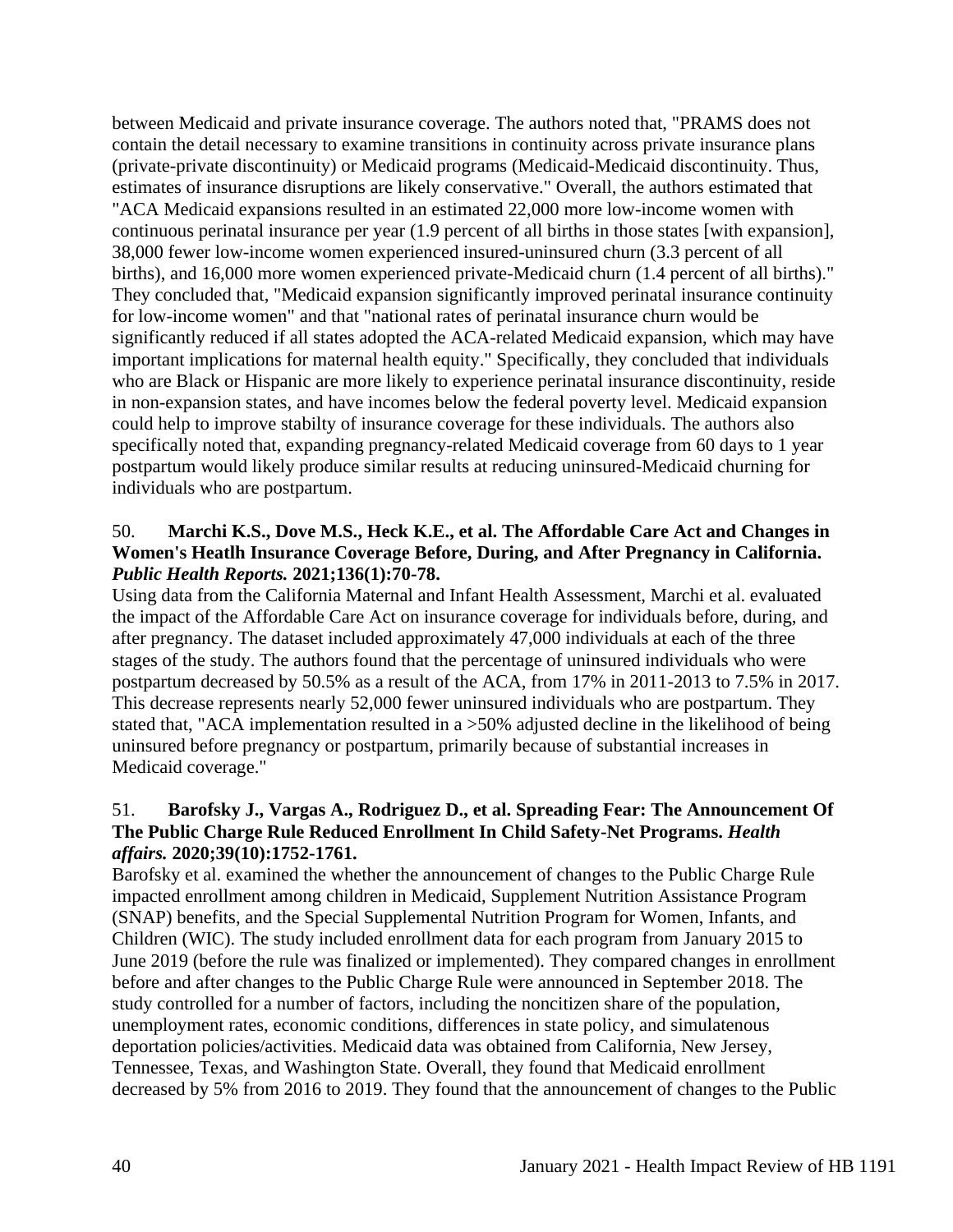Charge Rule "was associated with [nationwide] a decrease of approximately 260,000 in child Medicaid enrollment from 2017 levels." This decrease was higher in counties with a large share of noncitizen individuals such that "for every 1-percentage-point increase in a county's noncitizen share, the announcement of the public charge rule was associated with a -0.10 percentage point...change in child Medicaid enrollment" and "counties in the seventy-fifth percentile of noncitzen share experienced a 0.88 percentage-point larger decline in child Medicaid enrollment share compared with counties in teh twenty-fifth percentile." Decreases in Medicaid enrollment were statistically significant. The authors noted that, "although multiple anlyses predicted how the public charge rule's adoption would affect safety-net program enrollment, no research has yet been done on the observed effects."

# 52. **Capps R., Fix M., Batalova J. Commentaries-- Anticipated "Chilling Effects" of the Public Charge Rule are Real: Census Data Reflect Steep Decline in Benefits Use by Immigrant Families. Migration Policy Institute; 2020.**

In this commentary, Migration Policy Institute provides a summary of recently released 2019 American Community Survey (ACS) data from the U.S. Census Bureau. They found that, "during the first three years of the Trump administration, participation in [Temporary Assistance for Needy Families (TANF), the Supplemental Nutrition Assistance Program (SNAP), and Medicaid declined twice as fast among noncitizens as citizens." ACS data suggest that between 2016 and 2019, "Medicaid participation by low-income noncitizens fell by 20 percent." Specifically, "Medicaid enrollment dropped 4 percent from 2016 to 2017 and 6 percent from 2017 to 2018, before declining by 12 percent from 2018 to 2019...This accelerating decline in noncitizens' program participation coincides with the rules' highly publicized comment period during fall 2018, and against the backdrop of more visible immigration enforcement, other policy changes, and negative rhetoric about immigration...The data affirm the results of others' research on the rule's chilling effects." The commentary also noted that the new Biden administration is considering efforts to revoke the changes to the Public Charge Rule, reverting it back to the 1999 rule.

### 53. **Bernstein H., Gonzalez D., Karpman M., et al. Amid Confusion over the Public Charge Rule, Immigrant Families Continued Avoiding Public Benefits in 2019. From Safety Net to Solid Ground. Urban Institute; 2020.**

In this report from the Urban Institute, researchers analyzed data from the nationally representative, online 2019 Well-Being and Basic Needs Survey. The survey was completed with 1,747 non-elderly adults who were born outside the U.S. or live with family members born outside the U.S. It "accessed awareness and knowledge of the public charge rule, sources of information on the rule, and chilling effects reported by adults in immigrant familes who speak English or Spanish." The survey found that 15.6% of adults in immigrant families reported avoiding enrolling in a program like Medicaid, CHIP, SNAP, or housing subsides for fear or risking future immigration status. Approximately 50% of these individuals stated their family avoided Medicaid due to concerns about future immigration status. Approximately 26% reported chilling effects, and the percentage of adults in immigrant families reporting chilling effects statistically significantly increased between 2018 and 2019. The survey found that individuals also avoided public programs excluded as public benefits in the Public Charge Rule, including free or low-cost medical care programs, SNAP, WIC, health insurance coverage on the Exchanges, and free-or-reduced-price lunch programs.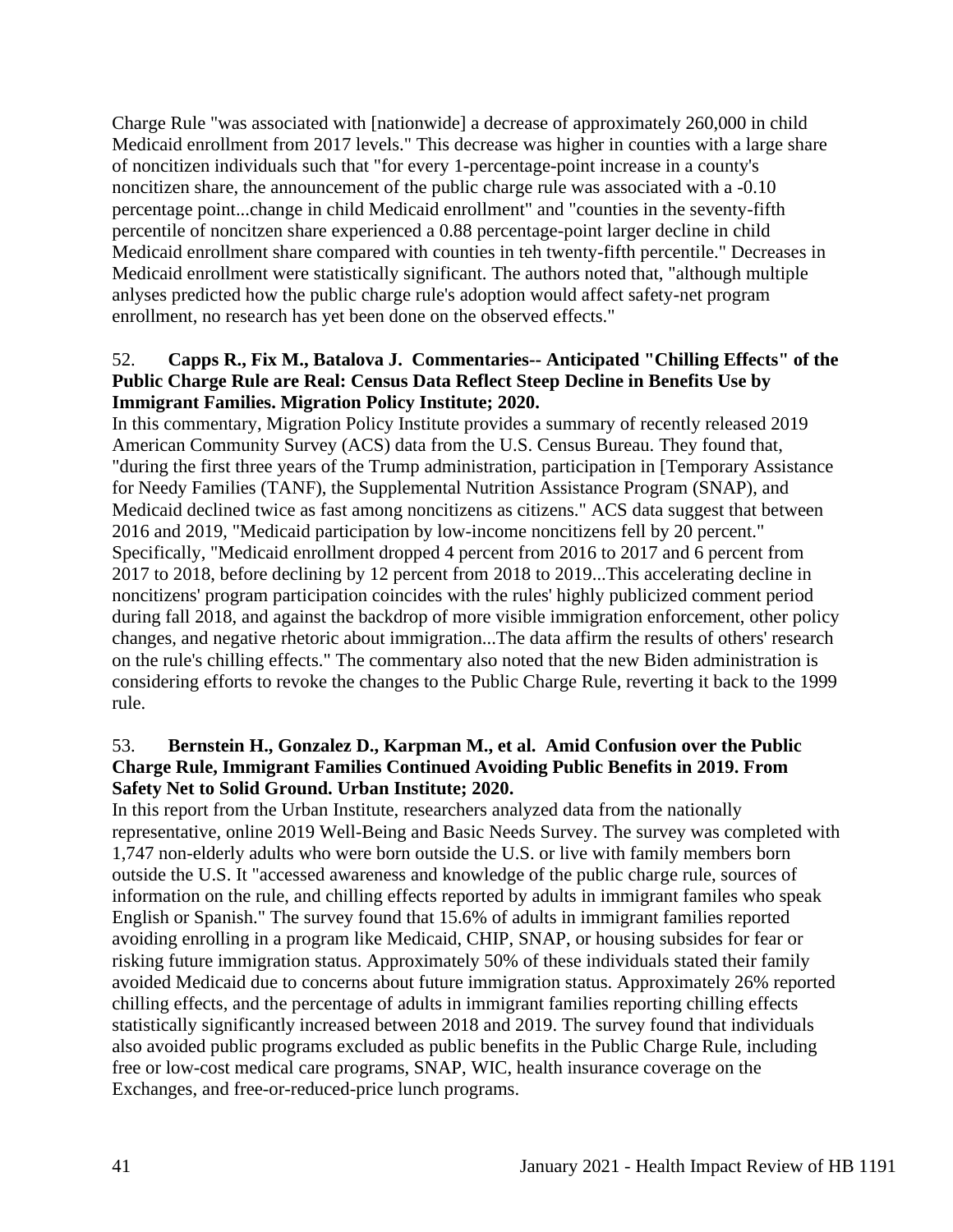# 54. **Churilla T., Egleston B., Dong Y., et al. Disparities in the management and outcome of cervical cancer in the United States according to health insurance status.** *Gynecologic oncology.* **2016;141(3):516-523.**

Churilla et al. aimed to characterize the presentation, management, and outcomes of patients with cervical cancer with regard to insurance status. The authors analyzed data from the National Cancer Institute Survival, Epidemiology, and End Results (SEER) database for women aged 18- 64 who were diagnosed with invasive cervical cancer between 2007-2011 (n=11,714). Among patients with early stage disease, uninsured patients were less likely to receive surgical management, however, after adjusting for clinical and demographic variables, this association was no longer significant. Among patients that presented with later stage disease, patients that were uninsured were significantly less likely to receive optimal radiation treatment and this association remained significant after adjusting for clinical and demographic variables. Further, patients with Medicaid or who were uninsured were more likely to present with advanced stage cervical cancer. Finally, overall survival at a median follow-up of 21 months was significantly higher among insured patients (86.6%) versus Medicaid (75.8%) or uninsured patients (73.0%). The authors conclude that health insurance remains an important barrier for receipt of treatment and outcomes for cervical cancer. The authors also suggest that further studies may be necessary in order to understand the impact that the Affordable Care Act may have on insurance coverage and cervical cancer care.

# 55. **Inverso G., Mahal B. A., Aizer A. A., et al. Health insurance affects head and neck cancer treatment patterns and outcomes.** *Journal of oral and maxillofacial surgery : official journal of the American Association of Oral and Maxillofacial Surgeons.* **2016;74(6):1241- 1247.**

Inverso et al. conducted a retrospective study using Surveillance, Epidemiology, and End Results (SEER) data to examine the effect of insurance status on the stage of presentation, treatment, and survival among individuals with head and neck cancer. The cohort included 34,437 individuals diagnosed with head and neck cancer between 2007-2010 who were under the age of 65. Uninsured individuals were more likely to present with metastatic cancer than insured individuals, which remained significant even after adjustment for patient demographic data and socioeconomic factors (adjusted odds ratio, 1.60; CI, 1.30 to 1.96). Uninsured patients without metastatic cancer were more likely to not receive definitive treatment after adjusting for patient demographics, socioeconomic factors, and tumor characteristics (AOR, 1.64; 95% CI, 1.37 to 1.96). Head and neck cancer specific mortality was significantly lower among insured patients and remained significant after adjustment. The authors conclude that this gap in treatment and outcomes for uninsured individuals should serve as a target for future health policy reform.

#### 56. **Gelman A., Miller E., Schwarz E. B., et al. Racial disparities in human papillomavirus vaccination: does access matter?** *J Adolesc Health.* **2013;53(6):756-762.**

Gelman et al. used nationally representative data from the National Survey of Family Growth to assess HPV vaccination initiation in 2,168 females aged 15-24 years. Researchers performed a series of regression analyses to determine the independent effect of race/ethnicity on HPV vaccination. They found significant racial/ethnic disparities in HPV vaccination. US-born Hispanics, foreign-born Hispanics, and African Americans were less likely to have initiated vaccination than were whites  $(p<.001)$ . Sociodemographic characteristics and health care access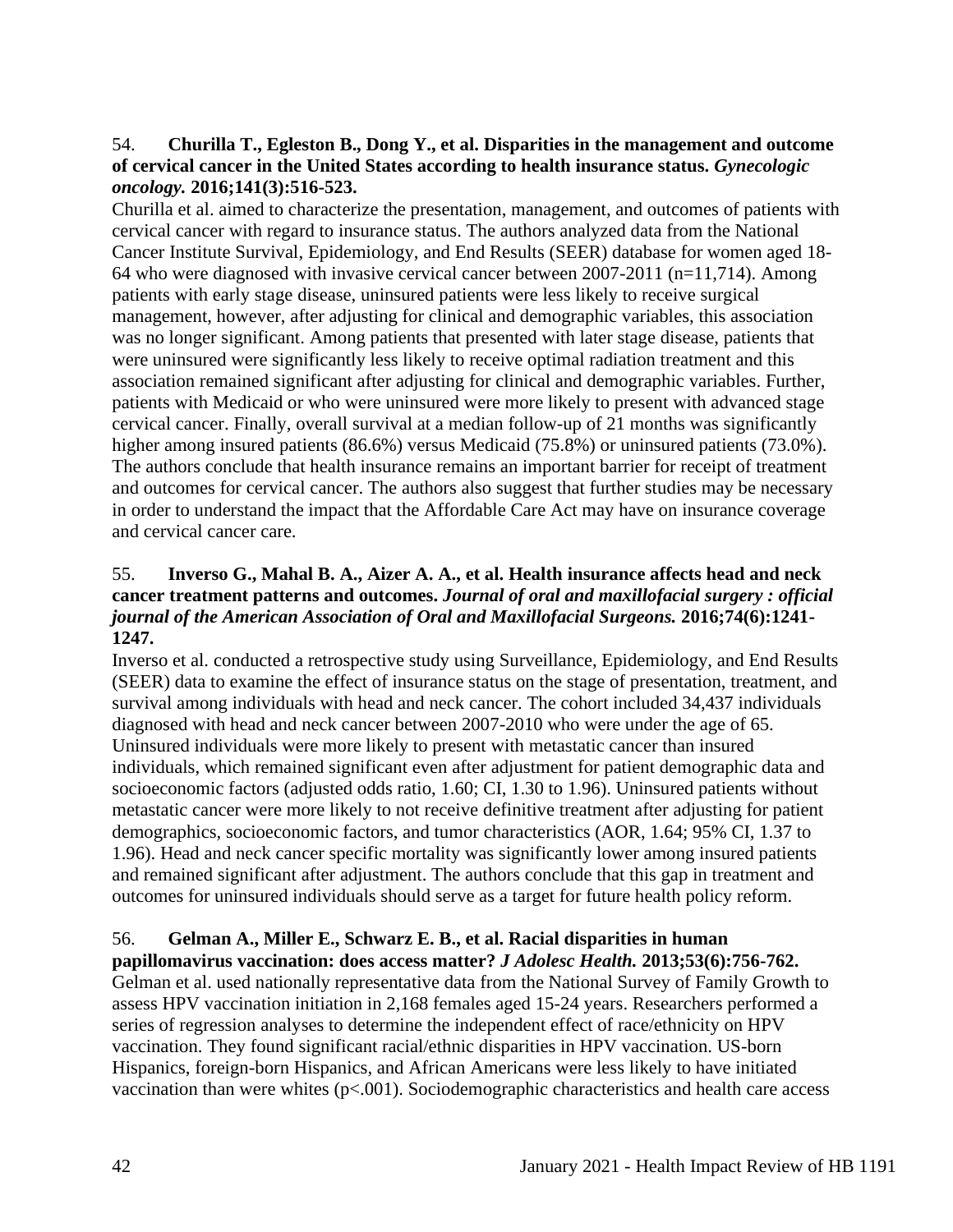measures (i.e., insurance status and whether the participant had a usual place for receiving health care) both independently reduced disparities for both US-born and foreign-born Hispanics. Adjusting for sociodemographic variables increased the odds of vaccination among Hispanics (AOR, .88; 95% CI, .48-1.63); adding health care access variables into the model further increased the odds of vaccination (AOR, 1.03; 95% CI, .54-2.00). However, African-Americans remained significantly less likely to have initiated vaccination after adjusting for sociodemographic factors and health care access measures (OR, .46, 95% CI, .27-78 ; AOR, .47, 95% CI, .27-82; and AOR, .51, 95% CI, .29-88, respectively). The disparity persists among younger (aged 15-18 years) and older (aged 19-24 years) African-Americans. Authors note that other analyses suggest that HPV vaccination patterns are changing rapidly among adolescent girls, with the greatest increase in vaccination initiation among Hispanics and African-Americans. Authors conclude that sociodemographic factors and health care access measures largely explain disparities in in HPV vaccination among Hispanics (US- and foreign-born), but further research is needed to understand disparities experienced by African-American adolescents.

#### 57. **Jadav S., Rajan S. S., Abughosh S., et al. The Role of Socioeconomic Status and Health Care Access in Breast Cancer Screening Compliance Among Hispanics.** *J Public Health Manag Pract.* **2015;21(5):467-476.**

Jadav et al. completed a retrospective pooled cross-sectional analysis of 2000-2010 Medical Expenditure Panel Survey data of women aged 40 years and older. Researchers used the Nonlinear Blinder--Oaxaca decomposition method to identify and quantify the contribution of each individual-level factor (predisposing characteristics: race/ethnicity, marital status, age; enabling characteristics: education, employment, income, insurance status, usual source of care, metropolitan statistical area, region; and need characteristics: health status and obesity) toward racial-ethnic disparities in breast cancer screening use among Hispanic versus non-Hispanic White (NHW) women. Authors cite evidence identifying lack of insurance coverage, cultural and linguistic differences, and underrepresentation of Hispanics in health care fields as significant barriers to health care access for Hispanics. Researchers used mammogram screening (MS) and breast cancer screening (BCS), defined as the receipt of both MS and a clinical breast exam, as outcome indicators. Hispanic women included in the study were statistically significantly younger, less likely to be married, less educated, less likely to be employed, more likely to be uninsured, less likely to have a usual source of care, more likely to live in urban areas, less likely to have a good health status, and predominantly overweight or obese, and had lower income as compared with the NHW women. Researchers found "the enabling characteristics (especially education, income, insurance, and having a usual source of care) explained most of the disparities between Hispanics and NHWs." For example, the analysis indicates that "if Hispanic women were insured at the same rate as the NHW women, then the disparity in screening would have reduced by 76.8% for MS and 69.18% for BCS." Furthermore, "If the Hispanic women had similar access to usual source of care as the NHW women, this would have reduced the disparity in MS by 48.92% and BCS by 52.87%." The analysis suggests that if the Hispanic study participants had access to the same enabling resources as the NHWs, "the Hispanics might have a better compliance with screening guidelines than the NHWs." Researchers identified education, income, insurance, and having a usual source of care as the most important factors leading to breast cancer screening disparities between Hispanics and NHWs. Note, cultural beliefs,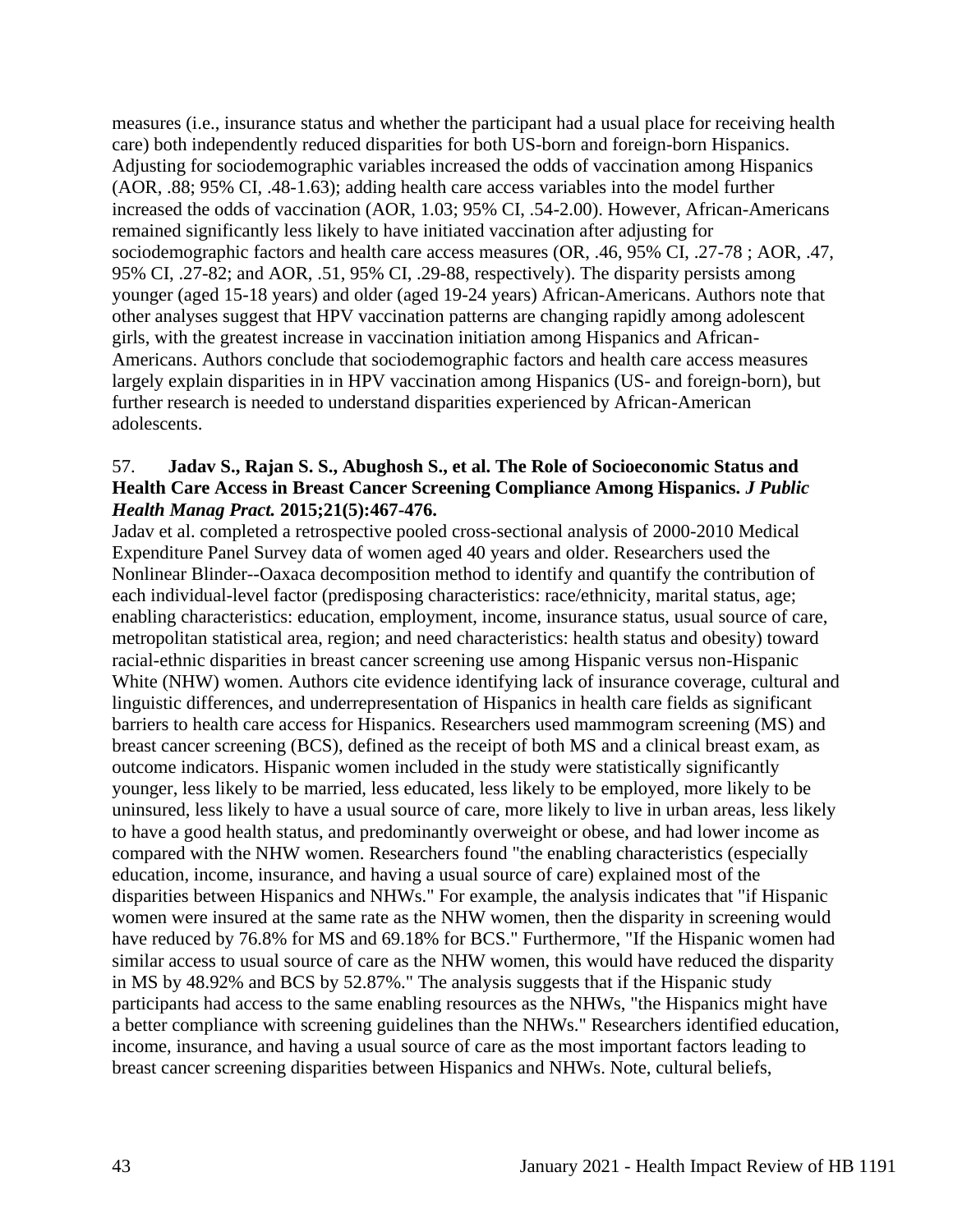preferences, and provider characteristics were not incorporated into the analysis due to database limitations, yet they also influence screening rates.

#### 58. **Hoffman C., Paradise J. Health insurance and access to health care in the United States.** *Annals of the New York Academy of Sciences.* **2008;1136:149-160.**

Hoffman and Paradise present a synthesis of the literature from the late 1980's to 2006 regarding the evidence that health insurance is associated with access to health care in the United States. Articles are summarized in subgroups relating to access to primary care, acute and trauma care, managing chronic conditions, health outcomes, and premature mortality. The most relevant finding was that a number of studies indicated that uninsured adults reported greater unmet health needs and a large proportion of adults stated that the cost of insurance is the main reason for being uninsured. Further, uninsured adults were twice as likely to report that they, or a family member, skipped treatment, cut pills or did not fill a prescription medication some time in the last year because of cost. The authors indicate that there are great personal benefits to having health coverage although health insurance alone is not enough to eliminate disparities or equalize access to care across subgroups of Americans.

# 59. **Villarroel Maria A., Cohen Robin A. Health Insurance Continuity and Health Care**

**Access and Utilization, 2014. Hyattsville, MD: National Center for Health Statistics; 2016.** Villarroel et al. present a data brief from the National Center for Health Statistics using data from the 2014 National Health Interview Survey. Adults aged 18-64 who were insured for more than a year were more likely than those who were insured at the time of the interview but had a period of uninsurance in the past year to have a usual place for medical care (90.8% versus 73.6%). This difference was even greater when they compared those currently insured versus those currently uninsured but had a period of insurance in the past year and those uninsured for more than a year (57.8% and 44.3% respectively). Next, the authors found that having insurance for more than a year was associated with being more likely to have visited a doctor during the past year compared to those with any period of being uninsured. One in five adults in the sample reported an unmet medical need due to cost in the past year, and this was more likely to be reported by those with any period without health insurance than those with coverage for more than a year. Finally, persistent coverage was associated with a higher likelihood of having been vaccinated against the flu. The authors conclude that the presented data reflect the experiences of those without health insurance and the barriers they may face to receiving health services.

# 60. **Wang Tze-Fang, Shi Leiyu, Zhu Jinsheng. Race/ethnicity, insurance, income and access to care: the influence of health status.** *International Journal for Equity in Health.*  **2013;12(29).**

Wang et al. examined health care access disparities in relation to health status and the presence of functional limitations using data from the 2009 Family Core component of the National Health Interview Survey (NHIS). The authors limited the sample to adults who had visited a doctor or health care professional in the previous two weeks in order to attenuate the differences between those with and without health care experience. The main indictors analyzed with regards to access to care were defined as: (1) no usual place of care, (2) unable to get medical care, (3) delayed medical care, (4) unable to get dental care, (5) unable to get mental health care, and (6) unable to get prescription drugs. The main finding was that participants who were uninsured more frequently reported being unable to get medical care, dental care, mental health care,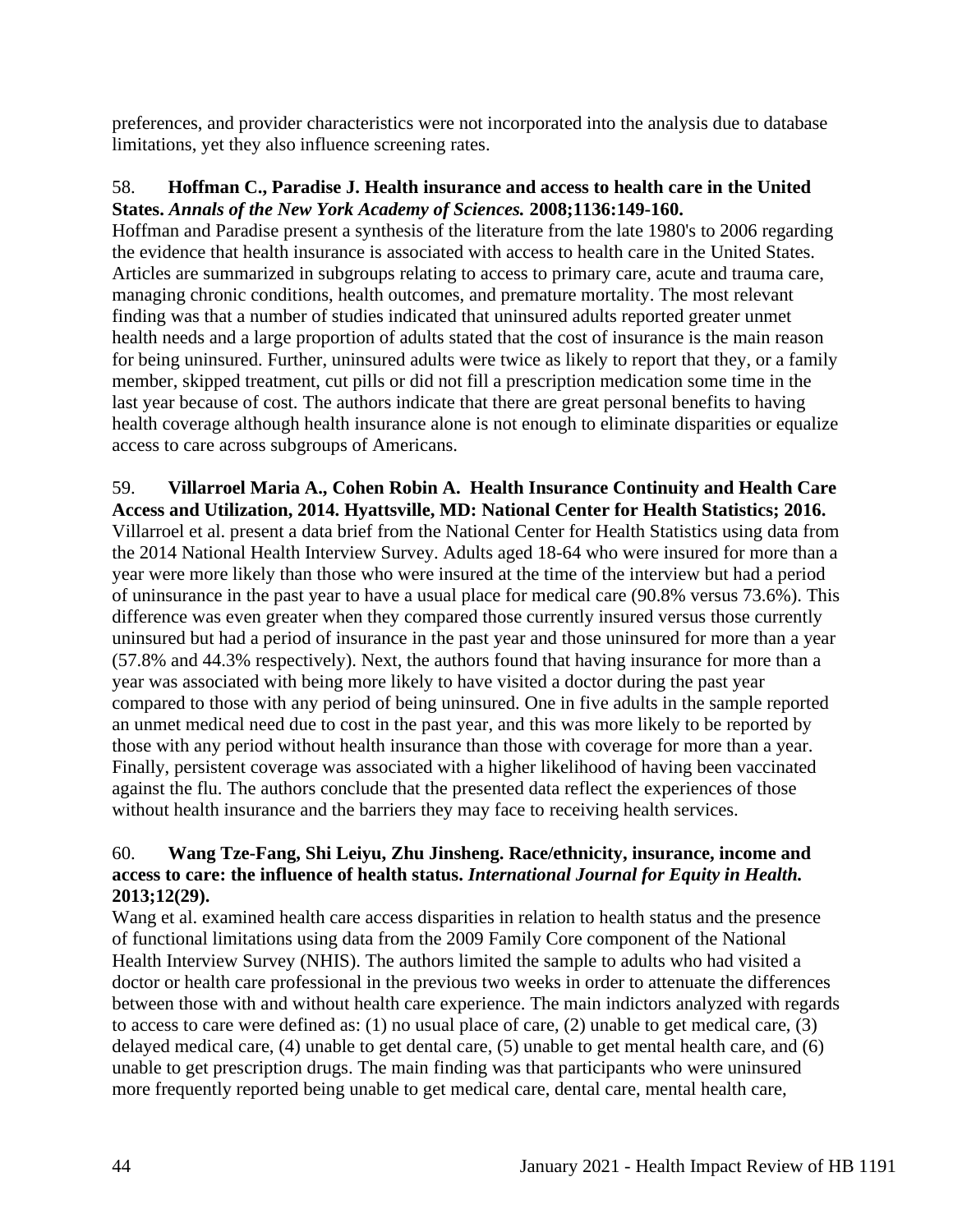prescription drugs, and were more likely to have no usual place of care and delaying medical care than insured participants. Further, participants in the lowest income bracket (<\$20,000) had the largest proportion of participants reporting an inability to get medical care, dental care, mental health care, and prescription drugs as well as delaying medical care. In conclusion, the authors noted that insurance and health status were the two most important factors that were associated with access to care and that the Affordable Care Act is expected to contribute even further to reducing these disparities.

# 61. **Centers for Disease Control and Prevention. Vital Signs: Health Insurance Coverage and Health Care Utilization- United States, 2006-2009 and January-March 2010. MMWR. 2010.**

In this Morbidity and Mortality Weekly Report (MMWR), published by the Centers for Disease Control and Prevention, the authors use data from the National Health Interview Survey (NHIS) to look at the association between lack of health insurance and delaying or forgoing health care. Data from NHIS was analyzed from 2006 through the first quarter of 2010 with an average participation rate of 82.2% in 2009. Data indicated that adults aged 18 to 64 who did not have health insurance for more than a year at the time of the survey were nearly six times as likely to not have a usual source of care compared to those who were continuously insured (55.2% versus 9.3%). Further, compared to those with continuous coverage and the same chronic conditions, persons without health insurance in the previous year were five to six times as likely to forgo needed care if they had hypertension (42.7% versus 6.7%), diabetes (47.5% versus 7.7%) and asthma (40.8% versus 8.0%). Even short periods of being uninsured showed meaningful differences. Currently insured persons who had a 1 to 3 month gap in coverage were twice as likely to not have a usual source of care (16.4% versus 9.3%) and three times as likely to delay seeking care due to the cost compared to those with continuous coverage (26.5% versus 7.1%). These differences in care seeking behavior persisted irrespective of family income level. The authors conclude that the requirements of the Affordable Care Act may help reduce the proportion of uninsured persons in the United States but that outreach will be necessary to increase enrollment and retention in programs such as Medicaid. They further conclude that continuous health care coverage will allow for increased access to preventative services and will reduce long-term health care costs down the line.

# 62. **Lu P. J., O'Halloran A., Williams W. W. Impact of health insurance status on vaccination coverage among adult populations.** *American journal of preventive medicine.*  **2015;48(6):647-661.**

Lu et al. analyzed data from the 2012 National Health Interview Survey (NHIS), which had a response rate of 61.2%. The authors used the data to estimate vaccination coverage among adults over the age of 18 by health insurance status for seven routinely recommended vaccines: influenza, pneumococcal (PPSV), tetanus and diptheria toxoid (Td) or tetnus, diptheria, and acellular pertussis (Tdap), hepatitis A (Hep A), hepatitis B (Hep B), herpes zoster (shingles), and human papillomavirus (HPV). Having health insurance was significantly associated with a greater likelihood of receiving the influenza vaccine, Td, Tdap, and PPSV, even after adjusting for age, gender, race/ethnicity, marital status, education, employment status, poverty level, number of physician contacts in the past year, usual source of care, self-reported health status, U.S.-born status, and region of residence. Further, vaccine coverage for influenza, PPSV, shingles, and HPV were two to three times higher among those with health insurance. Overall,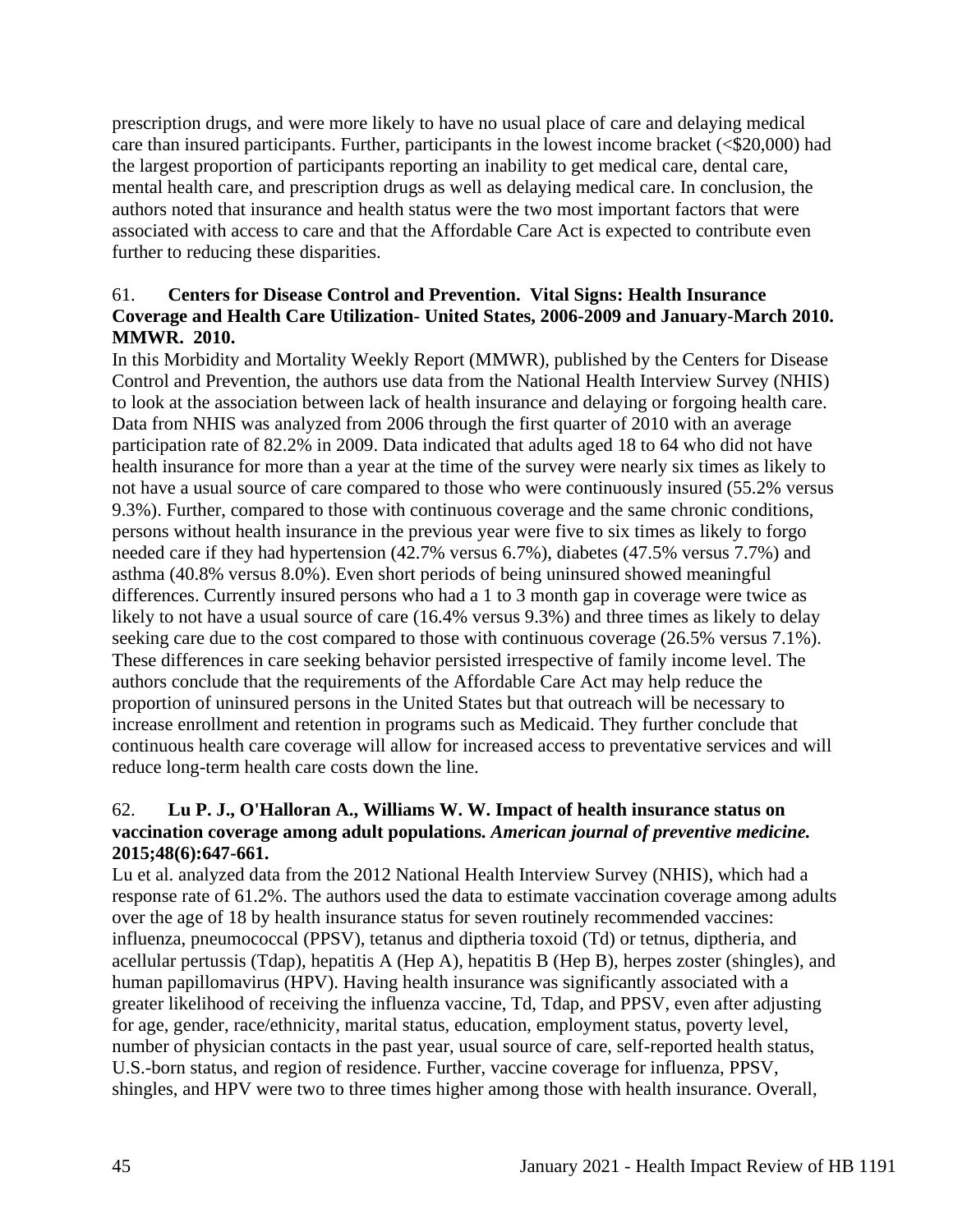individuals who reported having a regular physician were more likely to have received the recommended vaccines, regardless of their insurance status. The authors conclude that comprehensive strategies need to be tailored to improve vaccination coverage among adults, especially those without health insurance.

### 63. **Baicker Katherine, Taubman Sarah L., Allen Heidi L., et al. The Oregon Experiment — effects of Medicaid on clinical outcomes.** *New England Journal of Medicine.*  **2013;368(18):1713-1722.**

Baicker et al. examined the effects of health insurance coverage on health care use and health outcomes approximately 2 years after the Oregon Medicaid lottery. The Oregon Health Plan Standard is a Medicaid program for adults aged 19-64 who have an income below 100% of the federal poverty level. The program closed to new enrollment in 2004 but began a waiting list in 2008 to fill a limited number of new openings. Between March and September of 2008, approximately 30,000 people were selected through a lottery drawing from the waiting list of nearly 90,000 names. This lottery process allowed for a quasi-experimental approach to studying the effects of insurance on health with the use of a random assignment. The authors of this study interviewed a sample population of 12,229 people in Portland, Oregon, half of which were selected in the lottery and half of which were not, between September 2009 and December 2010. The findings indicated that Medicaid coverage did not have a significant effect on the prevalence or diagnosis of hypertension or high cholesterol levels but did increase the probability of a diagnosis for diabetes and the use of medications to control diabetes. Further, Medicaid coverage was associated with a substantial reduction in the risk of a positive screening for depression. Compared to those without coverage, Medicaid coverage was associated with a 7.84% increase in the proportion of people who indicated that their health was the same or better than 1 year previously. Finally, Medicaid coverage led to a reduction in financial strain from medical costs, and an increase in the number of prescription drugs received, office visits made in the previous year, perceived access to care, and use of preventative services such as cholesterol screening, mammograms, and pap smears in women. The authors conclude that while Medicaid coverage led to no significant improvements in measured physical health, it did increase access to and utilization of health care and can serve as evidence of the effects of expanding Medicaid to lowincome adults in the United States.

# 64. **Finkelstein Amy N., Taubman Sarah L., Wright Bill J., et al. The Oregon Health Insurance Experiment: evidence from the first year.** *Quarterly Journal of Economics.*  **2012;127(3):1057-1106.**

Finkelstein et al. utilize data from the Oregon Health Insurance Experiment to examine the effects of expanding access to public health insurance on health care utilization, financial strain, and health outcomes of low-income adults. The Oregon Health Plan Standard is a Medicaid program for adults aged 19-64 who have an income below 100% of the federal poverty level. The program closed to new enrollment in 2004 but began a waiting list in 2008 to fill a limited number of new openings. Between March and September of 2008, approximately 30,000 people were selected through a lottery drawing from the waiting list of nearly 90,000 names. This lottery process allowed for a quasi-experimental approach to studying the effects of insurance on health with the use of a random assignment. In this study, the authors obtained individual-level hospital discharge data for the entire state or Oregon from January 2008-September 2009. The authors matched this data to the lottery list based on information such as full name, zip code, and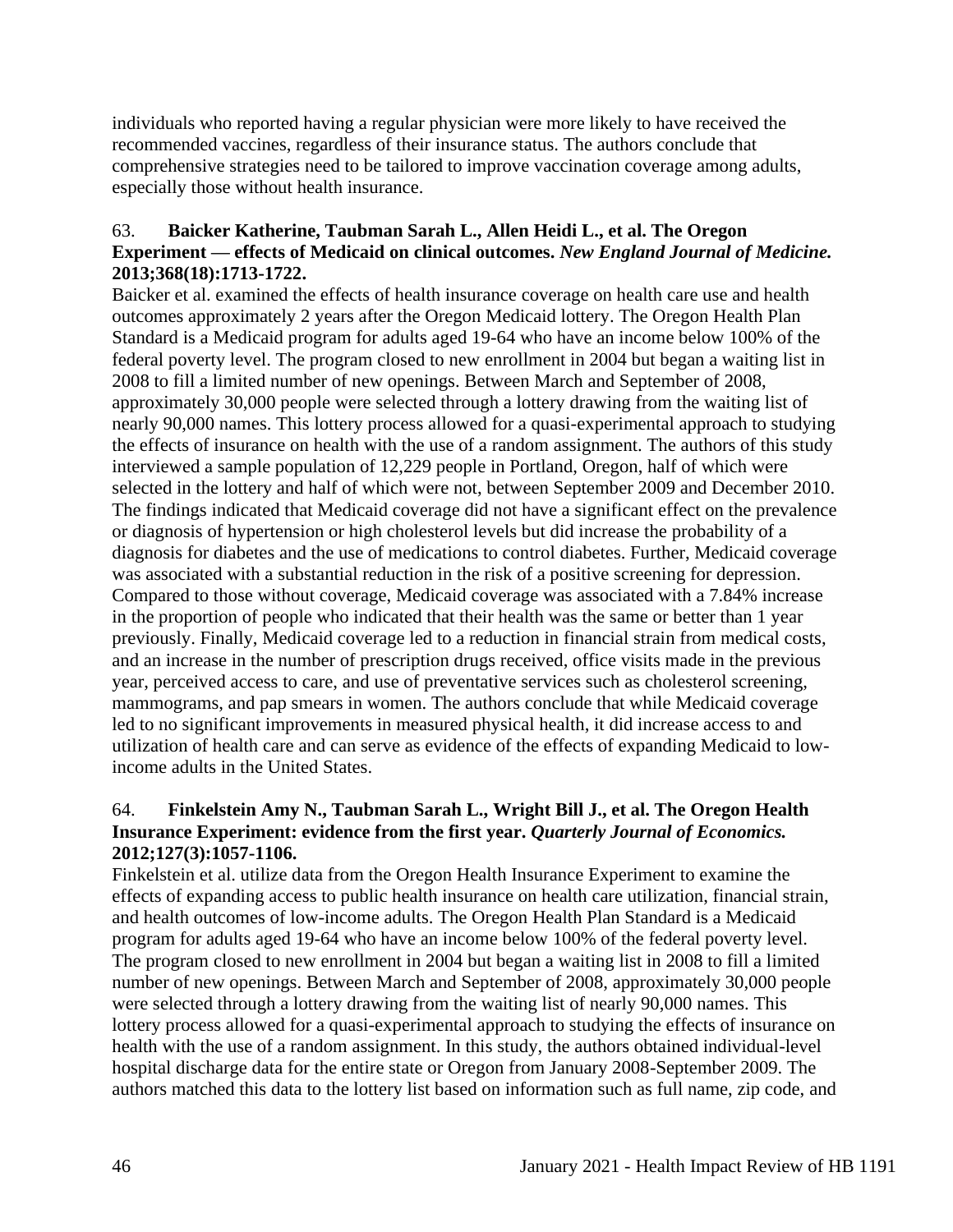date of birth. In addition, the authors obtained credit records, mortality data from the Oregon Center of Health Statistics, and mailed out a supplemental survey to nearly all individuals selected through the lottery. In total, the authors were able to survey 29,834 individuals who were selected by the lottery and 45,088 who were not selected and acted as controls. The data indicate that enrollment in Medicaid is associated with an iincreased hospital admissions, outpatient visits, and prescription drug use, and increase in compliance with recommended preventative care, improvement in self-reported mental and physical health measures, perceived access to and quality of care, and overall well-being. Further, the authors found a decline in substantial out-of-pocket medical costs and total medical debts. The authors conclude that these results provide meaningful insights into the benefits of Medicaid but also call for a careful costbenefit analysis of Medicaid expansion taking into account the inputs provided in this study.

#### 65. **Marino M., Bailey S. R., Gold R., et al. Receipt of preventive services after Oregon's randomized Medicaid experiment.** *American journal of preventive medicine.* **2016;50(2):161- 170.**

Marino et al. assessed the long-term impact of the Oregon Health Insurance Experiment on the receipt of 12 preventative care services. The Oregon Health Plan Standard is a Medicaid program for adults aged 19-64 who have an income below 100% of the federal poverty level. The program closed to new enrollment in 2004 but began a waiting list in 2008 to fill a limited number of new openings. Between March and September of 2008, approximately 30,000 people were selected through a lottery drawing from the waiting list of nearly 90,000 names. This lottery process allowed for a quasi-experimental approach to studying the effects of insurance on health with the use of a random assignment. In this study, the authors probabilistically matched individuals aged 19-64 who were selected from the lottery reservation list to an individual in the Oregon Community Health Information Network (OCHIN), which is a network of health systems that supports over 300 community health centers. The total sample included in this study was 4,049 patients selected by the lottery and 6,594 patients from OCHIN who were not selected. The primary outcomes of interest were whether or not the individual had received the following services in the post-lottery period: "...screenings for cervical, breast, and colorectal cancer (fecal occult blood testing and colonoscopy); screenings for diabetes (glucose and hemoglobin A1c [HbA1c]), hypertension, obesity, and smoking; lipid screening; chlamydia testing; and receipt of influenza vaccination." The results indicate that patients who were selected by the lottery were significantly more likely to receive preventives screening services for BMI, blood pressure, smoking, Pap test, mammography, chlamydia and HbA1c. After adjusting for age and the number of chronic conditions diagnosed prior to the selection date, where appropriate, all of the previously mentioned services remained significant with the addition of fecal occult blood testing. The authors indicate that while community health centers provide quality health services for millions of uninsured and underinsured persons, continued efforts are needed to expand access to health insurance for vulnerable populations.

# 66. **Wherry L. R., Miller S. Early coverage, access, utilization, and health effects associated with the Affordable Care Act Medicaid expansions: a quasi-experimental study.**  *Annals of internal medicine.* **2016;164(12):795-803.**

Wherry et al. used data from the National Health Interview Survey (NHIS)from 2010 to 2014 to evaluate whether state Medicaid expansion was associated with changes in insurance coverage, access to and utilization of care, and self-reported health. The authors used data for adults aged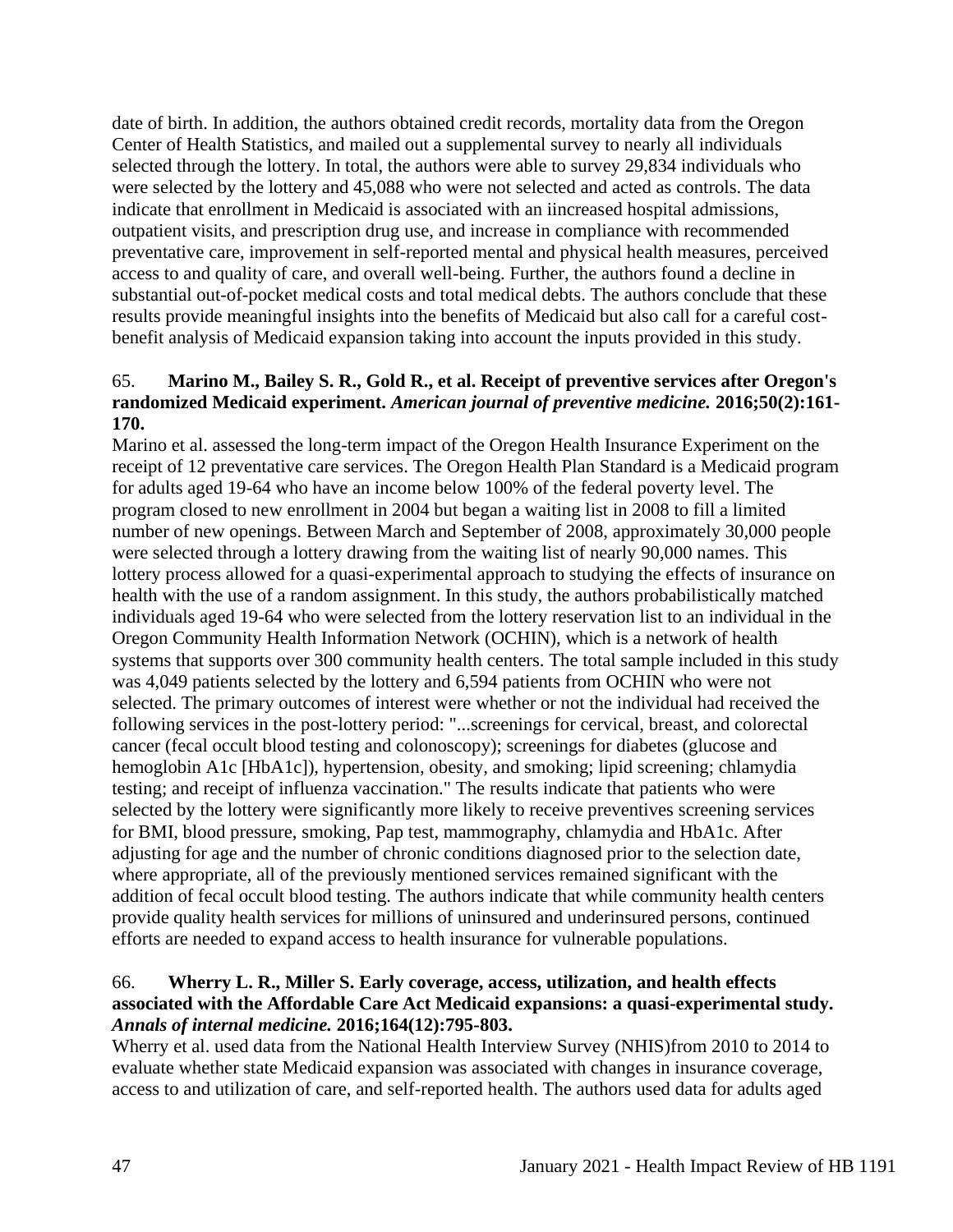19-64 with incomes below 138% of the federal poverty level in states that did and did not expand Medicaid. Compared with nonexpansion states, respondents in expansion states reported significant increases in diagnoses of diabetes and high cholesterol but no differences in diagnoses of hypertension, access to care, health status, or mental health. Medicaid expansions were also associated with significant increases in visits to a general physician. The authors conclude that these data provide evidence that the Affordable Care Act Medicaid expansions are associated with an increase in insurance coverage and health care utilization and that fully understanding the impacts of the expansion are crucial to future policy debates.

# 67. **International Wellshare. Providing Culturally Appropriate Reproductive Health and Family Planning Services to Somali Immigrants and Refugees: A reference guide. 2009.**

Wellshare International is a non-profit organization based in Minneapolis, Minnesota that operates community health programs and works to design, implement, and evaluate health projects in the United States and abroad. In 2004, they started the Somali Child Spacing Program to provide culturally sensitive reproductive health information and resources to health care providers and Somali immigrants. As part of this report, Wellshare International documents barriers that Somali immigrants experience in accessing health care in the United States and recommendations to address these barriers. They identify a number of provider-centered and environmental barriers to accessing health care. Provider-centered barriers included cultural, religious, and social beliefs and practices; language access; confidentiality (especially with interpreters); lack of understanding about female circumcision; mistreatment and lack of respect from clinic staff and receptionists; and lack of providers who understand Somali culture. Environmental barriers included lack of knowledge about where to go for services, lack of knowledge about insurance, transportation, childcare, inconvenient clinic hours, lack of information in primary language, low health literacy, and lack of financial resources and social capital. The report also outlined organizational and structural recommendations to reduce these barriers. Organizational level recommendations include diversifying organizational leadership to reflect Somali practitioners, engaging community leaders as advisors, employing community health workers to work as cultural liaisons, and educating clinic staff and providers on crosscultural communication. Structural recommendations included developing culturally and linguistically appropriate materials, expanding clinic hours, providing quality interpreter services, providing comprehensive services on-site (reducing the need for off-site referrals), allowing clinic staff and providers to attend culturally competentcy trainings, matching client and provider genders, and allowing extra time during appointments for questions and explanations.

#### 68. **Watch Human Rights. Detained and Dismissed: Women's struggles to obtain health care in United States Immigration Detention. 2009.**

Human Rights Watch completed interviews with 48 female detainees and 19 immigration officials at nine different detention facilities in Arizona, Florida, and Texas about their access to medical care. Women in detention recieve care through US Immigration and Customs Enforcement (ICE) Division of Immigration Health Services (DIHS). Health care is not provided through the Department of Health and Human Services. Overall, Human Rights Watch found that women recieved delayed or substandard care and access to care. They found concerns related to inaccurate information about available health services, lack of confidentiality or